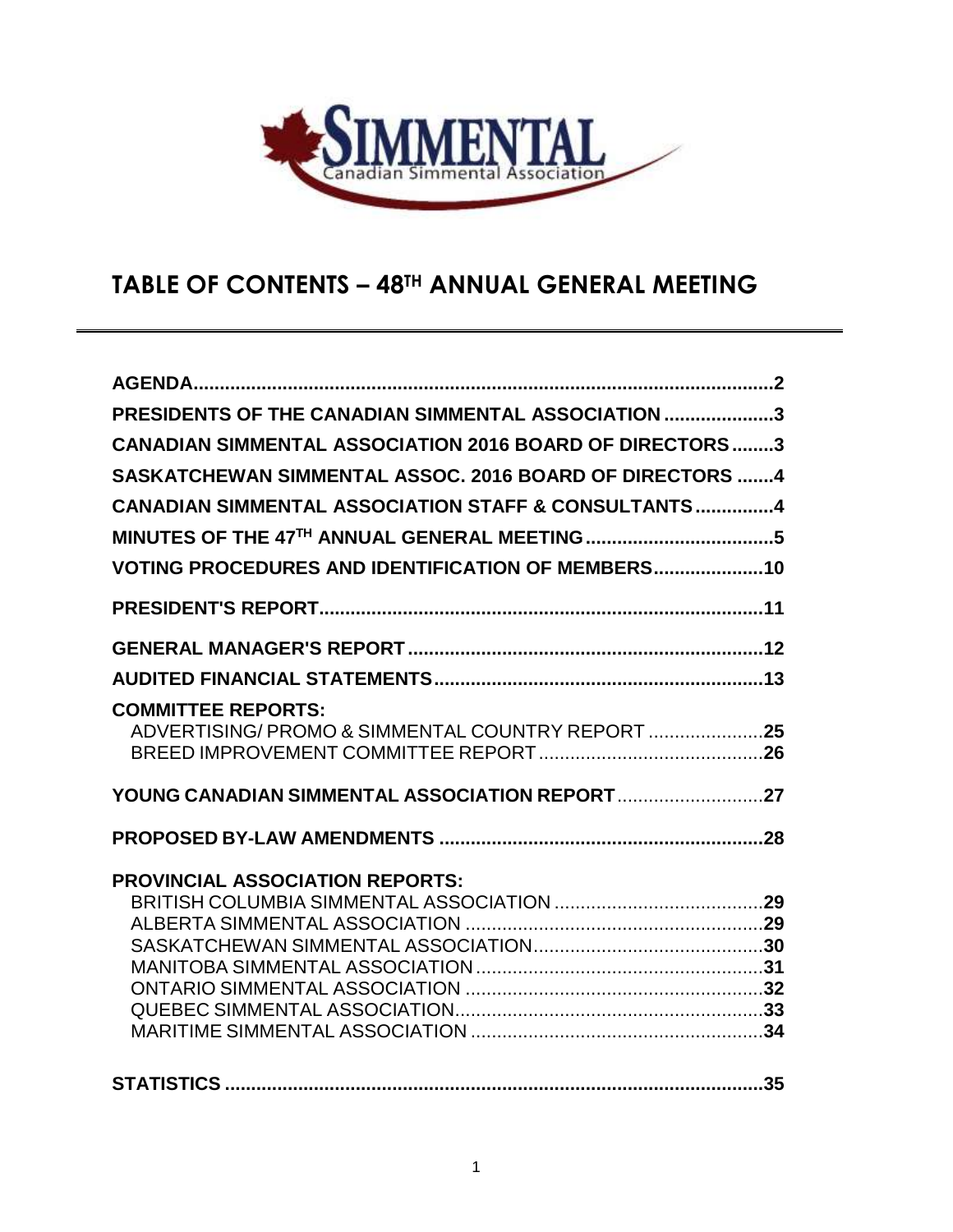# **AGENDA CANADIAN SIMMENTAL ASSOCIATION 48THANNUAL MEETING**

# **Saturday, July 23, 2016 1:00 pm**

- President's Welcome, Call to Order Lacey Fisher, President
- Moment of Silence
- Guest Introductions
- Approval of Agenda
- Approval of the 47<sup>th</sup> Annual General Meeting minutes
- Voting procedures, discussion procedures, etc.
- First Call for Nominations
- President's Report Lacey Fisher
- General Manager's Report Bruce Holmquist
- Audited Financial Statements David Milliner
- Appointment of Auditors
- Second Call for Nominations
- Committee Reports:
	- Advertising/Promotion and Simmental Country Maureen Mappin-Smith
	- Breed Improvement Lee McMillen
- Young Canadian Simmental Association Sophie Wotten
- Friends of Canadian Simmental Foundation Ken Lewis
- Proposed By-Law Amendments
- Third Call for Nominations
- Election of Directors
- Provincial Simmental Association Reports
- New Business
- Motion to ratify the actions and proceedings of the CSA Board of Directors and Officers for 2015
- Adjournment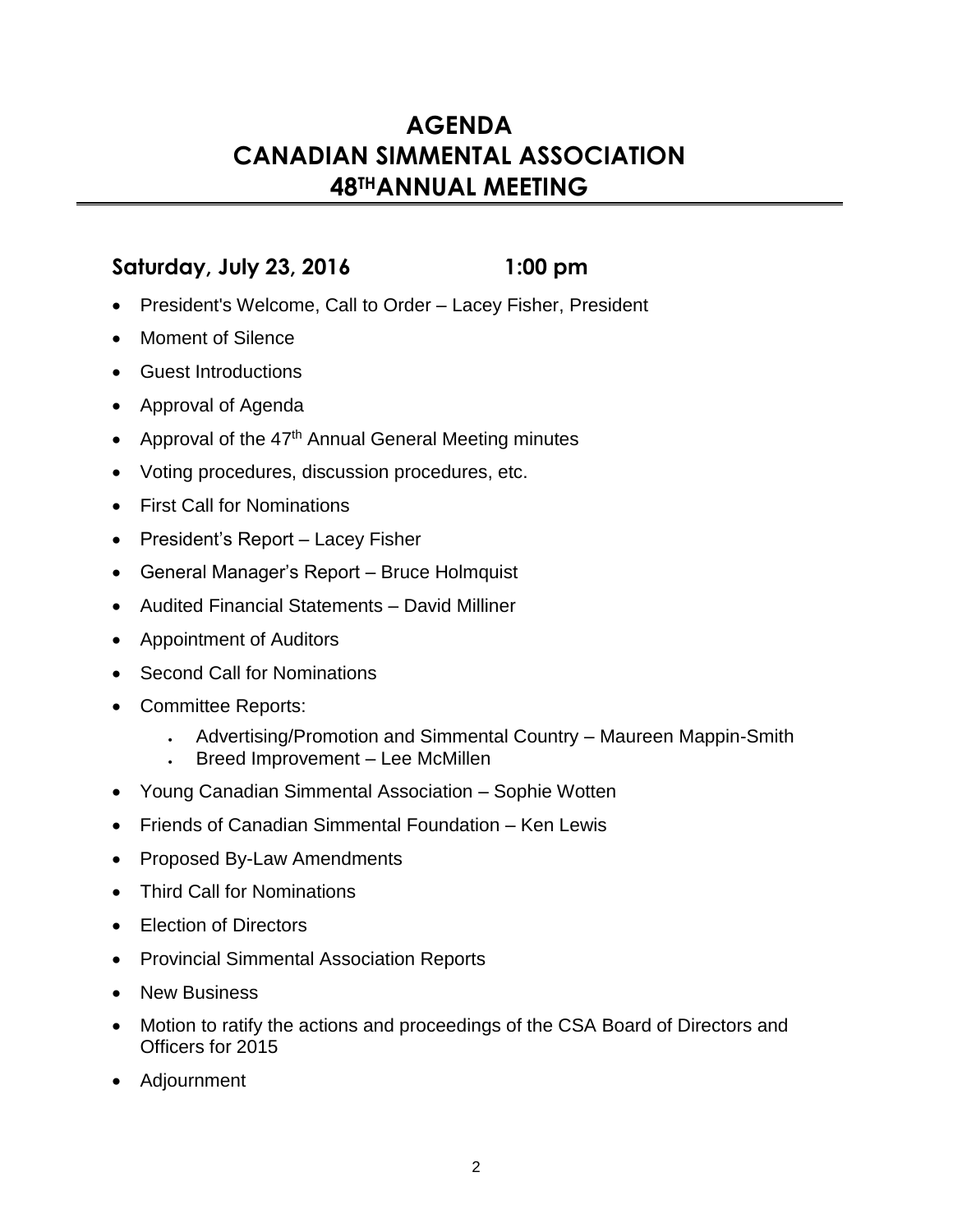# **PRESIDENTS OF THE CANADIAN SIMMENTAL ASSOCIATION**

| 1969 - 70   | Travers Smith, Cardston, Alberta          |
|-------------|-------------------------------------------|
| 1970 - 71   | Dr. Allan Dixon, Calgary, Alberta         |
| 1971 - 72   | LeRoy Barry, Carivale, Saskatchewan       |
| 1972 - 73   | Ross Mitchell, Douglas, Manitoba          |
| 1973 - 74   | Jack Ball, Brant, Alberta                 |
| 1974 - 75   | Dr. Allan Dixon, Calgary, Alberta         |
| 1975 - 75   | Gerry Kaumeyer, Calgary, Alberta          |
| 1976 - 77   | Stan Church, Calgary, Alberta             |
| 1977 - 78   | Keith Sveinson, Calgary, Alberta          |
| 1978 - 80   | Jim Shaw, Edmonton, Alberta               |
| 1980 - 82   | Mel Wolfe, Douglas, Manitoba              |
| 1982 - 84   | John Draper, Douglas, Manitoba            |
| 1984 - 86   | Stan Church, Calgary, Alberta             |
| 1986 - 87   | Dick Stoddard, Waterloo, Quebec           |
| 1987 - 88   | Bill Small, Craven, Saskatchewan          |
| 1988 - 89   | Ralph Whitfield, Souris, Manitoba         |
| 1989 - 91   | Roger Deeg, Lyalta, Alberta               |
| 1991 - 93   | Barry LaBatte, Gladmar, Saskatchewan      |
| 1993 - 94   | Allan Preston, Hamiota, Manitoba          |
| 1994 - 96   | Michael Burns, King City, Ontario         |
| 1996 - 97   | Miles Glasman, Russell, Manitoba          |
| 1997 - 98   | Ken Lewis, Spruce Grove, Alberta          |
| $1998 - 99$ | Yves Gagnon, Vinoy, Quebec                |
| $1999 - 00$ | Tracy Graf, Edmonton, Alberta             |
| $2000 - 01$ | Ron Wooddisse, Palmerston, Ontario        |
| $2001 - 02$ | Ian Mitchell, Barriere, British Columbia  |
| $2002 - 04$ | Brian McCarthy, Moosomin, Saskatchewan    |
| $2004 - 06$ | Bruce Holmquist, Kinistino, Saskatchewan  |
| $2006 - 08$ | Dr. Murray Jacobson, Shaughnessy, Alberta |
| 2008 - 10   | Dr. Everett Hall, Owen Sound, Ontario     |
| 2010 - 11   | Rick McIntyre, Churchbridge, Saskatchewan |
| $2011 - 13$ | Ron Nolan, Markdale, Ontario              |
| $2013 - 14$ | Fraser Redpath, Mather, Manitoba          |
| 2014 - 15   | Kelly Ashworth, Oungre, Saskatchewan      |
| $2015 - 16$ | Lacey Fisher, Amherst, Nova Scotia        |
|             |                                           |

# **CSA BOARD OF DIRECTORS / 2015 - 2016**

| <b>Lacey Fisher</b><br>President<br>Amherst, NS | <b>David Milliner</b><br>1 <sup>st</sup> Vice-President<br><b>Chair of Finance</b><br>Dundalk, ON | Lee McMillen<br>2 <sup>nd</sup> Vice-President<br>Carievale, SK |
|-------------------------------------------------|---------------------------------------------------------------------------------------------------|-----------------------------------------------------------------|
| Maureen Mappin-Smith                            | <b>Kelly Ashworth</b>                                                                             | <b>Blair McRae</b>                                              |
| Byemoor, AB                                     | Oungre, SK                                                                                        | Brandon, MB                                                     |
| <b>Garth Rancier</b>                            | Dan Skeels                                                                                        | <b>Francis Gagnon</b>                                           |
| Killam, AB                                      | $R$ <i>imbey</i> , $AB$                                                                           | Cheneville, QC                                                  |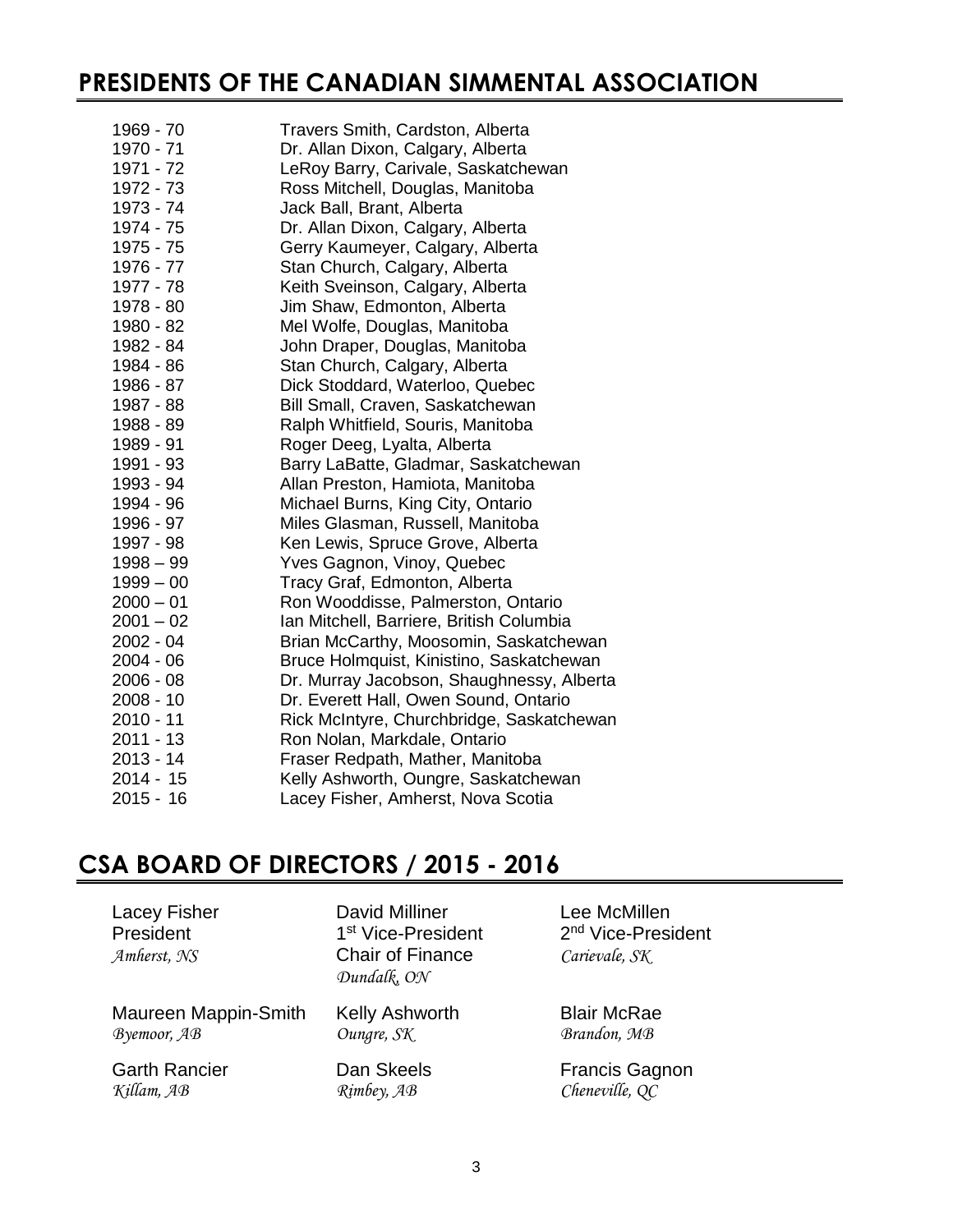# **HOST PROVINCE – SASKATCHEWAN SIMMENTAL ASSOCIATION BOARD OF DIRECTORS / 2015 - 2016**

President Vice-President Director *Eastend, SK` Hanley, SK Raymore, SK*

Ryan Lundberg Tyler Libke Lyle Forden

Director Director Director *Battleford, SK Maymont, SK Grandora, SK*

Director Director Director *Robsart, SK Clavet, SK Lampman, SK*

Carolyn McCormack Secretary/Treasurer *Grenfell, SK*

Trevor Kuntz Blair McIntosh Donna Asher

Sarah Delorme **Dave Erixon** Kirsten Fornwald

# **CSA STAFF & CONSULTANTS**

Bruce Holmquist **Barb Judd Barb Judd** *General Manager Office Manager*

Meghan Black Devra Leavitt<br>  $Programs \textit{Coordinate}$   $P}{Recretion \textit{Q}$ 

Beth Rankin **Perry Welygan** 

Ryan Cook Jane Crawford

*YCSA Coordinator* Rita Ricioppo

iSmart Consulting Inc. **CREO** Episteme Ltd. Ian Yin *BRPS Software IT Consultant*

*Programs Coordinator Reception & Member Services*

*Registry & Member Services Registry & Member Services*

*Simmental Country Sales Representative Eastern Canada Simmental Country Sales*

Kelsey Dust **Absolute Business Solutions** Absolute Business Solutions *Bookkeeping Services*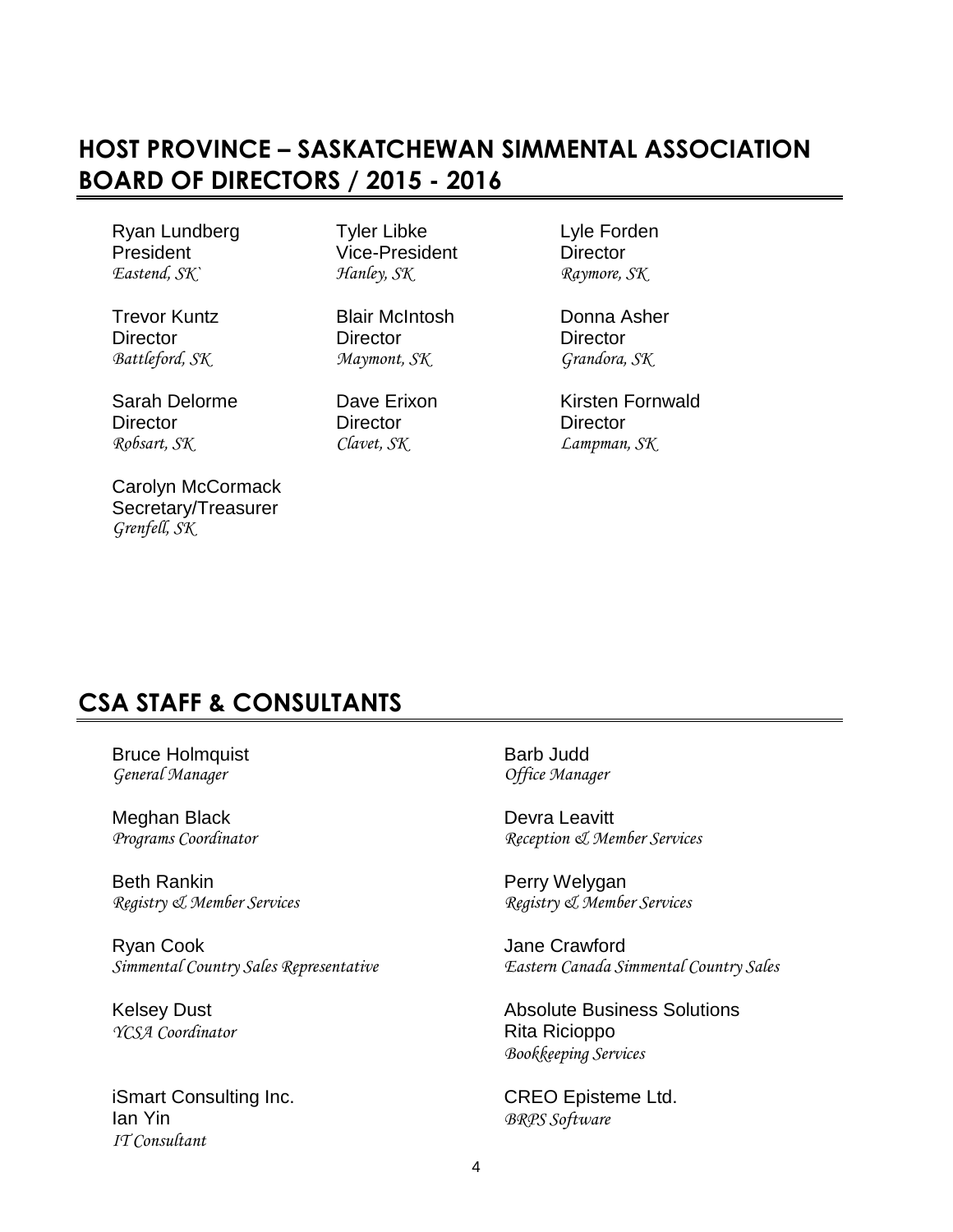# CANADIAN SIMMENTAL ASSOCIATION

DRAFT MINUTES OF THE 47<sup>th</sup> ANNUAL GENERAL MEETING

August 1, 2015, 1 pm Lindsay, Ontario

# CALL TO ORDER

President Kelly Ashworth called the meeting to order at 1:35 pm

# PRESIDENT'S WELCOME – Kelly Ashworth

Thank you to the Ontario Simmental Association for hosting our 2015 Annual General Meeting, it's been a great event. A special thank you to Tina Hiddink and Dave Milliner for all your hard work.

## MOMENT OF SILENCE

### GUEST INTRODUCTIONS

- Past Presidents Ron Nolan, Ken Lewis, Bruce Holmquist
- New Holland Claude Lesperance, Kathy Thompson

### APPROVAL OF AGENDA

*MOTION: by Keitha Harris-Donovan, to approve the agenda. Second, Deanne Young CARRIED*

## APPROVAL OF THE 46TH ANNUAL GENERAL MEETING MINUTES

*MOTION: by Ron Nolan, to approve the 46th AGM minutes. Second, Dan Skeels CARRIED*

# INTRODUCTION OF HEAD TABLE

CSA Board of Directors – Kelly Ashworth, Lacey Fisher, Dave Milliner, Randy Mader, Maureen Mappin-Smith, Wes Mack, Blair McRae, Lee McMillen, John Sullivan Staff – Bruce Holmquist, General Manager; Barb Judd, Office Manager

### BOARD ELECTION - FIRST CALL FOR NOMINATIONS

Kelly Ashworth asked for first call for nominations

- There are three (3) director terms expiring; Randy Mader, John Sullivan and Wes Mack.
- The following have been nominated for the position of CSA director:
	- o Garth Rancier, nominated by Alberta Simmental Association
	- o Dan Skeels, nominated by Alberta Simmental Association
	- o Wayne Libke, nominated by Saskatchewan Simmental Association
	- o Francis Gagnon, nominated by Quebec Simmental Association
- Kelly called for nominations from the floor, there were none

### VOTING PROCEDURES

President Kelly Ashworth outlined the process being used for discussion and voting

- Meeting will be conducted under Roberts Rules of Order
- Refer to page 12 of AGM report for voting procedures and identification of members
- Parliamentarian is Bill MacLeod
- Scrutineers are Meghan Black and Jacob Fisher
- 76 Voting members present, plus 109 proxies, for a total of 185 votes

# PRESIDENT'S REPORT – KELLY ASHWORTH

 2014 has proven to be another good year for Simmental and Simmental breeders across Canada. The continued high level of interest in our breed has again led to sale averages that for the most part reflect price increases as well as increases in the number of head sold. A strong testament to the popularity of our breed and the ability of our breeders to produce a high quality, "in demand" product and maintain or increase commercial market share at a time when cow numbers are the lowest they have been in decades. Even with cautious optimism one would have to believe that the Simmental breed is well positioned to play a major role in rebuilding the North American cow herd.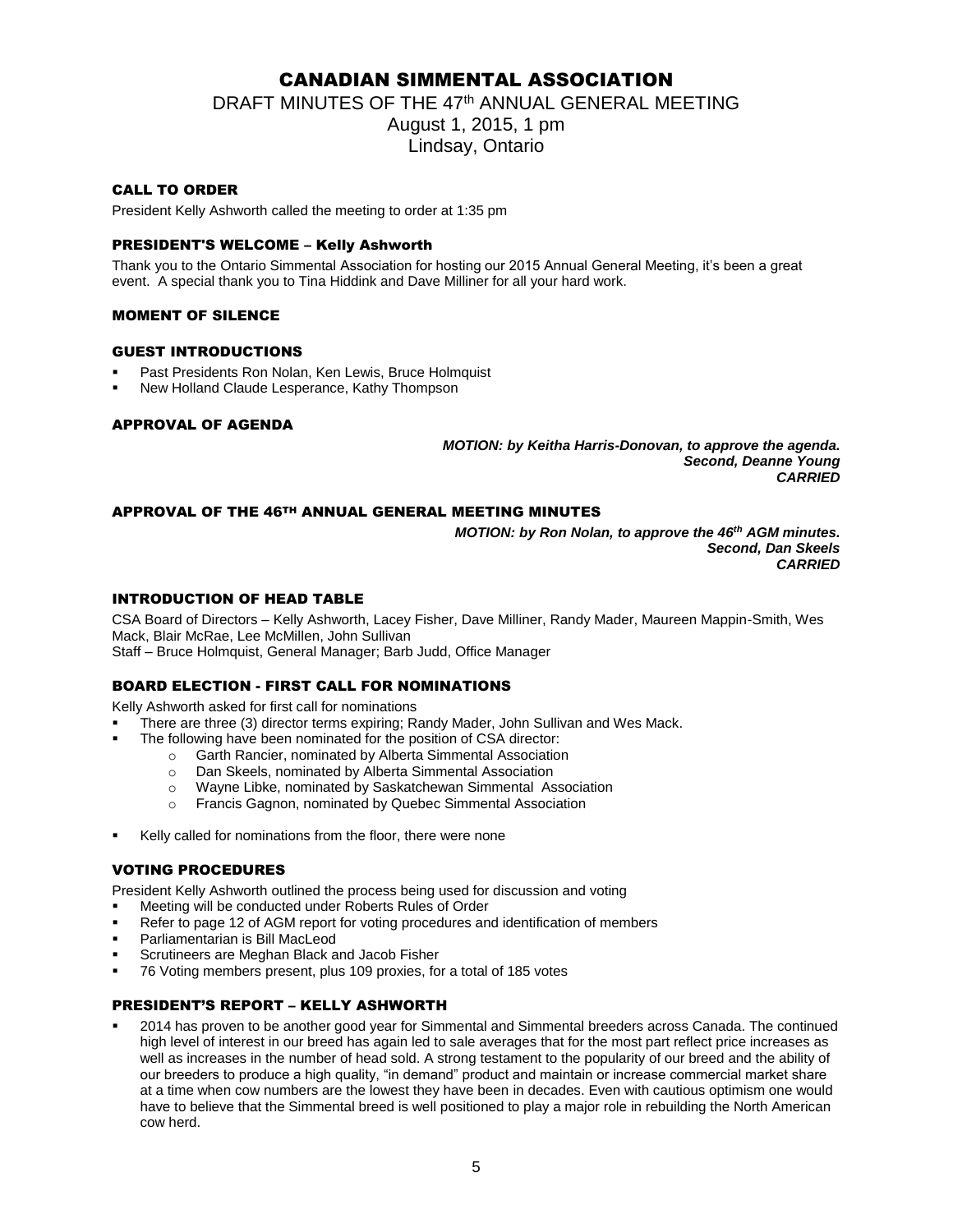- Financially the CSA is on solid ground, again showing a profit on operations as well as a good return on CSA investments in 2014. The profit on operations is a reflection of strong THE enrollments and registrations as well as an increase in transfer activity. This steady revenue has allowed the CSA to keep registration fees, other than on percentage cattle, at the same level for the last 4 years. I would very much like to thank New Holland for their major sponsorship again in 2014. They have also graciously been a featured donator in the Friends of Canadian Simmental Foundation auction the last 2 years. Thank you for your support of the promotion of our breed.
- It has again been a busy year at the CSA board level. The CSA board of directors meets twice annually, spring and fall as well as holding conference calls during the year as necessary. The breed improvement and promotion committees also meet spring and fall and deal with a full slate of issues at every meeting. I would like to thank the CSA directors for their dedication to the Simmental breed and for the time and effort that they donate to deal with CSA matters. Also thank you to the appointed members that sit on the Breed Improvement Committee as their input is highly valued as we work through breed improvement issues.
- A very important part of any breed association is youth. 2014 saw some restructuring of the YCSA program with a new YCSA coordinator being hired as well as a YCS review committee being established. The committee consists of Blair McRae as chairman, Lacey Fisher as CSA director rep, YCSA President Sophie Wotten, YCSA coordinator Carla Schmidt, FCSF Chairman Ken Lewis and myself as CSA President. This committee also meets at the time of board meetings as well as having numerous conference calls during the year with a mandate to assist and improve communications and organization with the YCSA. Thank you to everyone for your time and effort on this committee.
- Congratulations to CSA award recipients in 2014. Semex was presented with the Golden Book Award while Don and Bea Bates, John Draper and La Ferme Bishof were Hall of Fame Award Recipients. Congratulations to all and thank you for your efforts in promoting and improving Canadian Simmental.
- The CSA is very fortunate to have a dedicated and hardworking staff and general manager. Many times we, as breeders, don't fully realize the amount of effort and organizational skills that it takes to run a breed association while always striving to be efficient and cost effective for the association and members. I would like to thank all of our CSA employees for their part in helping make our breed a success.
- It has been an honor to serve as CSA President this past year. I would like to thank the CSA Board of directors for their contributions in helping to keep our breed moving forward. It has taken the efforts of many to make our breed the success that it is and it will take more of the same to grow our breed in the future.

#### *MOTION: by Dan Skeels, to accept the President's report as presented. Second, John Sullivan CARRIED*

# GENERAL MANAGERS REPORT - BRUCE HOLMQUIST

Please read GM report in the AGM book at your convenience.

Power Point presentation highlights:

- Mission Statement: "To be a leader in the cattle industry through innovative marketing, technology, programs and services while expanding Canadian Simmental genetics worldwide."
- Vision: "To lead the cattle industry by providing member-driven services and innovative technologies through the strength of our diverse breed and our programs."
- Introduction of new staff additions Carla Schmitt, Programs and YCSA Coordinator and Meghan Black, Industry and Member Services Representative
- Most recent Canadian Beef Breeds statics indicate Simmental has third highest in membership numbers; number two in registrations.
- CSA statics at December 31, 2014 show that memberships, registrations and transfers have increased from 2013.
- CSA research strategy, at the direction of the Breed Improvement committee, is to develop DNA genetic prediction tools that focus on traits of economic important to breeders such as fertility, feed efficient, carcass and meat quality of beef cattle to provide more accurate EPDS.
- Effective January 1, 2105, all Simmental sires must be genotyped using a minimum 50K SNP panel. Natural service sires require the same level of genotype testing as AI sires who has this requirement since November of 2012. All donor females continue to require a minimum 50K test.

#### *MOTION: by Larry Barkley, to accept the General Manager's as presented. Second, Dan Skeels CARRIED*

# AUDITED FINANCIAL STATEMENTS – MAUREEN MAPPIN-SMITH

Highlights of 2014 year-end financial information on page 15 of AGM book:

- Consolidated Statement of Financial Position net assets are down slightly due to completion of project work commitments.
- Consolidated Statement of Operations show a decrease in revenue and expenses due to completion of projects. Overall excess of revenue over expenses increased by \$80,000
- Consolidated Statements of Changes in Net Assets excess of revenue over expenses increased in 2014 from 2013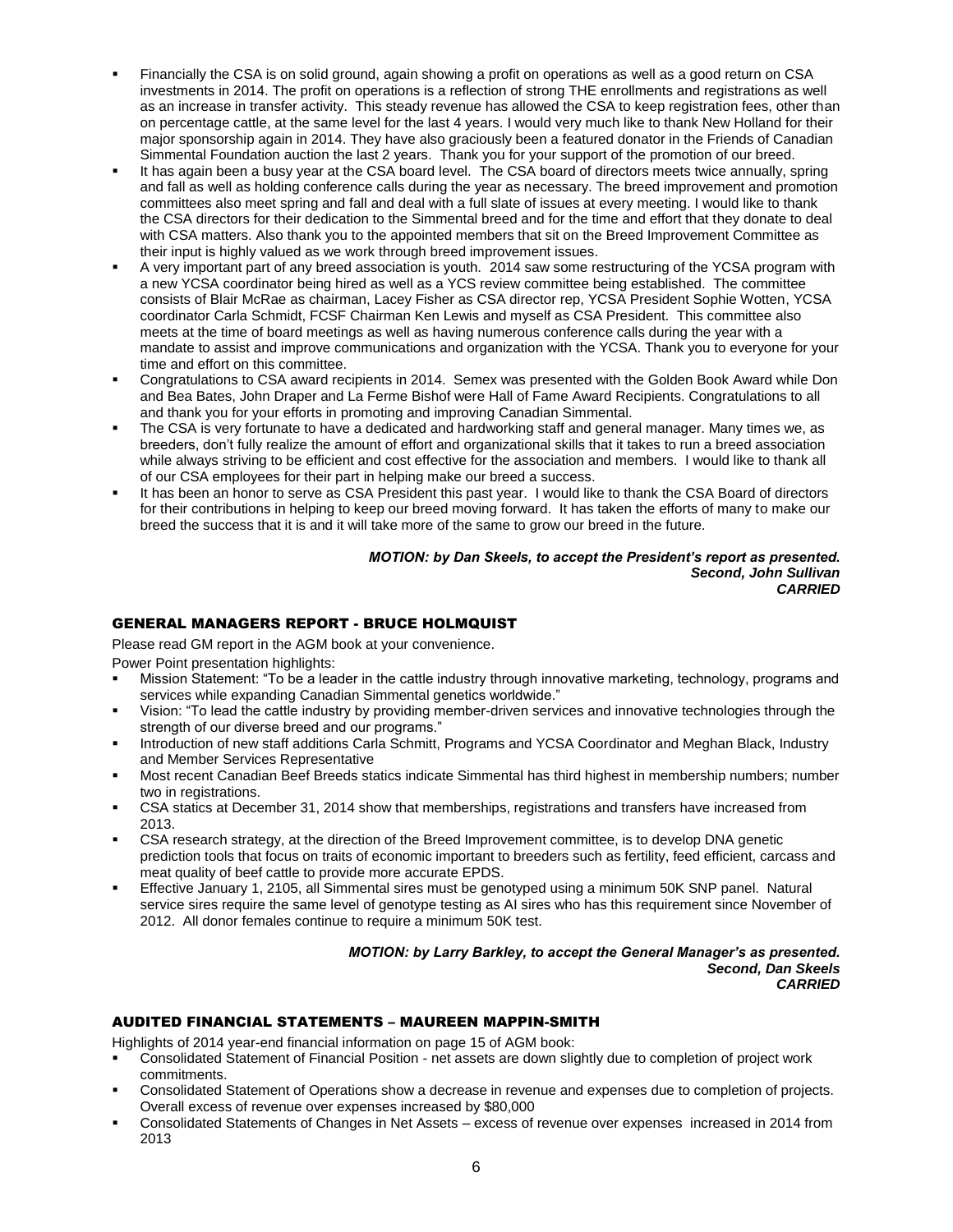Notes to the Consolidated Financial Statements – Note 5 has the breakdown of deferred revenue Comments - Todd Campbell would like to see an estimate of condo fair market value in the auditor notes.

> *MOTION: by Maureen Mappin-Smith, to approve the CSA financial statements as presented Second, Keitha Harris-Donovan CARRIED*

#### APPOINTMENT OF AUDITORS

*MOTION: by Maureen Mappin-Smith, to appoint Calvista as auditors for the upcoming year end Second, Bill MacLeod CARRIED*

### SECOND CALL FOR NOMINATIONS

Kelly Ashworth made second call for nominations – no nominations received

## ADVERTISING/PROMOTION AND SIMMENTAL COUNTRY – LACEY FISHER

Thank you for hosting a great weekend and YCSA show

- Introduce Megan Black who is now responsible for Simmental Country advertising in Western Canada, she is a great addition to the CSA; and committee members John, Randy, Maureen, Blair and Kelly; staff Bruce, Carla, and Margo who is no longer with us.
- The CSA Promotion Committee met twice in 2014 to discuss marketing initiatives for the CSA. Sale results continue to indicate the Simmental breed as a whole and our bulls continue to be a leader within the Canadian Beef Industry. In addition to that, Simmental female prices caused considerable attention in many fall sales. Our three year Simmental Genomic Research Project was completed in the spring of 2014. This project not only grew genetics within our breed but it also put Canadian Simmental branding across North America; elevating Simmental breeders, and users of Simmental genetics from our competition and showing the positive impacts that they have on the Canadian Cattle Industry.
- At the CSA, we continued to strengthen our existing relationships with industry partners in support of various events throughout the year. The CSA was proud supporters of the Ontario Cattle Feeders Convention, T Bar Invitational Golf Tournament, World Simmental Congress, Livestock Markets Association of Canada, Saskatchewan Beef Industry Conference, and University of Calgary Veterinary Medicine Beef Conference, Alberta Beef Industry Conference, Northlands Farm Fair International Program, Canadian Western Agribition International program and Canadian Cattlemen's Association. Other events were also supported through the CSA Provincial matching grant program.
- In 2014, the CSA was very pleased to announce the renewal of a three year corporate sponsorship contract with New Holland Agriculture. New Holland Agriculture has a long history of innovation in agriculture equipment and has been serving the needs of farmers and ranchers across North America for more than 110 years. New Holland was a Platinum Sponsor of the Beef Innovations - in our 2013 Beef Innovations Symposium, the YCSA National Classic over the last 2 years as well as other events. They are also a contract advertiser in the Simmental Country Magazine and a strong supporter of the Friends of Canadian Simmental Foundation auction. We look forward to continuing to grow our relationship.
- We continued our advertising program in the Canadian Cattlemen and Angus Advantage magazines to promote the Simmental breed. This year we expanded to publish Simmental ad's in more breed magazines, to promote the positive effects of crossing other breeds with Simmental. The CSA published a number of new promotional items in 2014. We continue to make The Marketing Made Easy booklet available to 4-H and Junior Association members as well as others within our industry. This booklet covers topics such as animal nutrition and health, showmanship preparation and techniques, animal photography and advertising. We believe these booklets are beneficial to all youth involved in the beef industry, regardless of the breed. The CSA supplies these booklets free of charge to Canadian Youth Programs in the beef industry, with great Simmental breed recognition success. The CSA also updated the Simmental Calving Book and distributed 2015 Calendars. These promotional materials and other items such as caps, cups and mugs are available to our members from the CSA office. Our relationship with Mark's Work Wear house also provides product discounts and embroidery services to develop individualized items.
- The CSA continues our Female Buyers Program where informational packages are mailed to non-member buyers of Simmental animals and continues to welcome new members to the Association. We continue to support our provincial Simmental Associations marketing programs through the CSA Levy and Provincial Advertising Grant programs. We continue to believe that this is an effective approach to promote Canadian Simmental across Canada by working cooperatively to invest those dollars in expansion of the Simmental breed.
- The Simmental Country, Commercial Country, the CSA e-newsletter, and Social Media continue to be strong promotional tools for the CSA and its members. In 2014 we continued our annual photo contest, advertising Sales Report, and advertising specials in order to create advertising opportunities for all of our members. Our goal remains to produce a publication that all of our members want to advertise in. Contact our Simmental Country staff now to get your name in front of 17,000 readers.
- We are very proud of our accomplishments in 2014 and look forward to building on these successes and in further growing the Simmental breed in 2015. Thank you to our CSA members, provincial associations, board and committee members and staff for their continued efforts in the promotion of the Simmental breed.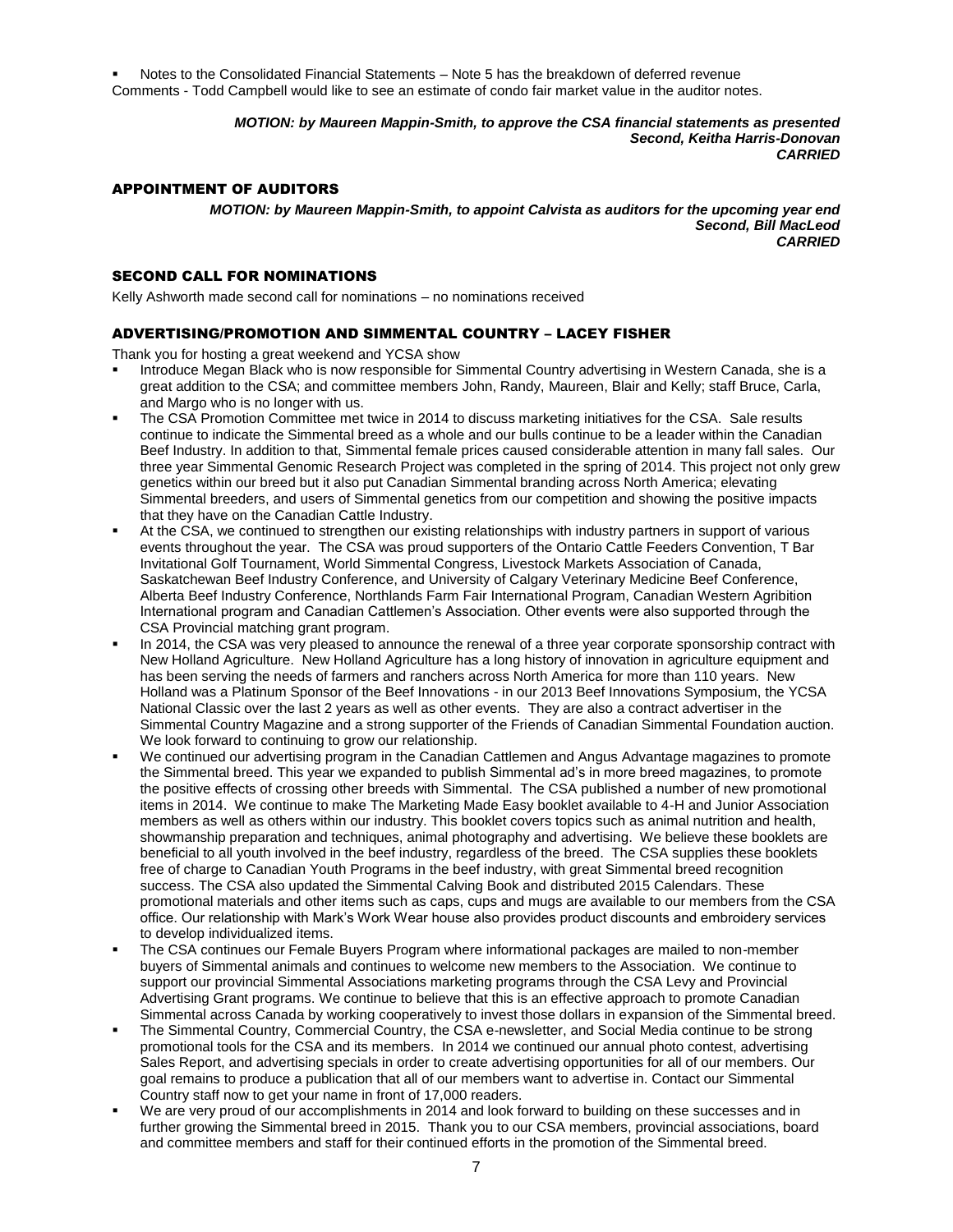#### *MOTION: by Dan O'Brien, to accept the Advertising/Promotion and Simmental Country report as presented Second, Josh Wooddisse CARRIED*

# BREED IMPROVEMENT – WES MACK

The CSA Breed Improvement committee consists of Wes Mack - Chair, Kelly Ashworth, Dave Milliner, Lee McMillen, Brian Bouchard, Ken Lewis, Dave Erixon and Darryl Perkin. Thank you for your time and input on the committee and your commitment to the Simmental breed and membership.

- Our purpose is to develop programming and provide tools that will assist our members in developing sound breeding decisions to produce the best genetics possible.
- Simmental offers a diverse genetic package, and together we are focused on the development of the breed and its strengths to deliver services that will enhance the breed's popularity and profitability. .
- Special thanks to Dr. John Crowley (the science guy, who has become a welcome addition at the BIC table. Dr. Crowley's knowledge of genetics and genomics gives our committee much to discuss and consider.
- The CSA has developed a great working relationship with the American Simmental Association. Thank you Dr. Wade Shaffer for your "EPDs in Cowboy Language" presentation yesterday during the Simmental Innovations Symposium. EPDs are here to stay and we need to move forward and understand as much as possible.
- Genomics is going to play a huge role in the cattle industry. The CSA is proud to be one of the leaders in this technology. Three traits of economic importance were established to gather information on fertility, meat quality and relative feed intake. This data will be used as part of our Simmental Innovation's infrastructure and integrated into our North American Genetic Evaluation. This information will provide more accuracy to our data base. Genomically enhanced EPDs will be available in the fall. Canadian fullblood and purebreds now have separate EPD averages available for your information.
- Thank you again to New Holland, and we look forward to working more for you.

#### *MOTION: by Wes Mack, to accept the Breed Improvement report as presented Second, Erich Kern CARRIED*

# YOUNG CANADIAN SIMMENTAL ASSOCIATION – SOPHIE WOTTEN

- Sophie Wotten introduced the YCSA National Board Cooper Snider, Paige Holmquist, Krista Whalen, Heather Creamer, Dylan Foley and herself
- The board members were an incredible group to work with
- First year for national show which is the largest in many years
- Thank you to CSA Board of Directors
- Thank you to sponsors
- The YCSA is working to make Simmental the best breed and take it to where it has never been before #1

*MOTION: by Barb Vance, to accept the Young Canadian Simmental Association report as presented. Second, Heather Creamer CARRIED*

### FRIENDS OF SIMMENTAL FOUNDATION – KEN LEWIS

Fantastic to see such a large crowd at the AGM as it is the biggest crowd I've seen for some time

- What we are doing as a Foundation is to work closely with CSA in supporting YCS with scholarships and direct funding in operations.
- The Foundation Auction is our event of the year with the CSA AGM. All sorts of ways to get involved with sponsorship
- We appreciate the support
- Silent auction will run until the beginning of the live auction

# THIRD AND FINAL CALL FOR NOMINATIONS

Kelly  $3<sup>rd</sup>$  call for nominations – no nominations received.

*MOTION: by Bill MacLeod, to close nominations for the CSA Board of Directors Second, Charlie Norwood CARRIED*

#### Nominees:

## **Francis Gagnon, Cheneville, PQ**

- Thank you to OSA and CSA
- Managing Ferme Gagnon 200 Simmental and Angus cows
- Open minded and honest in business
- Proud of breed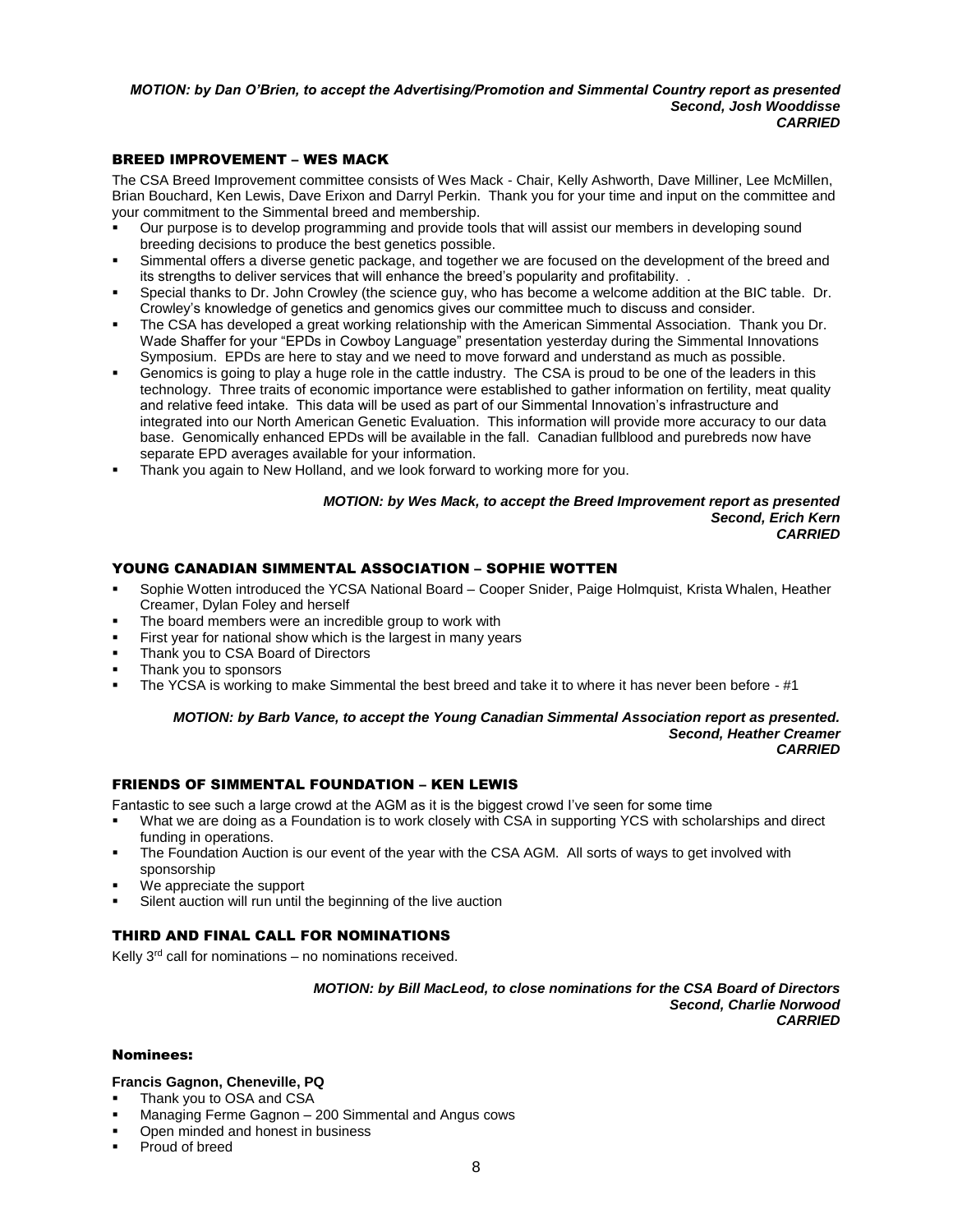Can represent the members very well

## **Wayne Libke, Hanley, SK**

- Run Sunny Valley with wife Linda, Tyler and his wife, and our daughter Amanda
- Operation was established in 1972 160 head of Fullblood, Red and Black Simmental
- With dedication and addiction, along with Tyler and Amanda we will be around long time
- Involved on the SSA board and Sask Fall Fair
- Would consider it a great honour to represent this great breed of cattle and be on this board

#### **Garth Rancier, Killam, AB**

- Operate Rancier Farms with wife Angela and our children
- Past YCSA member
- Spent two terms on ASA board
- Simmental breed rep at FarmFair for 8 years
- Was a member of the CSA Breed Improvement Committee
- Simmental has given us a lot of opportunities and I would like to give back
- thanks for the hospitality

### **Dan Skeels, Rimbey, AB**

- Congratulations to the OSA board and YCSA young adults have done a great job
- Operated Anchor D Simmentals with wife Karen and 2 kids 400 cows , kids are both extremely involved
- Sells auctions at purebred sales
- Manage auctioneers a 5 auctions commercial driven; would like to push promotion and marketing
- Passionate youth we have as future leaders
- More transparency
- Very open and honest
- Thanks Randy, Wes and John for your dedication
- Was a director on the CSA board 6 years ago for 3 years

## PROVINCIAL SIMMENTAL ASSOCIATION REPORTS

*MOTION: by Katie Wood, to accept all the provincial reports in their entirety as printed Second, Barb Vance CARRIED*

### **Retiring directors**

 Kelly Ashworth presented Randy Mader, John Sullivan and Wes Mack with past director gifts and thanked them for their contribution to the board.

#### NEW BUSINESS

*MOTION: by Dan O'Brien, to ratify the action and proceedings of the CSA Board of Directors for the year* 

*2014. Second, Ron Nolan CARRIED*

#### **2016 AGM**

- Saskatchewan Simmental President Dave Erixon, invited the CSA and YCSA membership to Lloydminster, AB, for the 2016 CSA Conference and Junior Show, mid-summer 2016 and to the 2016 National Show November at Agribition
- Comment from Dan O'Brien dislikes the SimmBeef logo as he believes it gives the connotation of 'simulated' beef
- Dave Milliner thank you for attending the AGM in Ontario

#### **Election Results (by ballot)**

- three newly elected directors are
	- o **Garth Rancier**
	- o **Dan Skeels**
	- o **Francis Gagnon**

*MOTION: by Larry Barkley, to destroy the ballots Second, Keitha Harris-Donavan CARRIED*

*MOTION: by Ron Nolan, to adjourn the meeting at 4:10 pm*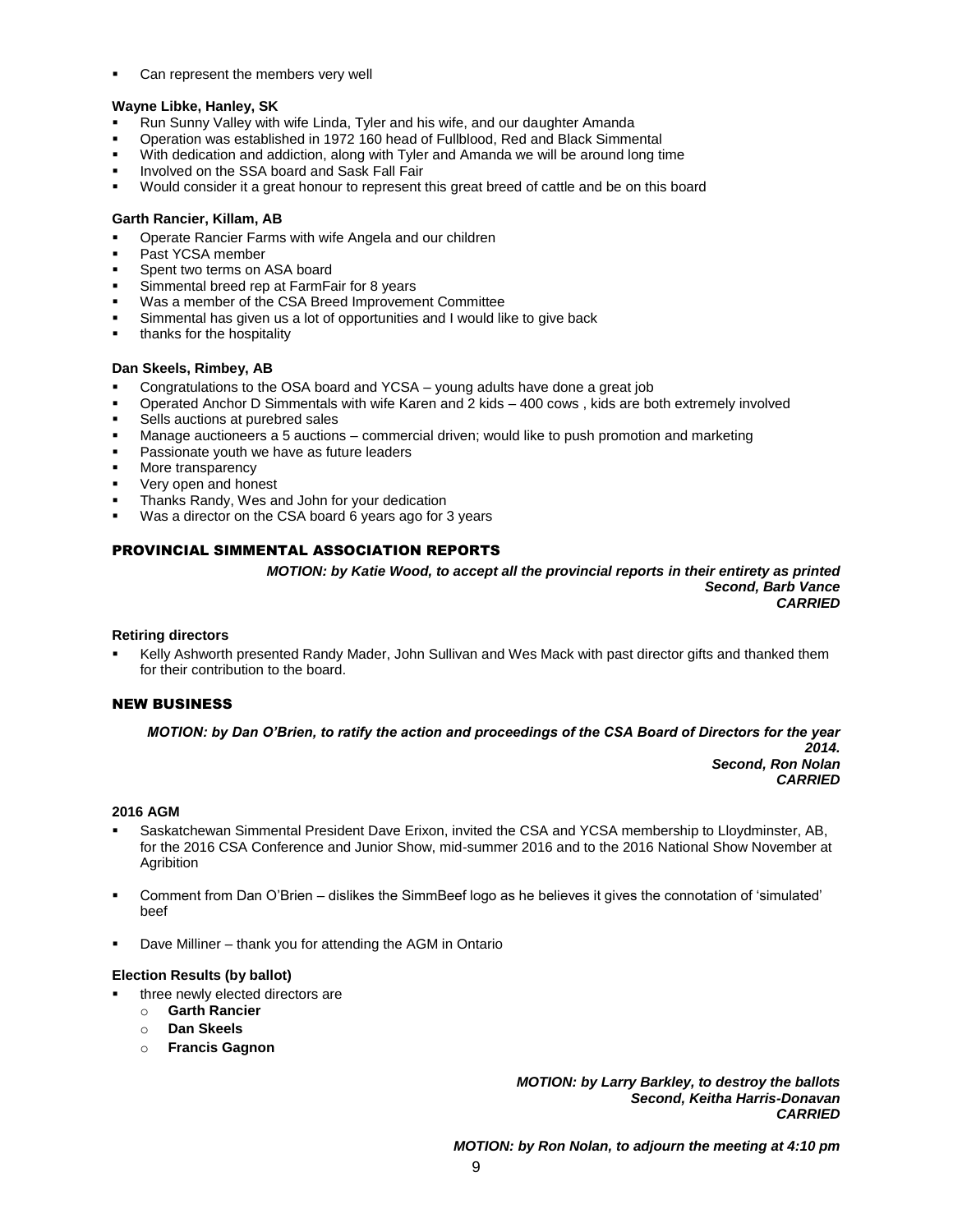# **VOTING PROCEDURES AND IDENTIFICATION OF MEMBERS**

# **VOTING MEMBERS:**

- a) an **ACTIVE MEMBER** in good standing, and
- b) a **YOUNG CANADIAN SIMMENTAL ASSOCIATON MEMBER** in good standing who is 18 years of age or older

who have, in the twenty-four (24) months preceding the Annual General Meeting or Special General Meeting:

- (A) registered at least one Simmental Animal with the Association
- (B) transferred into their membership at least one Simmental animal; or
- (C) participated in the Total Herd Enrollment program.

# **QUORUM**

- 40. A quorum for the transaction of business at any Annual General Meeting or Special General Meeting shall be twenty-five (25) Voting Members in good standing present in person.
- 41. No business other than election of a Chairman of the meeting and the adjournment or termination of the meeting shall be conducted at any meeting unless quorum is present at the commencement of the meeting, but quorum need not be present throughout the meeting.

# **VOTING**

45. Each Voting Member shall have one (1) vote on each matter put to the question at any meeting of Members and may vote at an Annual General Meeting or a Special General Meeting either in person or by proxy.

# **PROXIES**

- 49. Proxies shall be in writing in the "Form of Proxy" prescribed by the Association, signed by the Voting Member and need not be attested. A proxy holder must be a Voting Member and must be in attendance at the meeting for which the Voting Member has been appointed as proxy. No Voting Member shall vote as proxy for more than three (3) Voting Members.
- 50. Notwithstanding Article 49, no individual shall be at liberty to cast more than four (4) votes, whether as a Voting Member, as a representative of a Voting Member or as a proxy holder, on any matter coming before a general meeting or special meeting of the Members.

# **ELECTION OF DIRECTORS**

- 58. The Directors shall be elected by secret ballot by the Voting Members at the Annual General Meeting of the Members.
- 60. In any election for Directors the Voting Members shall vote for three candidates. Any ballot not consisting of three names shall not be counted.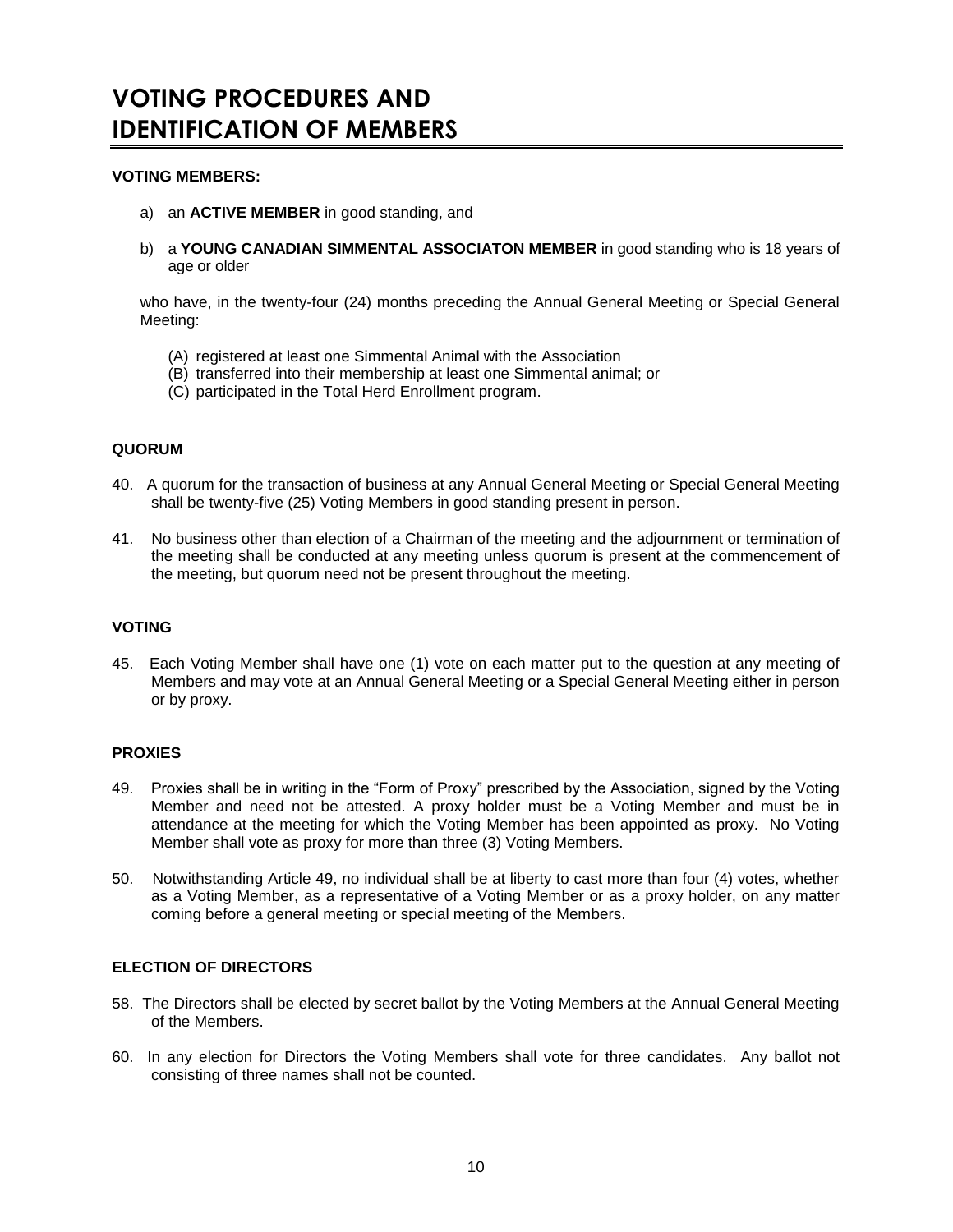# **CANADIAN SIMMENTAL ASSOCIATION PRESIDENT'S REPORT**

*Lacey Fisher*

Welcome to the 2016 Canadian Simmental Association Convention. I would like to thank everyone for attending this year's event, and also extend a huge thank you to the various organizing committees and to our CSA staff for organizing yet another great event.

2015 proved to be another strong year for our great breed. We continued to see high sales averages amongst both bull and heifer sales across the county that displayed a growing interest towards our breed. As breeders we will want to continue to grow the breed and focus on increasing Simmental's presence throughout all regions of Canada; to utilize the innovative work CSA has done through our research and breed improvement so our members can continue to produce better genetics for commercial herds across Canada. Simmental is the best breed, you and I already know that, and now we need to continue to show commercial cattleman why our breed will help them grow their pocket books. Simmental is well positioned to play a major role in rebuilding the North American cow herd.

The Canadian Simmental Association continues to be very strong financially, again showing a profit on its 2015 operations. This is a reflection of our growing membership, THE enrollments, transfers and registrations, combined with prudent budgeting. Job well done!

I would like to take this opportunity to personally thank New Holland for their major sponsorship again in 2015. Their continued support to CSA and the YCSA has allowed us to continue the promotion of our partnership which allows both of us to penetrate the beef industry in many areas.

It has again been a busy year at the CSA board level. The CSA board of directors meets twice annually, spring and fall as well as holding conference calls during the year as necessary. The breed improvement and promotion committees also meet spring and fall and deal with a full slate of topics at every meeting. I would like to thank the CSA directors for their dedication to the Simmental breed and for the time and effort that they contribute to deal with CSA matters. Also thank you to the appointed members that sit on the breed improvement committee as their input is highly valued as we work through breed improvement planning and discussions.

In 2014 the CSA began restructuring our Junior program based on the YCSA review that was commissioned and as part of that process a YCS review committee was established. In 2015 the committee consisted of Blair McRae as chairman, Dan Skeels as CSA director rep, YCSA President Sophie Wotten, YCSA coordinator Carla Schmidt, FCSF Chairman Ken Lewis and myself as CSA President. This committee has met its goal to improve communications and organization with the YCSA. Thank you Blair and everyone for your dedication and time on this committee.

Supporting and guiding our youth is an important priority that I see. I originally agreed to run for the CSA board in 2010 because I wanted to support our youth and I feel very honoured today to have watched our young farmers do nothing but shine! The YCSA program has had its ups and downs as every junior program does but when they have a down swing, the upswing is bigger and better than before. I am so proud of what I have witnessed with these fine individuals. They are no different than the regular members of the CSA in that they have passion and dedication for this wonderful breed and they are our future. They have the ability and drive to try new things and take it to the next level without having a four letter word stop them, FEAR. Our youth know what the word means but never allow it to stop them from trying something new. I can't wait to see what our breed develops into as they continue to grow the face of Simmental across our country.

Congratulations to the CSA award recipients in 2015. Alta Exports International and Peterosa Exports were presented with the WSFF Golden Book Award; while Kingfield Simmentals, Kern Simmentals and the Hanley Hilite group were Hall of Fame Award Recipients. Congratulations to all and thank you for everything you have done in promoting and improving Canadian Simmental.

It has been an honor to serve as CSA President this past year. I would like to personally thank Bruce Holmquist as General Manager, Barb Judd as Office Manager and all the CSA Staff for their continued dedication to our breed. The hours that is spent behind the scenes, and the amount of effort & organizational skills does not go unnoticed. Running the CSA while always ensuring financial efficiency for our association and members is not an easy task; Thank you for all you do. I would also like to thank each of our CSA Board of Directors and Friends of the Foundation Board of Directors, and each of you as breeders for your continued dedication to promote, strive & push our breed forward. It does not matter if we call ourselves farmers, cattle producers or ranchers and it does not matter what corner of the country we live in; we all have a passion for our breed! One by one we will continue to educate the Country about the positive attributes and potential of Simmental cattle and one day we will be the face of Canadian Beef in the eyes of all Canadians.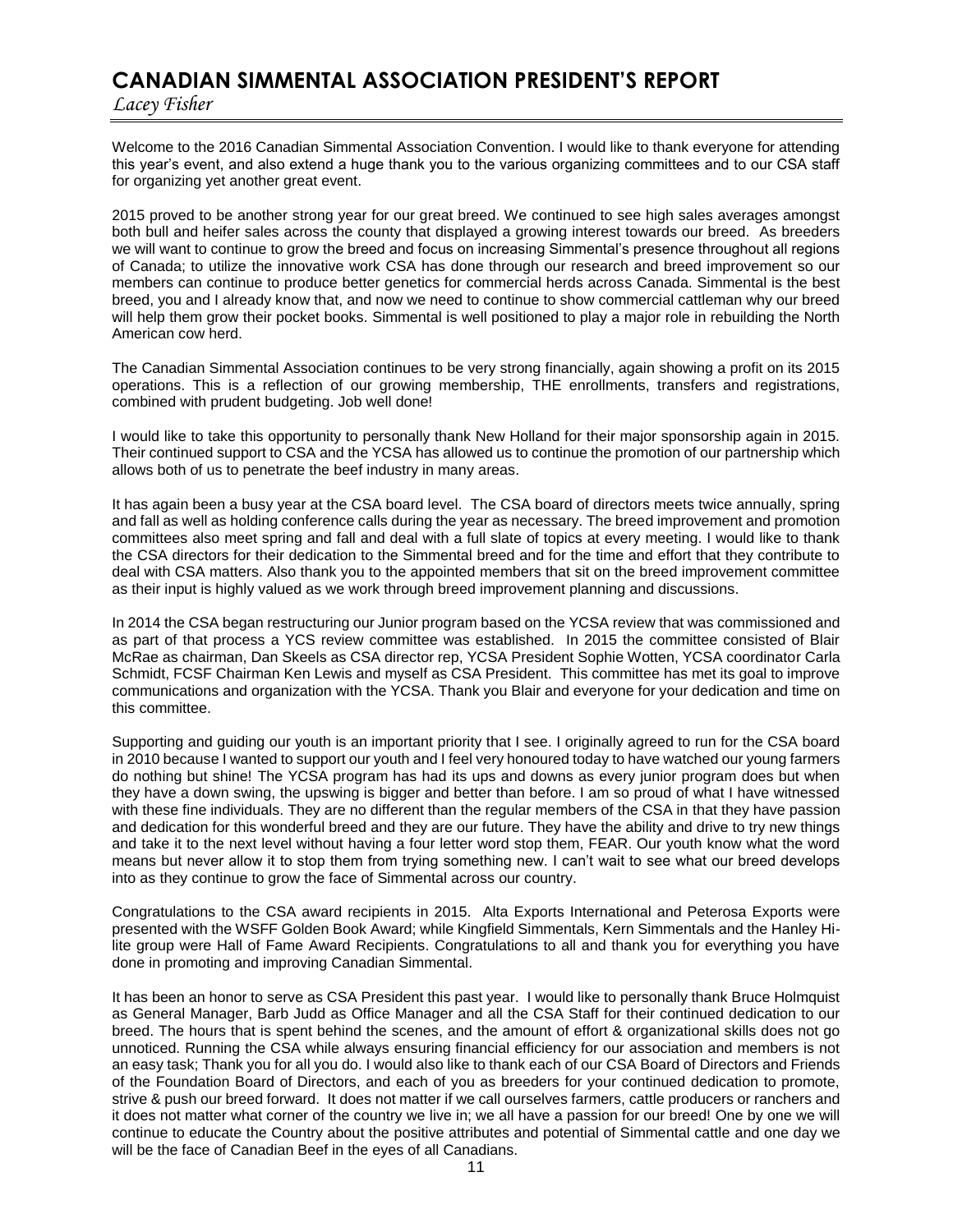# **GENERAL MANAGER'S REPORT**

*Bruce Holmquist*

2015 was another outstanding year for the Simmental Breed in Canada as well as for the Canadian Simmental Association (CSA). Simmental bull sales were again strong as a result of the acceptance that the breed is receiving in commercial cow-herds across the country. Strong prices were received for Simmental females throughout the fall sales that saw new Simmental breeders begin their herds as well as established breeders make purchases to strengthen their programs. Although rebuilding of the Canadian cowherd remains slow, the demand for Simmental genetics continues to increase due to the combined efforts of you the breeders, sales managers and CSA programming.

Through the March bull sale run the CSA and Simmental Country saw changes in field staff however in spite of this, CSA staff members worked together to provide attendance at more sales and events than ever before. Our registry staff also continues to show their dedication to delivering strong service to our membership; their many years of experience serves our members well. While we may not always have the answer at hand, our problem solving is thorough and it is seldom that we are not able to find solutions to our member's issues. As with any business we may not get it right the "first time - every time" however the decades of knowledge and experience that your CSA staff supplies is invaluable in this age of ever changing and growing needs for service. We always attempt to do our best and to work for you!

Over the past year President Lacey Fisher,  $1^{st}$  Vice President David Milliner and  $2^{nd}$  Vice President Lee McMillen formed the Executive committee. Thank you to you and the entire CSA board for your contributions and commitment to the CSA and its members; your interest in all areas of CSA activities has guided us and allowed us to build upon the strong foundation that past CSA boards of directors have left behind. Like all CSA members, your CSA directors are busy with their own operations and personal lives however they take time out of their hectic schedules to volunteer and provide direction to the Association. It is not an easy task serving as a director of a national organization and it is sometimes challenging to ensure regional interests don't overshadow the big picture.

The CSA financials remain strong and we again realized an operational surplus in 2015 as a result of increased registry activity combined with prudent spending. This has allowed us to maintain, and in some areas to increase service without increasing costs to you the member. Another success that has contributed is the partnership we entered into with New Holland Agriculture. This relationship continues to provide funding to the CSA that is outside our traditional revenue streams; we thank New Holland for their confidence and are committed to growing both the Simmental and New Holland brands and image.

CSA programming focuses primarily into three categories; breed improvement, promotion, and youth. Through these committees, input is provided to the CSA board and then staff and the dedication from all who are involved is appreciated. Full reports from these committees will be given by the respective committee chairs. Along with this more internal structure, CSA also supports numerous relationships within the entire beef industry. As a result of this mandate, we have been a part of several industry committees and working groups which deal with topics such as animal health, livestock traceability, trade, as well as many other industry issues. It is important that the seed-stock sector has a voice at these tables and CSA has taken a leadership role in covering the many bases on your behalf. CSA has been an active part of the International Livestock Congress, Canadian Cattlemen's Association (CCA) meetings, Cattlemen's Young Leaders (CYL), Canadian Beef Breeds Council meetings, Beef Improvement Federation and Livestock Markets Association of Canada convention.

The CSA has implemented many new and exciting initiatives over the past several years and as a result has become the envy and model for many. Change does not come without its critics; however it is very hard to argue the inroads that the Canadian Simmental Association and its members have made over the past decade and the successes that have been achieved on many fronts. This will continue as long as we as an Association and as Simmental breeders focus on tangible programming, and on serving the beef industry through strong leadership with the end goal of improving the Canadian Beef industry.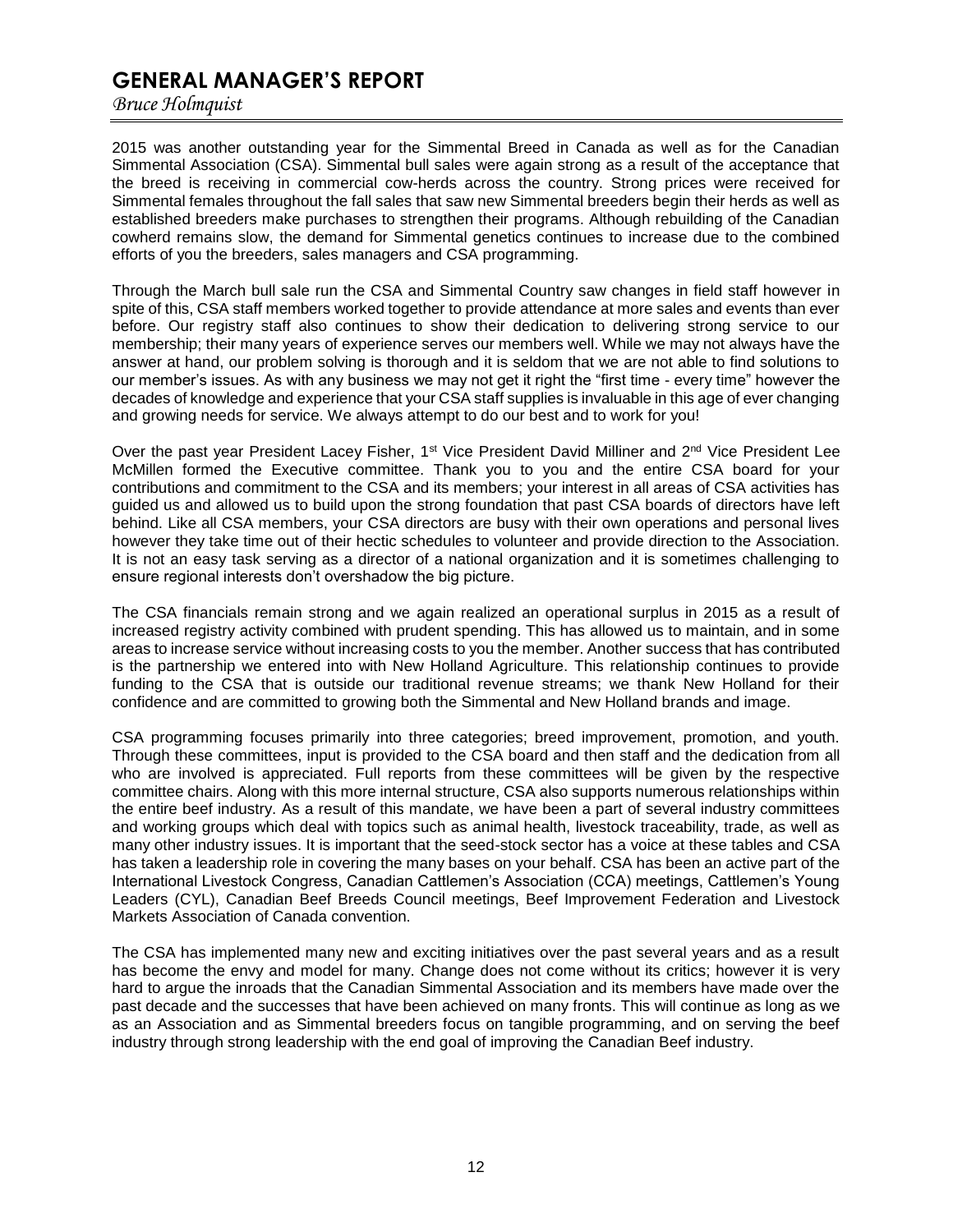

# **INDEPENDENT AUDITOR'S REPORT**

To the Members of the Canadian Simmental Association:

We have audited the accompanying consolidated financial statements of the Canadian Simmental Association which comprise the consolidated statement of financial position as at December 31, 2015, and the consolidated statements of operations, changes in net assets, cash flows for the year then ended, and a summary of significant accounting policies and other explanatory information.

Management's Responsibility for the Financial Statements

Management is responsible for the preparation and fair presentation of these consolidated financial statements in accordance with Canadian accounting standards for not-for-profit organizations and for such internal control as management determines necessary to enable the preparation of financial statements that are free from material misstatement, whether due to fraud or error.

#### Auditors' Responsibility

Our responsibility is to express an opinion on these consolidated financial statements based on our audit. We conducted our audit in accordance with Canadian generally accepted auditing standards. Those standards require that we comply with ethical requirements and plan and perform the audits to obtain reasonable assurance about whether the consolidated financial statements are free from material misstatement.

An audit involves performing procedures to obtain audit evidence about the amounts and disclosures in the consolidated financial statements. The procedures selected depend on the auditor's judgment, including the assessment of the risks of material misstatement of the consolidated financial statements, whether due to fraud or error. In making those risk assessments, the auditor considers internal control relevant to the entity's preparation and fair presentation of the consolidated financial statements in order to design audit procedures that are appropriate in the circumstances, but not for the purpose of expressing an opinion on the effectiveness of the entity's internal control. An audit also includes evaluating the appropriateness of accounting policies used and the reasonableness of accounting estimates made by management, as well as evaluating the overall presentation of the consolidated financial statements.

We believe that the audit evidence we have obtained is sufficient and appropriate to provide a basis for our audit opinion.

#### Opinion

In our opinion the consolidated financial statements present fairly, in all material respects, the financial position of the Canadian Simmental Association as at December 31, 2015, and its financial performance and its cash flows for the year then ended in accordance with Canadian accounting standards for not-for-profit organizations.

Calgary, Alberta (signed) "Calvista LLP" **Chartered Professional Accountants** 

**CALVISTA LLP** 

Suite 1705, 1632 - 14th Ave NW Calgary, AB T2N 1M7

TEL: 403.777.2299 FAX: 403.777.4201

WEB: WWW.CALVISTA.CA

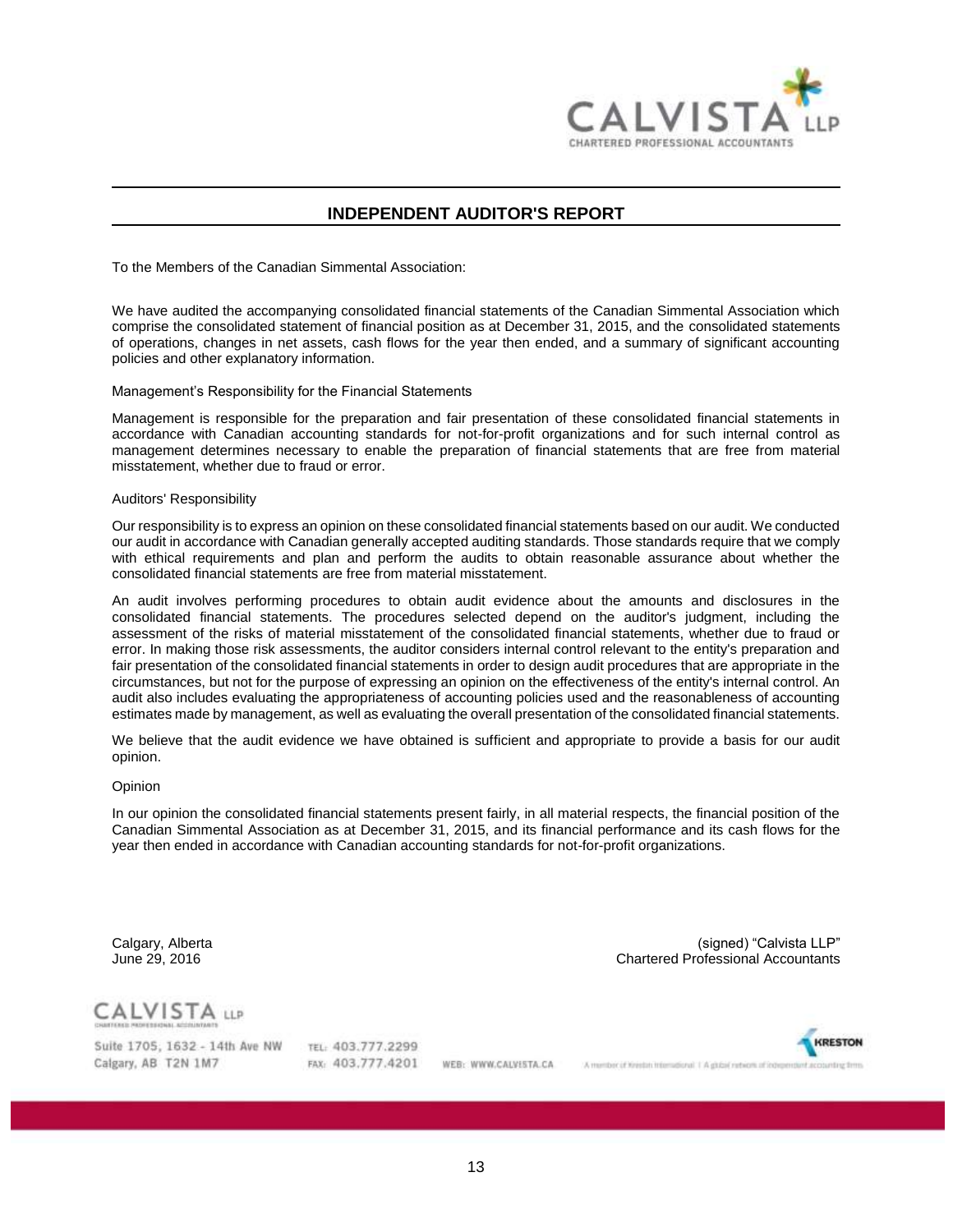# **CANADIAN SIMMENTAL ASSOCIATION Consolidated Statement of Financial Position As at December 31, 2015**

| Current<br>\$<br>\$<br>Cash and cash equivalents<br>737,278<br>564,015<br>Marketable securities (Note 2)<br>892,054<br>797,096<br>Accounts receivable<br>51,674<br>113,591<br>13,762<br>27,268<br>Prepaid expenses<br>1,694,768<br>1,501,970<br>19,305<br>Property and equipment (Note 4)<br>24,883<br>1,714,073<br>\$<br>1,526,853<br>S.<br>Current<br>\$<br>63,755<br>\$<br>Accounts payable and accrued liabilities<br>51,855<br>Goods and services tax payable<br>18,860<br>17,611<br>35,705<br>Deferred revenue (Note 5)<br>36,246<br>105,712<br>118,320<br>General fund<br>1,576,448<br>1,396,258<br>19,305<br>24,883<br>Invested in property and equipment<br>1,595,753<br>1,421,141<br>1,714,073<br>\$<br>1,526,853<br>S |                    | 2015 |  |  | 2014 |  |  |
|----------------------------------------------------------------------------------------------------------------------------------------------------------------------------------------------------------------------------------------------------------------------------------------------------------------------------------------------------------------------------------------------------------------------------------------------------------------------------------------------------------------------------------------------------------------------------------------------------------------------------------------------------------------------------------------------------------------------------------|--------------------|------|--|--|------|--|--|
|                                                                                                                                                                                                                                                                                                                                                                                                                                                                                                                                                                                                                                                                                                                                  | <b>Assets</b>      |      |  |  |      |  |  |
|                                                                                                                                                                                                                                                                                                                                                                                                                                                                                                                                                                                                                                                                                                                                  |                    |      |  |  |      |  |  |
|                                                                                                                                                                                                                                                                                                                                                                                                                                                                                                                                                                                                                                                                                                                                  |                    |      |  |  |      |  |  |
|                                                                                                                                                                                                                                                                                                                                                                                                                                                                                                                                                                                                                                                                                                                                  | <b>Liabilities</b> |      |  |  |      |  |  |
|                                                                                                                                                                                                                                                                                                                                                                                                                                                                                                                                                                                                                                                                                                                                  |                    |      |  |  |      |  |  |
|                                                                                                                                                                                                                                                                                                                                                                                                                                                                                                                                                                                                                                                                                                                                  | <b>Net assets</b>  |      |  |  |      |  |  |
|                                                                                                                                                                                                                                                                                                                                                                                                                                                                                                                                                                                                                                                                                                                                  |                    |      |  |  |      |  |  |

# APPROVED ON BEHALF OF THE BOARD OF DIRECTORS

\_\_\_\_\_\_\_\_\_\_\_\_\_\_\_\_\_\_\_\_\_\_\_\_\_\_\_\_\_ Director

\_\_\_\_\_\_\_\_\_\_\_\_\_\_\_\_\_\_\_\_\_\_\_\_\_\_\_\_\_ Director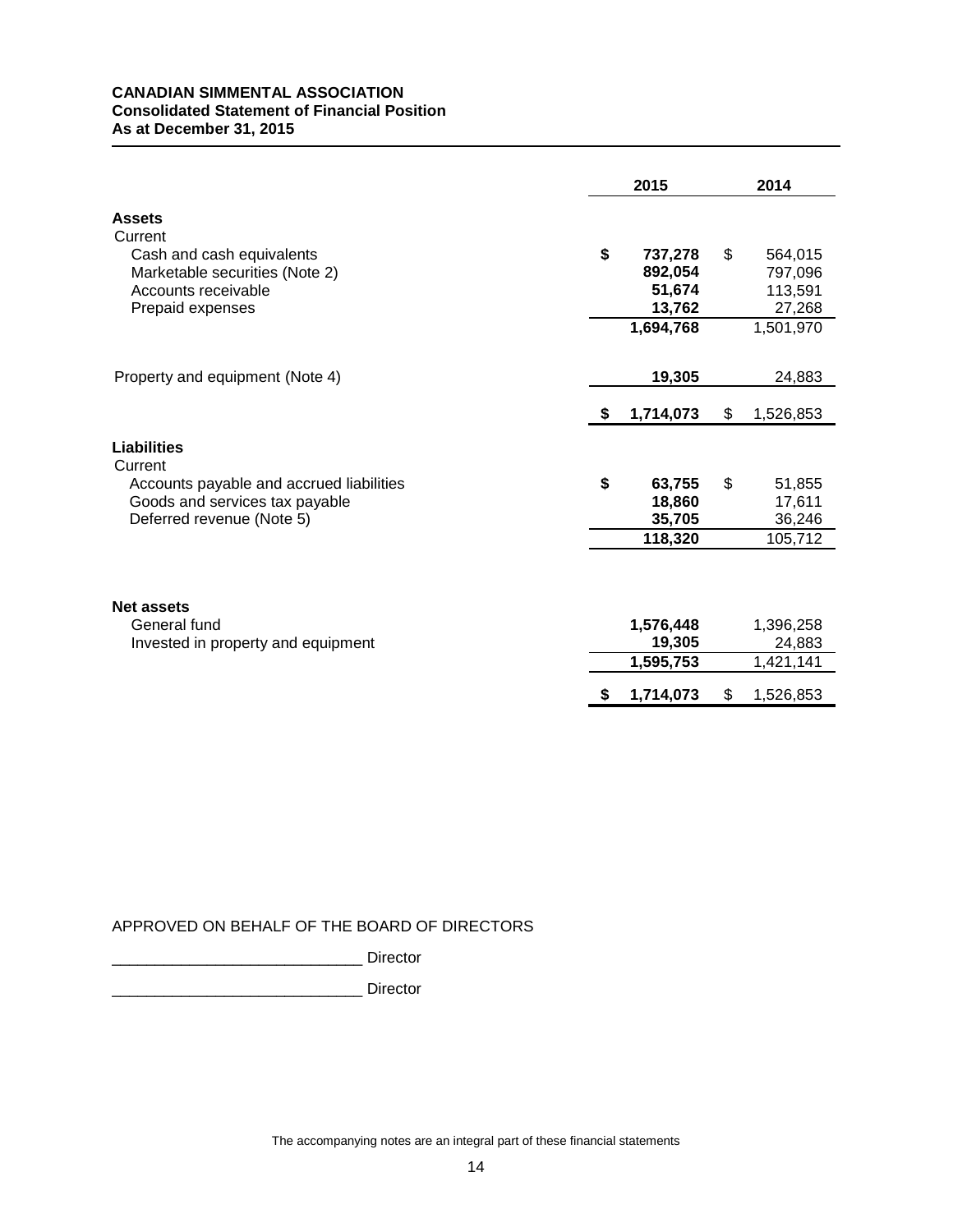# **CANADIAN SIMMENTAL ASSOCIATION Consolidated Statement of Operations Year Ended December 31, 2015**

|                                               | 2015          | 2014          |
|-----------------------------------------------|---------------|---------------|
| <b>Revenue</b>                                |               |               |
| Total herd enrolment                          | \$<br>652,659 | \$<br>614,665 |
| Simmental Country Magazine (Schedule 2)       | 388,537       | 360,602       |
| Registrations                                 | 204,839       | 192,051       |
| Lab services                                  | 161,812       | 110,179       |
| Memberships                                   | 80,325        | 72,175        |
| YCSA(Schedule 3)                              | 58,559        | 5,712         |
| Other services                                | 42,147        | 45,966        |
| Transfers                                     | 35,370        | 39,190        |
| New Holland sponsorship                       | 32,000        | 32,000        |
| Legacy reimbursements                         | 13,393        | 17,900        |
| CAAP project                                  |               | 175,767       |
| <b>ALMA/ADF Project</b>                       |               | 163,878       |
|                                               | 1,669,641     | 1,830,085     |
|                                               |               |               |
| <b>Expenses</b>                               |               |               |
| Salaries and employee benefits                | 417,715       | 402,575       |
| Simmental Country Magazine (Schedule 2)       | 390,380       | 390,318       |
| Lab service                                   | 156,836       | 72,170        |
| Provincial promotion funding                  | 119,282       | 112,072       |
| Travel                                        | 90,190        | 90,963        |
| Computer                                      | 60,470        | 69,817        |
| YCSA (Schedule 3)                             | 50,925        | 9,352         |
| Advertising and promotion                     | 45,597        | 42,854        |
| Bank charges                                  | 33,175        | 29,202        |
| Utilities, property taxes and insurance       | 30,826        | 34,064        |
| <b>Breed improvement</b>                      | 28,815        | 45,040        |
| Postage and freight                           | 25,280        | 21,787        |
| Office                                        | 20,115        | 22,994        |
| <b>Professional fees</b>                      | 14,800        | 34,393        |
| Amortization                                  | 12,438        | 19,430        |
| Telephone                                     | 10,416        | 11,170        |
| Repairs and maintenance                       | 10,051        | 9,254         |
| Annual general meeting                        | 9,310         | 8,160         |
| CAAP project                                  |               | 229,733       |
| ALMA/ADF project                              |               | 116,662       |
|                                               | 1,526,621     | 1,772,010     |
| Other income(expenses)                        |               |               |
| Interest                                      | 18,871        | 23,641        |
| Realized gain (loss) on marketable securities | 2,490         | (4,048)       |
| Unrealized gain on marketable securities      | 10,231        | 31,452        |
|                                               | 31,592        | 51,045        |
|                                               |               |               |
| <b>Excess of revenue over expenses</b>        | \$<br>174,612 | \$<br>109,120 |

The accompanying notes are an integral part of these financial statements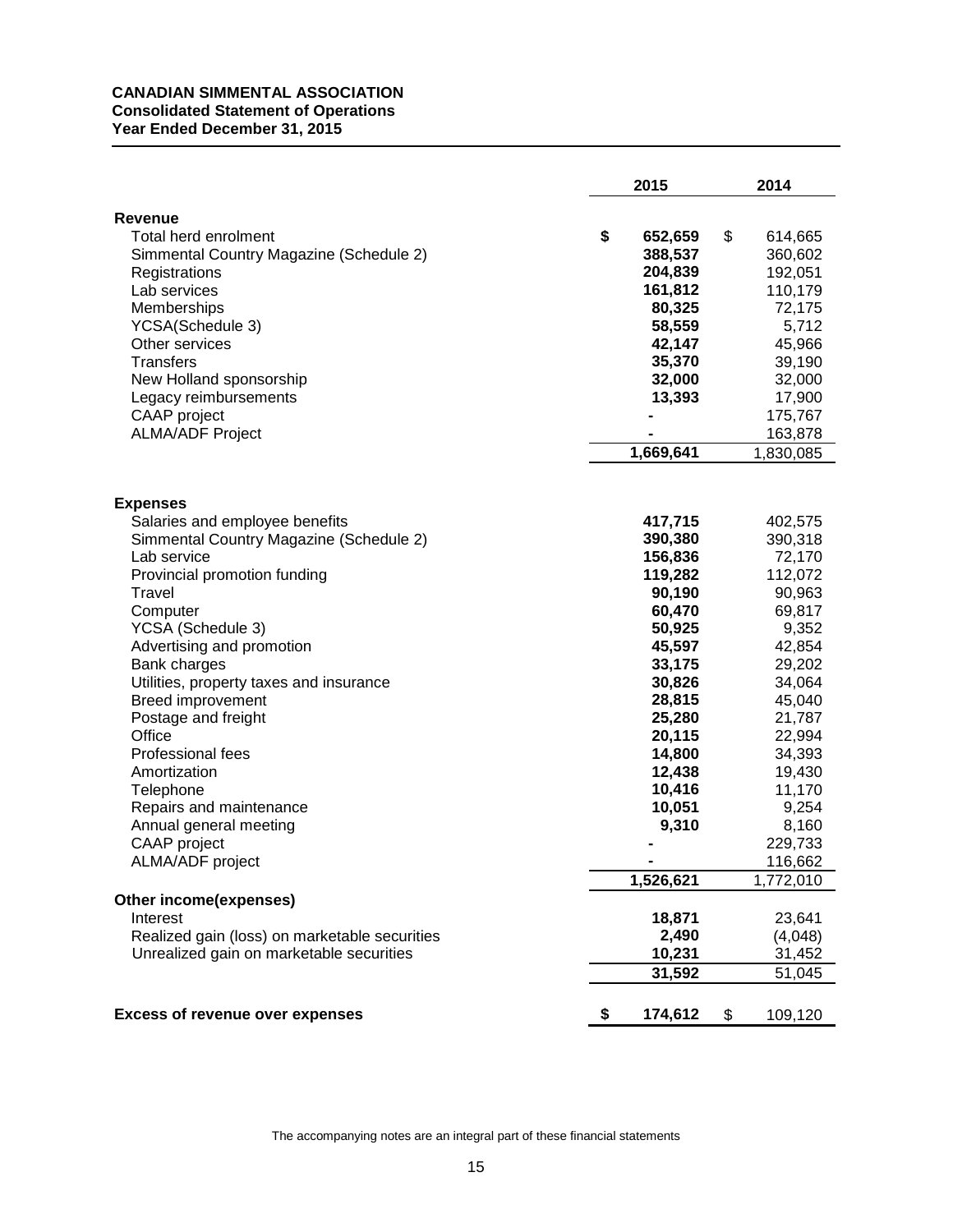# **CANADIAN SIMMENTAL ASSOCIATION Consolidated Statement of Changes in Net Assets Year Ended December 31, 2015**

|                                                                                                                        | <b>General fund</b>                 | Invested in<br>property and<br>equipment | 2015<br><b>Total</b>                        | 2014<br><b>Total</b> |
|------------------------------------------------------------------------------------------------------------------------|-------------------------------------|------------------------------------------|---------------------------------------------|----------------------|
| Balances, beginning of year<br>Investment in property and equipment<br>Excess (deficiency) of revenue over<br>expenses | 1,396,258 \$<br>(7, 157)<br>187,347 | 24,883 \$<br>7.157<br>(12, 735)          | $1,421,141$ \$<br>$\blacksquare$<br>174,612 | 1,312,021<br>109,120 |
| Balances, end of year                                                                                                  | 1,576,448 \$                        | 19,305                                   | 1,595,753 \$                                | 1,421,141            |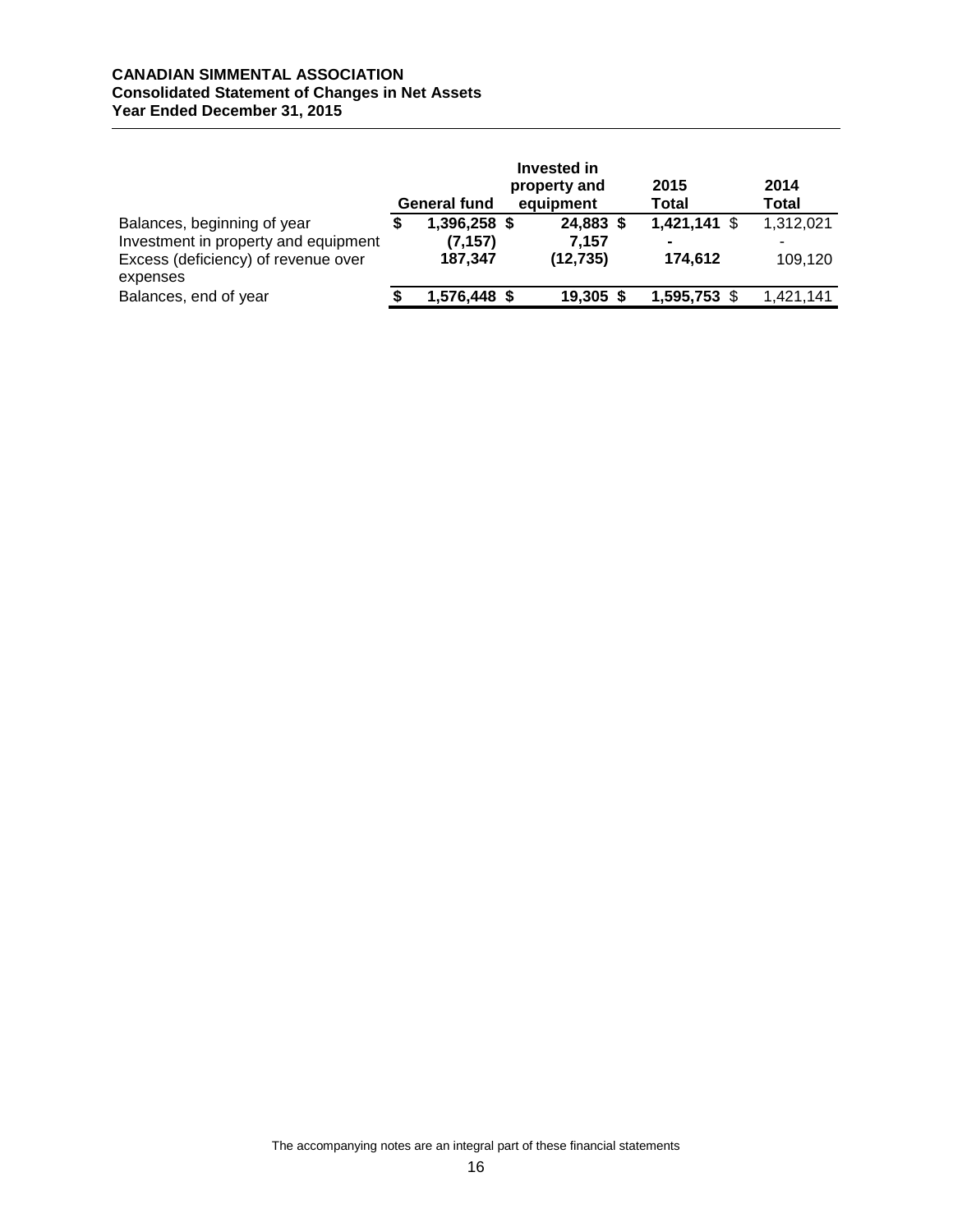# **CANADIAN SIMMENTAL ASSOCIATION Consolidated Statement of Cash Flows Year Ended December 31, 2015**

|                                                                                                                                                                                                           | 2015 |                                                |    | 2014                                                       |
|-----------------------------------------------------------------------------------------------------------------------------------------------------------------------------------------------------------|------|------------------------------------------------|----|------------------------------------------------------------|
| <b>Operating activities</b><br>Excess of revenue over expenses                                                                                                                                            | \$   | 174,612                                        | \$ | 109,120                                                    |
| Transfer of YCSA Fund(Note 3)<br>Transfer of Trevor Vance scholarship                                                                                                                                     |      |                                                |    | 71,196<br>(14, 396)                                        |
| Items not affecting cash:<br>Amortization<br>Realized gain (loss) on marketable securities<br>Unrealized gain on marketable securities                                                                    |      | 12,736<br>(2, 490)<br>(10, 231)                |    | 19,811<br>4,048<br>(31, 452)                               |
|                                                                                                                                                                                                           |      | 174,627                                        |    | 158,327                                                    |
| Changes in non-cash operating working capital:<br>Accounts receivable<br>Prepaid expenses<br>Accounts payable and accrued liabilities<br>Goods and services tax payable<br>Deferred revenue               |      | 61,918<br>13,506<br>11,899<br>1,249<br>(542)   |    | (62, 350)<br>(7, 579)<br>(65, 284)<br>15,921<br>(207, 443) |
| Cash flow from (used by) operating activities                                                                                                                                                             |      | 262,657                                        |    | (168, 408)                                                 |
| <b>Investing activities</b><br>Purchase of property and equipment<br>Purchases of marketable securities<br>Proceeds on disposal of marketable securities<br>Cash flow from (used by) investing activities |      | (7, 157)<br>(647, 759)<br>565,522<br>(89, 394) |    | (14, 788)<br>(368, 249)<br>432,627<br>49,590               |
| <b>Financing activity</b><br>Advances from related party                                                                                                                                                  |      |                                                |    | 5,709                                                      |
| <b>Cash flow from financing activities</b>                                                                                                                                                                |      |                                                |    | 5,709                                                      |
| Increase (decrease) in cash and cash equivalents                                                                                                                                                          |      | 173,263                                        |    | (113, 109)                                                 |
| Cash and cash equivalents, beginning of year                                                                                                                                                              |      | 564,015                                        |    | 677,124                                                    |
| Cash and cash equivalents, end of year                                                                                                                                                                    | \$   | 737,278                                        | \$ | 564,015                                                    |
| <b>Consisting of:</b><br>Operating account<br>Broker account                                                                                                                                              | \$   | 505,215<br>232,063                             | \$ | 467,743<br>96,272                                          |
|                                                                                                                                                                                                           | \$   | 737,278                                        | \$ | 564,015                                                    |

The accompanying notes are an integral part of these financial statements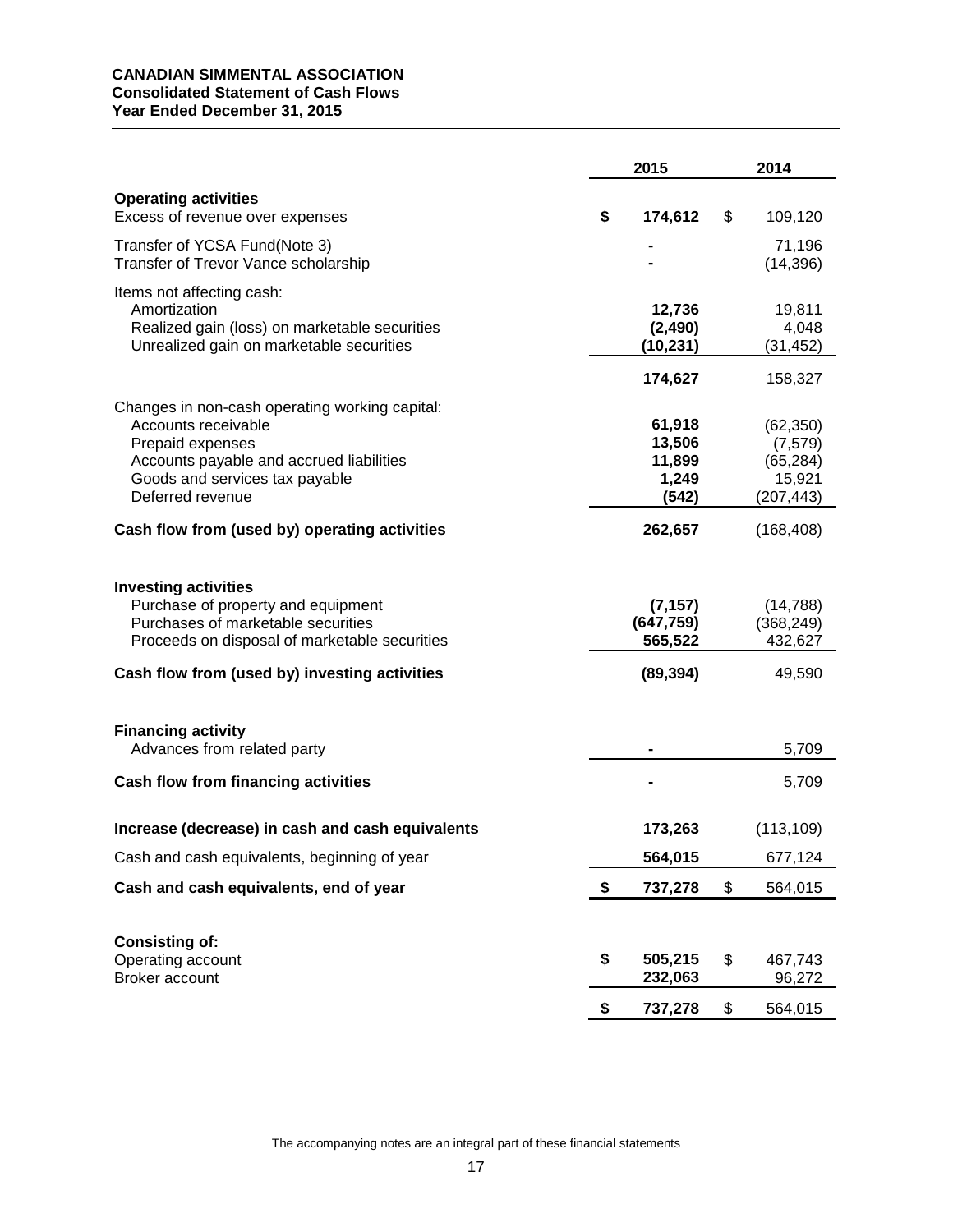# **Description of organization**

The Canadian Simmental Association (the "Association" or "CSA") was formed for the encouragement, development and regulation of breeding of Simmental cattle in Canada. The Association was incorporated under the Federal Animal Pedigree Act on February 20, 1969 which imposes rules of conduct on the Association and its members acting as purebred livestock breeders.

These consolidated financial statements include the accounts of the Canadian Simmental Association and its wholly owned subsidiary, Simmental Country (1997) Ltd. and The Young Canadian Simmental Association ("YCSA"), a youth program managed by the Association is included in consolidated financial statements. All inter-company balances and transactions have been eliminated.

## **1. Significant accounting policies**

Management has prepared the consolidated financial statements of the Association in accordance with Canadian Accounting Standards for Not-for-Profit Organizations ("ASFNPO"). The consolidated financial statements have, in management's opinion, been properly prepared using careful judgment with reasonable limits of materiality and within the framework of significant accounting policies summarized below.

## **Measurement uncertainty**

The preparation of consolidated financial statements in conformity with ASFNPO requires management to make estimates and assumptions that affect the reported amount of assets and liabilities, disclosure of contingent assets and liabilities at the date of the financial statements and the reported amounts of revenues and expenses during the period. Such estimates are periodically reviewed and any adjustments necessary are reported in earnings in the period in which they become known. Actual results could differ from these estimates. Examples of such estimates include amortization of property and equipment, estimated useful life of capital assets, application of revenue recognition policies and accrued liabilities.

### **Cash and cash equivalents**

The Association considers all investments with maturities of three months or less to be cash and cash equivalents.

### **Marketable securities**

Marketable securities include bonds, T-bills, term deposits, preferred shares and common shares of publicly traded entities. These investments are classified as held for trading and therefore measured at fair value.

# **Property and equipment**

Property and equipment are stated at cost less accumulated amortization. Amortization is provided on a straight line basis over their estimated useful lives as follows:

| Condominium                 | 20 years |
|-----------------------------|----------|
| Condominium improvements    | 10 years |
| Computer equipment/software | 3 years  |
| Furniture and fixtures      | 10 years |
| Publishing rights           | 10 years |

The Association regularly reviews its property and equipment to eliminate obsolete items.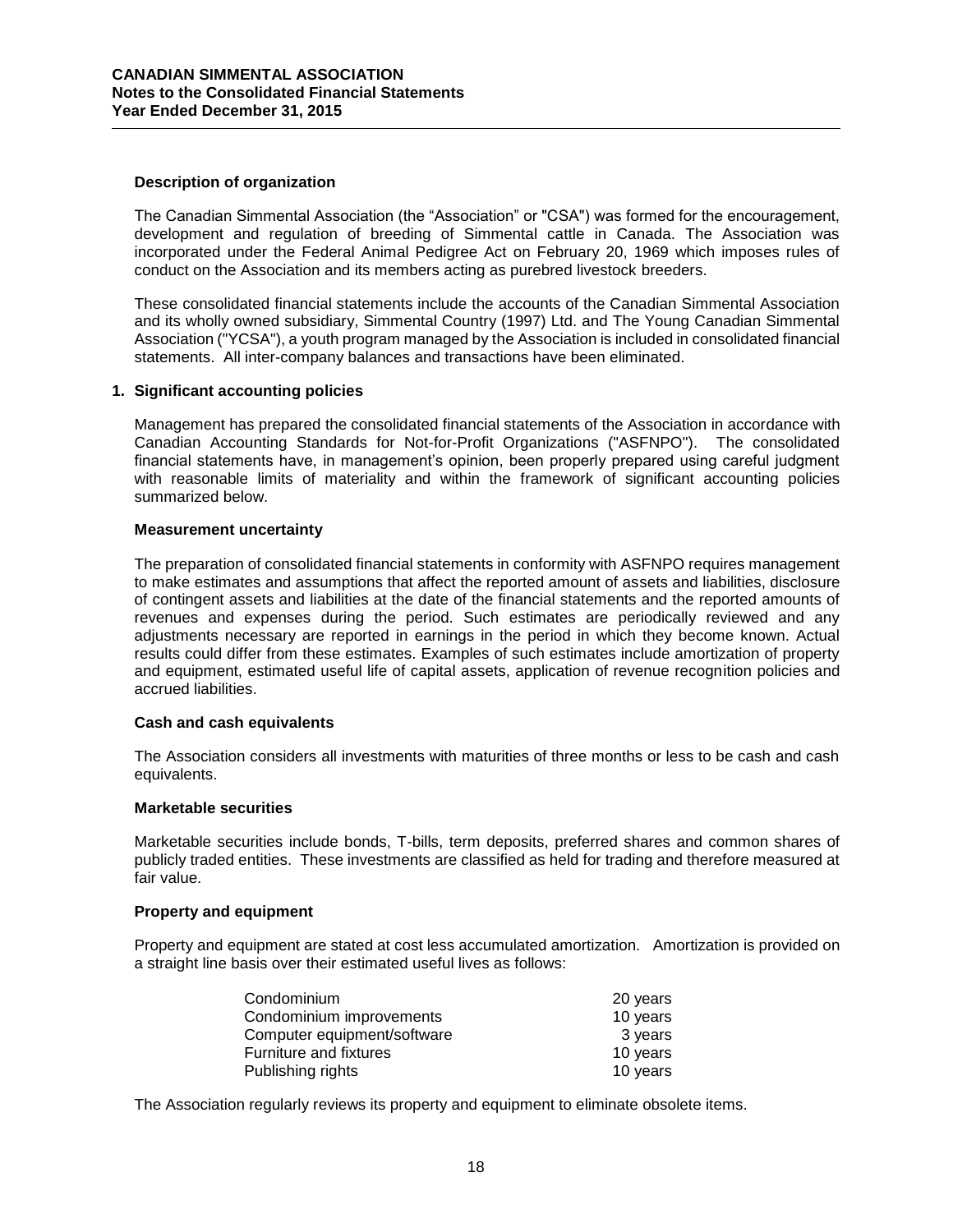# **Revenue recognition**

The Association follows the deferral method of accounting for contributions. Restricted contributions are recognized as revenue in the year in which the related expenses are incurred. Unrestricted contributions are recognized as revenue when received or receivable if the amount to be received can be reasonably estimated and collection is reasonably assured.

Total herd enrolment, memberships, registration and subscription revenue is recognized in the period to which it relates.

Revenue for service is recognized when the services are rendered.

Advertising revenue is recorded in the month of the issue. Payments in advance are recorded as deferred income and classified as a current liability.

## **Income taxes**

The Association and its wholly owned subsidiaries are not-for-profit organization under section 149.1(l) of the Income Tax Act and is therefore not subject to income taxes as long as it maintains its not-for-profit status.

## **Contributed materials and services**

The Board of Directors volunteer their time to attend board meetings and represent the Association at events. Members also volunteer their time to organize and operate the provincial association and represent the Association at events. Due to the difficulty of determining the fair value of volunteer hours, contributed services are not recognized in the financial statements.

## **Financial instruments**

Financial instruments are recorded at fair value when acquired or issued. In subsequent periods financial assets with actively traded markets are reported at fair value, with any unrealized gains and losses report in income. Cash and marketable securities are measured at fair value. All other financial instruments are measured at amortized cost. The financial instruments measured at amortized cost include accounts receivable and accounts payable. The amounts due to/from related parties are measured at the exchange amount.

The fair value of a financial instrument is the estimated amount that the Association would receive or pay to settle a financial asset or financial liability as at the reporting date. The fair values of accounts receivable and accounts payable approximate their carrying values due to their short term nature.

# **2. Marketable securities**

Marketable securities include bonds, T-bills, term deposits, preferred shares and common shares of publicly traded entities. The bonds, T-bills and term deposit earn interest at rates which vary from 1.65% to 7.50% (2014 – 1.80% to 7.50%). These investments mature at various dates from January 2016 to June 2020.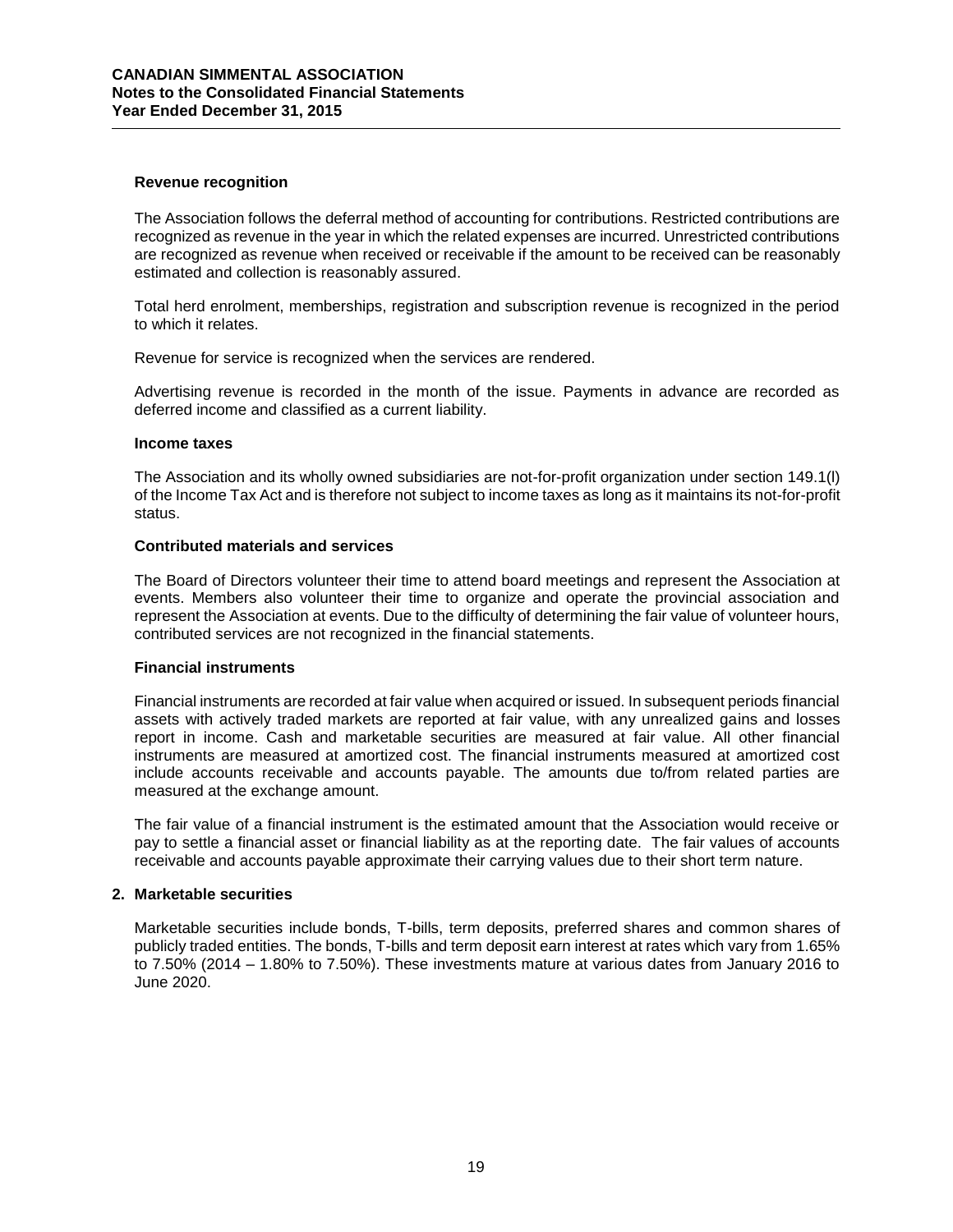# **3. Related Party**

As of August 31, 2014, the board of directors has approved a transfer of \$71,196 of YCSA funds to be under the responsibility of the CSA, as required under the CSA bylaws

# **4. Property and equipment**

|                             | Cost       | <b>Accumulated</b><br>amortization | <b>Net</b><br>2015 |           | <b>Net</b><br>2014 |
|-----------------------------|------------|------------------------------------|--------------------|-----------|--------------------|
| Condominium                 | 235,999 \$ | 235,999 \$                         | $\blacksquare$     |           | ۰                  |
| Publishing rights           | 233,000    | 233,000                            | $\blacksquare$     |           |                    |
| Computer equipment/software | 235,672    | 228,872                            | 6,800              |           | 6,611              |
| Furniture & fixtures        | 164,382    | 163,716                            |                    | 666       | 1,333              |
| Condominium improvements    | 67,731     | 55,892                             | 11,839             |           | 16,939             |
|                             | 936,784 \$ | 917,479 \$                         |                    | 19,305 \$ | 24,883             |

As of December 31, 2015, the City of Calgary property assessment value of the condominium was \$873,500.

# **5. Deferred revenue**

|                         | 2015           | 2014   |
|-------------------------|----------------|--------|
| Member deposits         | 24.294         | 22.592 |
| Advertisements          | 6.400          | -      |
| Magazine subscriptions  | 5.011          | 5.054  |
| Auction market calendar | $\blacksquare$ | 8.600  |
|                         | 35,705         | 36,246 |

# **6. Financial instruments**

The Association's financial instruments include cash, marketable securities, accounts receivable and accounts payable. It is management's opinion, that the Association is not exposed to significant risks arising from these financial instruments with the exception of the risks noted below.

# **Credit risk**

Credit risk arises from the potential that a counter party will fail to perform its obligations. The Association is exposed to credit risk from its members and customers. Its customers are primarily in the agricultural industry. In order to reduce its credit risk, the Association conducts regular reviews of its existing members and customers' credit performance. An allowance for doubtful accounts is established based upon factors surrounding the credit risk of specific accounts, historical trends and other information. The Association has a significant number of members and customers which minimizes concentration of credit risk.

# **Interest risk**

Interest risk is the risk that future cash flows associated with a monetary financial instrument will fluctuate in amount with changes to interest rates. The Association manages its portfolio investments based on its cash flow needs and with a view of optimizing its interest income.

# **Currency risk**

Currency risk is the risk to the Association's earnings that arise from fluctuations of foreign exchange rates and the degree of volatility of these rates. The Association is exposed to foreign currency exchange risk on cash, accounts receivable, and accounts payable held in U.S. dollars. The Association does not use derivative instruments to reduce its exposure to foreign currency risk.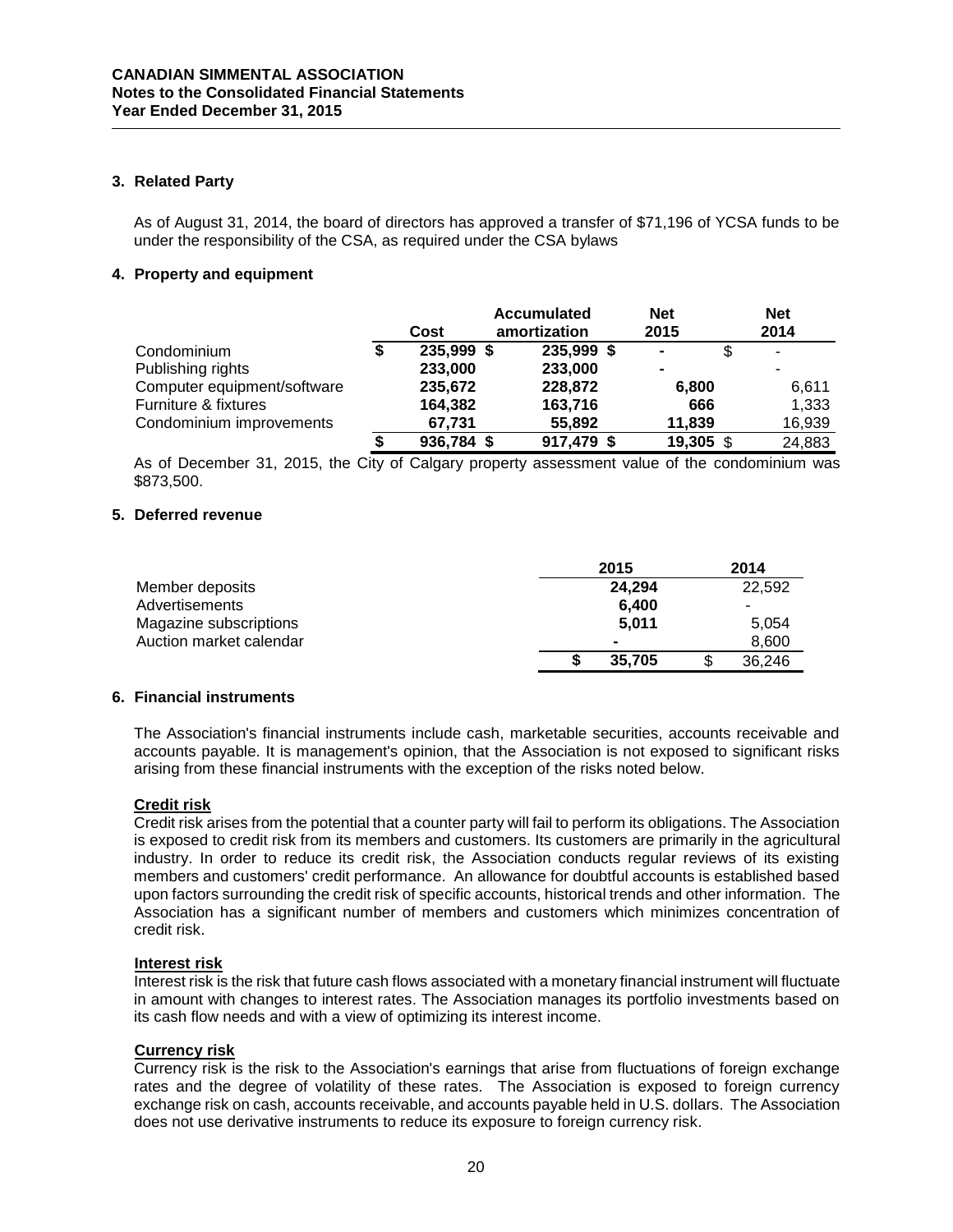# **7. Contractual obligations**

The Association has entered into a contract with a publishing company for the production of Simmental Country magazine and Commercial Country magazine. The contract is effective from June 1, 2012 to May 31, 2017.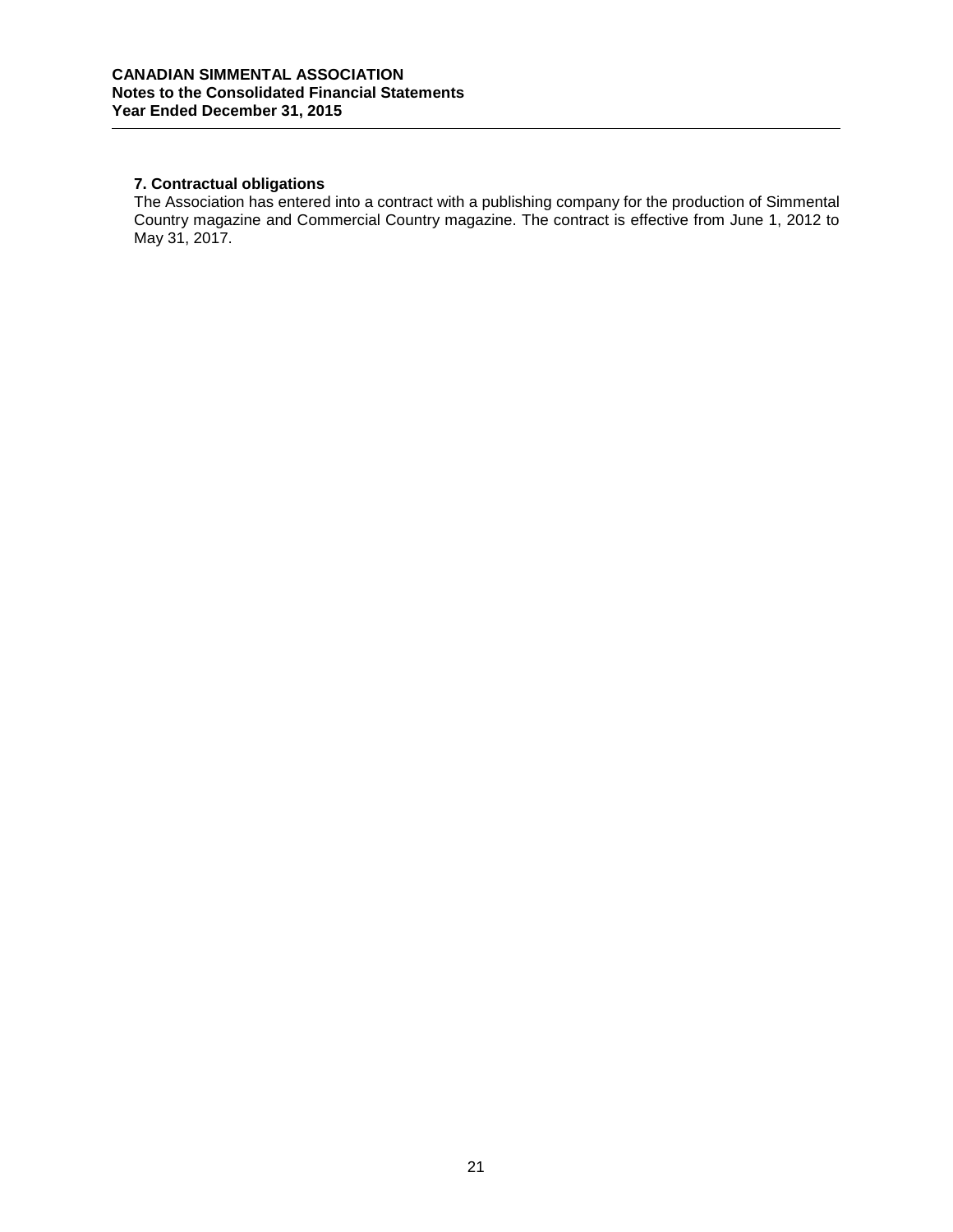# **CANADIAN SIMMENTAL ASSOCIATION Schedule 1 - Canadian Simmental Association Non-Consolidated Schedule of Operations Year Ended December 31, 2015**

|                                               | 2015          | 2014          |
|-----------------------------------------------|---------------|---------------|
| <b>Revenue</b>                                |               |               |
| Total herd enrolment                          | \$<br>652,659 | \$<br>614,665 |
| Registrations                                 | 204,839       | 192,051       |
| Lab services                                  | 161,812       | 110,179       |
| Memberships                                   | 80,325        | 72,175        |
| Other services                                | 42,147        | 45,966        |
| <b>Transfers</b>                              | 35,370        | 39,190        |
| New Holland sponsorship                       | 32,000        | 32,000        |
| Legacy reimbursements                         | 13,393        | 17,900        |
|                                               | 1,222,545     | 1,124,126     |
|                                               |               |               |
| <b>Direct expenses</b>                        |               |               |
| Salaries and employee benefits                | 417,715       | 402,575       |
| Lab service                                   | 156,836       | 72,170        |
| Provincial promotion funding                  | 119,282       | 112,072       |
| Travel                                        | 90,190        | 90,963        |
| Advertising and promotion                     | 65,597        | 62,854        |
| Computer                                      | 60,470        | 69,817        |
| Bank charges                                  | 33,175        | 29,202        |
| Utilities, property taxes and insurance       | 30,826        | 34,064        |
| <b>Breed improvement</b>                      | 28,815        | 45,040        |
| Postage and freight                           | 25,280        | 21,787        |
| Office                                        | 20,115        | 22,994        |
| Professional fees                             | 14,800        | 34,393        |
| Amortization                                  | 12,438        | 19,430        |
| Telephone                                     | 10,416        | 11,170        |
| Repairs and maintenance                       | 10,051        | 9,254         |
| Annual general meeting                        | 9,310         | 8,160         |
| Sponsorship to YCSA                           | 5,000         | 15,000        |
|                                               | 1,110,316     | 1,060,945     |
| <b>Other income</b>                           |               |               |
| Interest                                      | 18,871        | 23,641        |
| Realized gain (loss) on marketable securities | 2,490         | (4,048)       |
| Unrealized gain on marketable securities      | 10,231        | 31,452        |
|                                               | 31,592        | 51,045        |
| <b>Excess of revenue over expenses</b>        | \$<br>143,821 | \$<br>114,226 |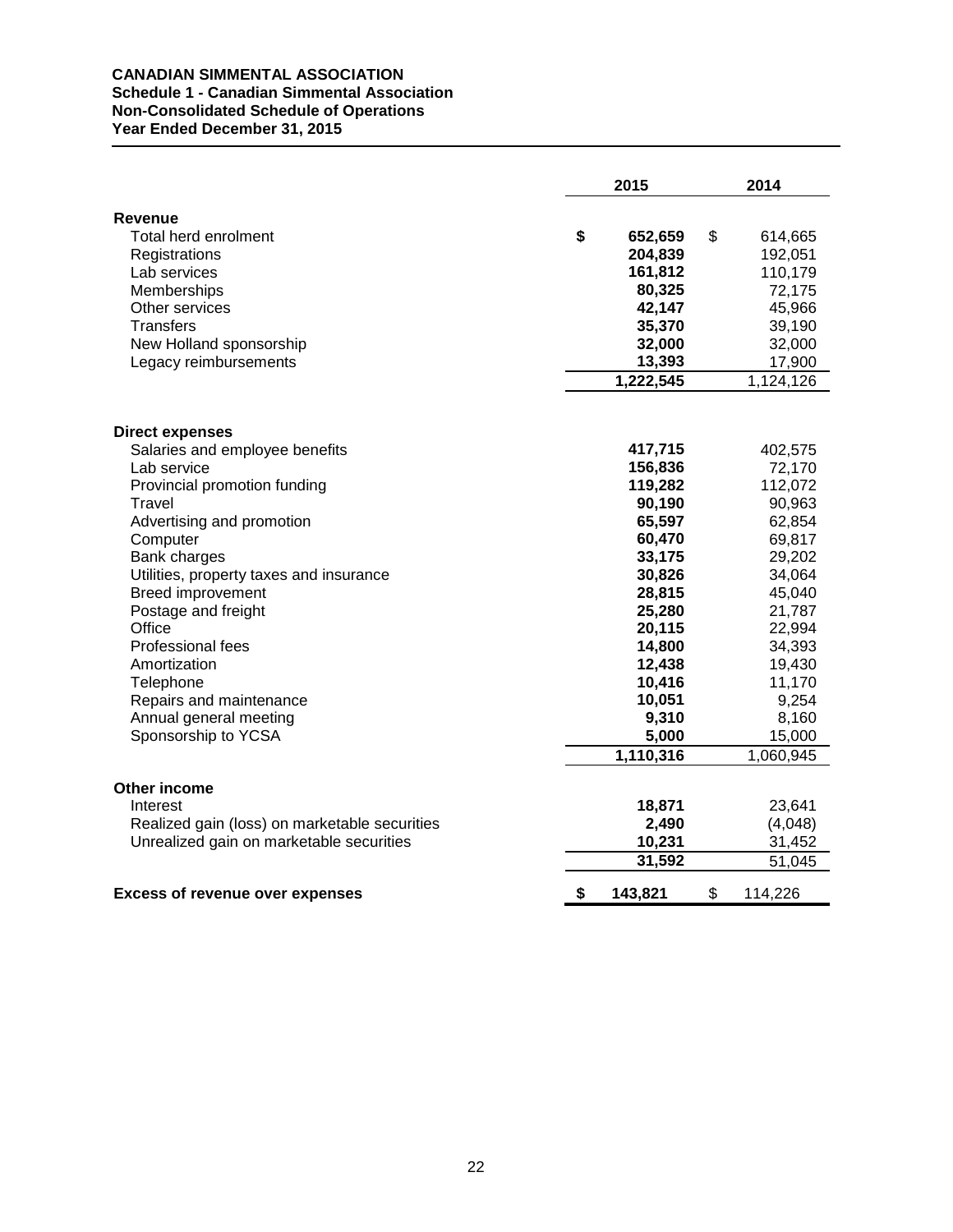# **CANADIAN SIMMENTAL ASSOCIATION Schedule 2 - Simmental Country Magazine Non-Consolidated Schedule of Operations Year Ended December 31, 2015**

|                                                                                                                             |    | 2015                                           | 2014                                            |
|-----------------------------------------------------------------------------------------------------------------------------|----|------------------------------------------------|-------------------------------------------------|
| Revenue<br>Advertising<br>Other<br>Subscriptions<br>CAAP project                                                            | \$ | 351,730<br>29,384<br>27,423                    | \$<br>310,773<br>43,231<br>26,598<br>14,257     |
|                                                                                                                             |    | 408,537                                        | 394,859                                         |
| <b>Direct expenses</b><br>Printing<br>Salaries and employee benefits<br>Magazine postage<br>Travel & promotion<br>Telephone |    | 193,889<br>90,187<br>56,525<br>42,800<br>2,752 | 181,711<br>114,075<br>50,786<br>35,325<br>3,476 |
| Office postage<br>Bank charges<br>Office and miscellaneous<br>Amortization                                                  |    | 2,568<br>959<br>403<br>297<br>390,380          | 2,359<br>959<br>1,246<br>381<br>390,318         |
| <b>Excess of revenue over expenses</b>                                                                                      | S  | 18,157                                         | \$<br>4,541                                     |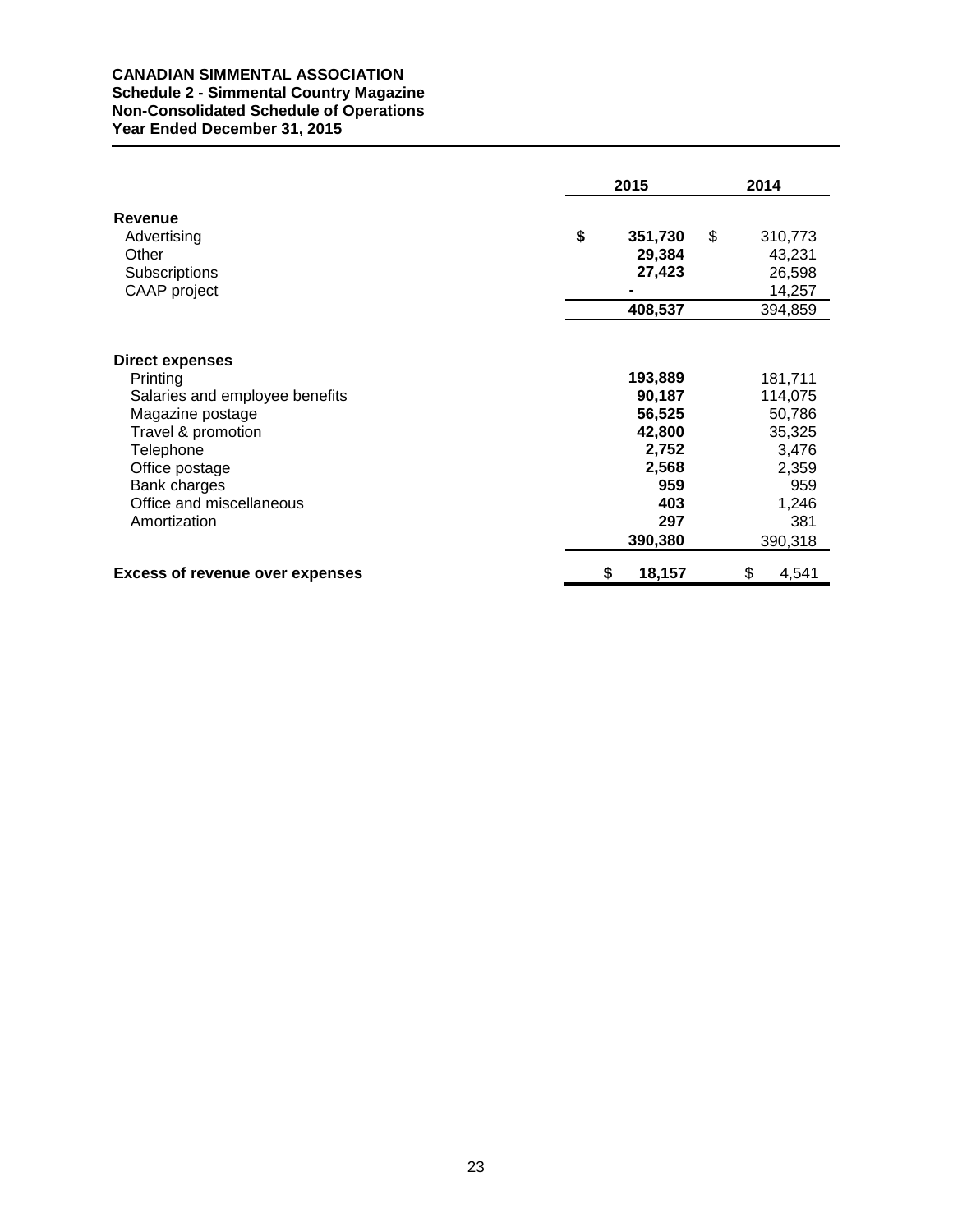# **CANADIAN SIMMENTAL ASSOCIATION Schedule 3 - Young Canadian Simmental Association Non-Consolidated Schedule of Operations Year Ended December 31, 2015**

|                                                           | 2015 |                           |    | 2014         |  |  |
|-----------------------------------------------------------|------|---------------------------|----|--------------|--|--|
| <b>Revenue</b>                                            |      |                           |    |              |  |  |
| National classic                                          | \$   | 26,039                    | \$ |              |  |  |
| Auction                                                   |      | 15,000                    |    |              |  |  |
| Donations                                                 |      | 11,090                    |    | 26           |  |  |
| New Holland sponsorship                                   |      | 5,000                     |    | 5,000        |  |  |
| Semen and embryo fundraiser                               |      | 3,430                     |    | 2,686        |  |  |
| AJSA CSA reimbursement                                    |      | 3,000                     |    | 3,000        |  |  |
| CSA sponsorship                                           |      |                           |    | 10,000       |  |  |
|                                                           |      | 63,559                    |    | 20,712       |  |  |
| Direct expenses<br>National YCSA show<br>Travel<br>Office |      | 30,358<br>18,025<br>1,869 |    | 8,126<br>499 |  |  |
| National board jackets                                    |      | 388                       |    | 216          |  |  |
| Advertising and promotion                                 |      | 225                       |    | 507          |  |  |
| Bank charges                                              |      | 60                        |    | 4            |  |  |
|                                                           |      | 50,925                    |    | 9,352        |  |  |
| <b>Excess of revenue over expenses</b>                    |      | 12,634                    | \$ | 11,360       |  |  |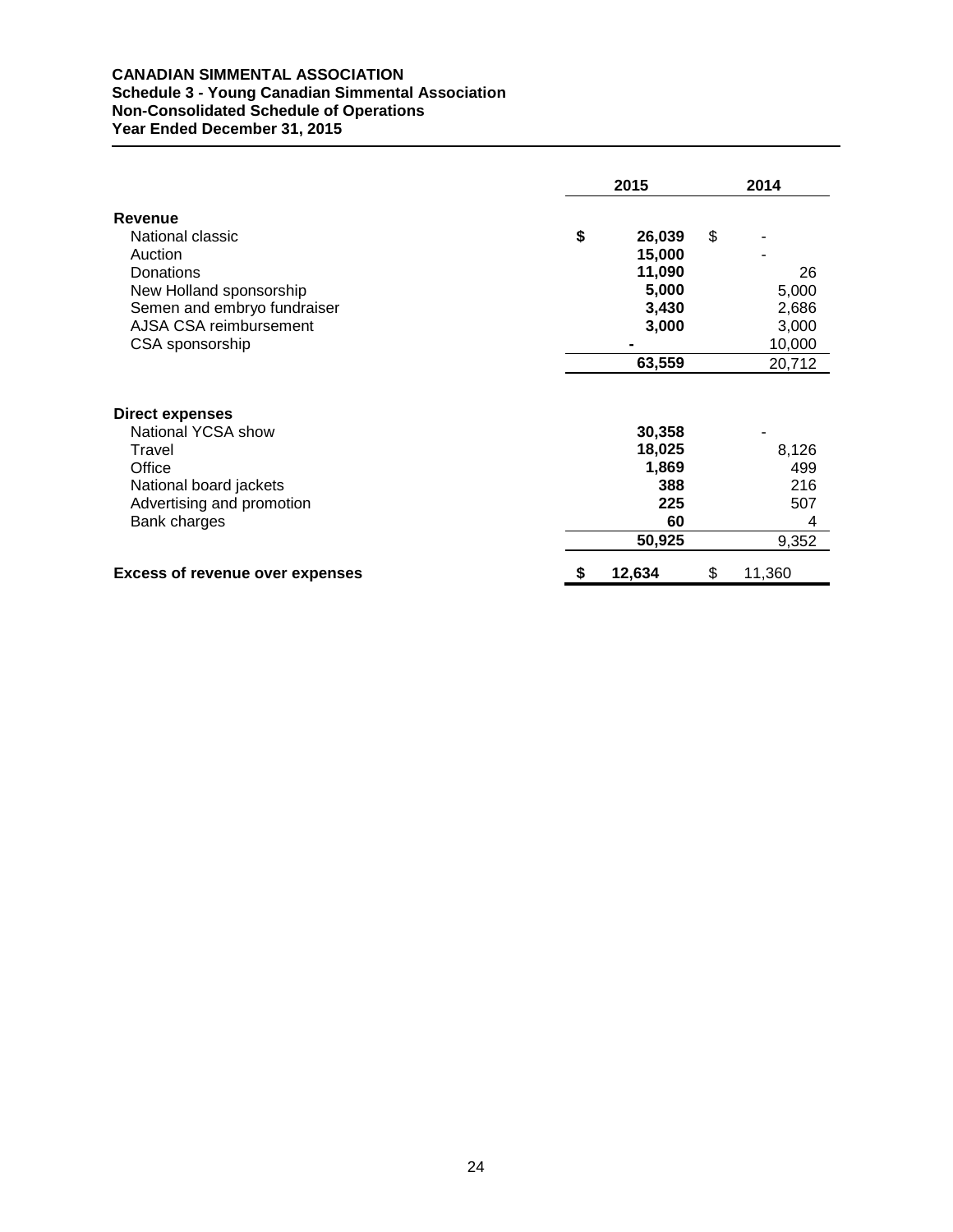# **ADVERTISING/PROMOTION AND SIMMENTAL COUNTRY REPORT**

*Maureen Mappin-Smith, BSc. Ag - Committee Chair*

The promotion committee had a very productive year and made great strides in our never ending quest to promote Canadian Simmentals. The committee was comprised of Blair McRae, Danny Skeels, Francis Gagnon and Lacey Fisher.

We invited the entire board to our meetings, in the hopes of obtaining and harnessing everyone's great ideas and input, to move promotion forward. We also wanted to work more closely with the Breed Improvement Committee in order to stay focused on the 'big picture' of Canadian Simmental. We met as a committee twice face to face, and had one conference call in order to complete tasks in a timely manner. The committee has been very keen on trying to get the best value for our advertising dollar. I am pleased to say that at our first meeting, a motion from the promo committee was brought forward to the board to increase the CSA's advertising budget, and was passed at the board level for the 2016 year.

Print advertising in other breed publications has continued to be an important aspect of our breed promotion. Our thoughts are 'why just preach to the choir?' In addition, ads are placed in the Canadian Cattlemen in order to try and reach potential customers who perhaps haven't used Simmental in a while, or at all. Because print advertising is very expensive and difficult to quantify, we stuck to advertising in Angus and Charolais magazines, although continue to look at other options on an annual basis.

The prior year's promo committee started an initiative in order to obtain feedback from people who have purchased a Simmental bull recently. We created and sent out a survey asking for feedback on what these customers value when purchasing Simmental bulls. The survey results are in and can be found on the CSA's website. 53 surveys were returned from across the country, and produced some good information for us as the CSA, but also for breeders, so I do encourage breeders to look at the results. The information that was gathered will be utilized going forward on promotional ideas and initiatives.

A large portion of our promotion budget is utilized by individual provincial associations through an ad grant process. Some of the items that qualified were expanded by the committee, in hopes that more provinces can access their full allotment from the CSA. We want to work closely with the provincial associations, as we value the work they do in their respective regions promoting Simmental to the commercial cattle industry. I encourage the provincial associations to contact CSA staff with questions as to how they can maximize their share.

Simmental Country had a good year from a financial perspective, and we are always trying to tweak it to improve it and make it a magazine breeders can be proud of, and utilize in their marketing plans. The 2016 calendar that is sent to auction markets and breeders across the country was a tougher sell, so the committee made the decision to take 2017 off - no calendar will be produced in 2017.

Likely one of the most exciting projects the promo committee embarked on this year was seeking 'the Silver Bullet' of marketing. We thought it was time to up the ante and get a professional opinion on our marketing tactics. After much discussion, presentations by several independent marketing agencies, and more discussion by the entire board, it was decided that the CSA will work with AdFarm to enhance our marketing strategy. We expect great things to happen resulting from this partnership and are excited to learn what AdFarm suggests for future promotion of Canadian Simmental.

We appreciate all ideas brought forward to our committee from the membership. We value your input and encourage you to speak with a committee member when you have ideas for promotion and marketing of Canadian Simmental. We have heard some great ideas over the past year from our membership and look forward to hearing more and incorporating as many as we can. Simmental is celebrating our 50<sup>th</sup> Anniversary in 2017 and we want to make it memorable! Ideas are pouring in, so please share yours with the CSA.

Judging from bull sale results again this spring, and strong female sales last fall, Simmental is in an enviable position at the top, however we need to continue working hard on all fronts, in order to stay there.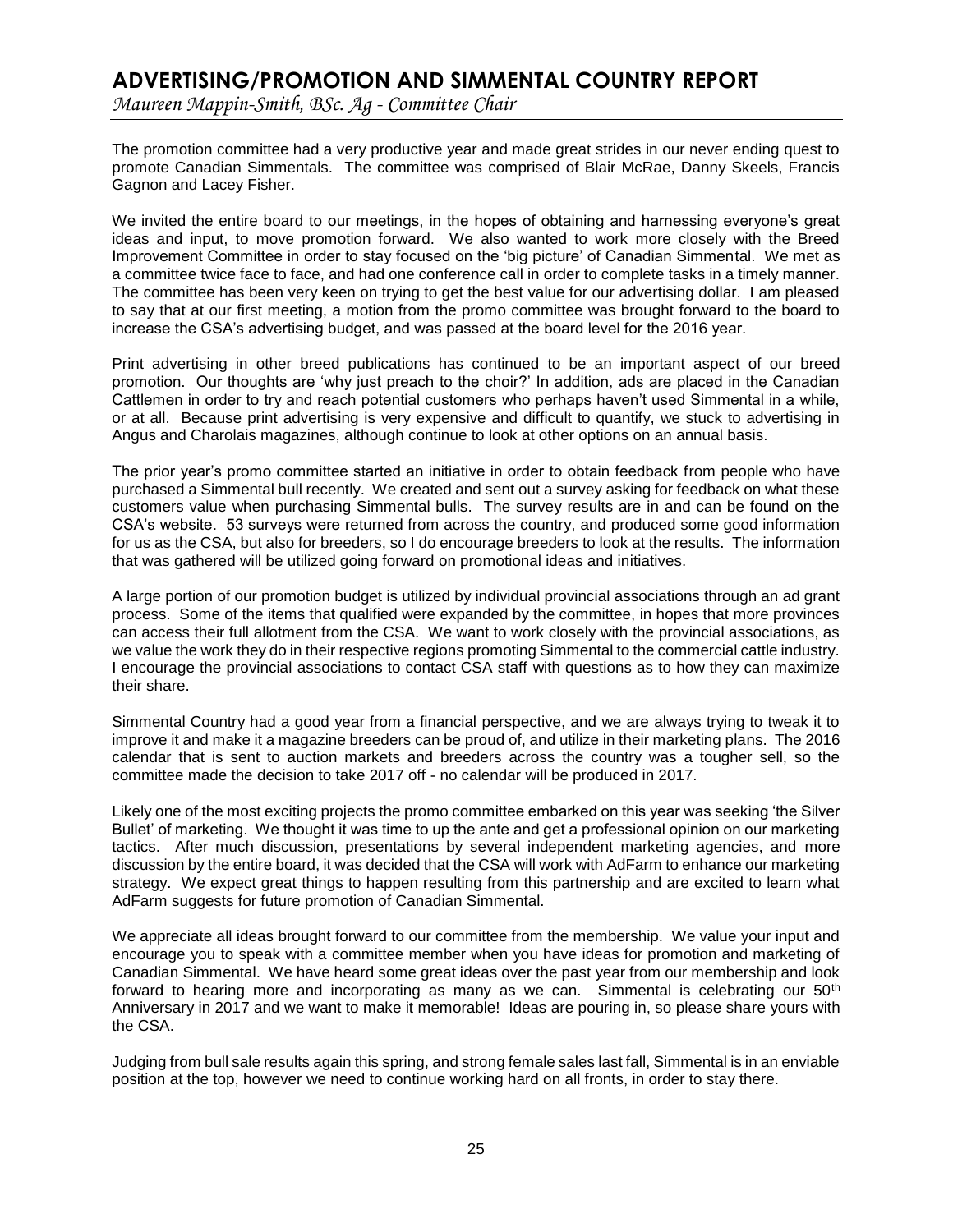# **BREED IMPROVEMENT COMMITTEE REPORT**

*Lee McMillen - Committee Chair*

Committee Members Lee McMillen (Chair) Kelly Ashworth, Dave Milner, Garth Rancier, Lacey Fisher, Ken Lewis, Brian Bouchard, Dave Erixon, and Wayne Libke.

On behalf of the BIC Committee, welcome to Saskatchewan and the Lloydminster area for the CSA Annual meeting and weekend full of Simmental festivities. This part of Western Canada has a rich history for strong Simmental influence in its commercial cowherd dating back to the inception of Simmental in Canada and will be an exciting venue to all in attendance this week.

The Breed Improvement Committee meets twice annually to deal with and discuss matters pertaining to the improvement and advancement of our breed. Recommendations from this table are then forwarded to the Board of Directors for further approval. We have an outstanding group of cattle persons that donate their time to help keep the breed moving in a positive direction. Our board consists of Simmental personnel with a wealth of knowledge in the cattle business and Simmental industry covering all facets of the industry from coast to coast. I would personally like to thank you for your dedication to Simmental.

As well as the committee members listed we are very fortunate to have the expertise of Dr. John Crowley and Sean McGrath. As well CSA continues its strong working relationship with the American Simmental Association. Dr. Wade Shafer is a guest at the majority of our BIC meetings and offers a wealth of Simmental genetic knowledge that has become most valuable to the CSA. Also, thank you to Bruce and Barb for your dedication to our committee.

The Simmental breed has enjoyed a huge amount of success the past few years. Largely in part to the commitment of our breeders to offer a product that is highly acceptable to the commercial cattle industry and strong leadership from CSA. As a breed we want to be progressive and leaders in the beef business but mindful of where we have been.

This past year has been busy with several new projects being put in place to help strengthen our breed into the future and add value for our membership and of course their customers. First of all the Bio-bank move which has secured historic DNA samples and simplifies the collection of new DNA samples to one accessible location. The CSA genotyping incentive program has been in place for the past few months with 50% of the costs being supported by funding through Agriculture and Agri-Food Canada allowing Simmental breeders to get their testing done at reduced cost. CSA is also currently working with Canadian Cattlemen's Association, Canadian Hereford and Canadian Angus on a mobile app that should provide a very consistent and uniform flow of information within the beef business. The implementation of a heifer calving ease EPD and a stay ability EPD will be added to the CSA EPD profile this fall as well as dollar value indexes including API and TI. These new additions will provide breeders with valuable tools that will allow them to make more informed breeding decisions. And finally the introduction of the new BOLT software system to the service provided to CSA by International Genetic Solutions (IGS) will blend genotypes with phenotypic data in a one step process allowing EPD runs to be done more frequently and perhaps on a weekly basis. These are just a few of the major projects we have been working on this past year. Information is posted on the CSA website on current BIC happenings and I urge you to take the time to read these articles and updates as it is everyone's responsibility to keep up on the happening of genetic improvement.

The Simmental breed is very well positioned to continue to be a major force in the North American beef industry. Through strong leadership, investment in technology and research and the perseverance of our breeders we look forward to the future of this great breed of cattle.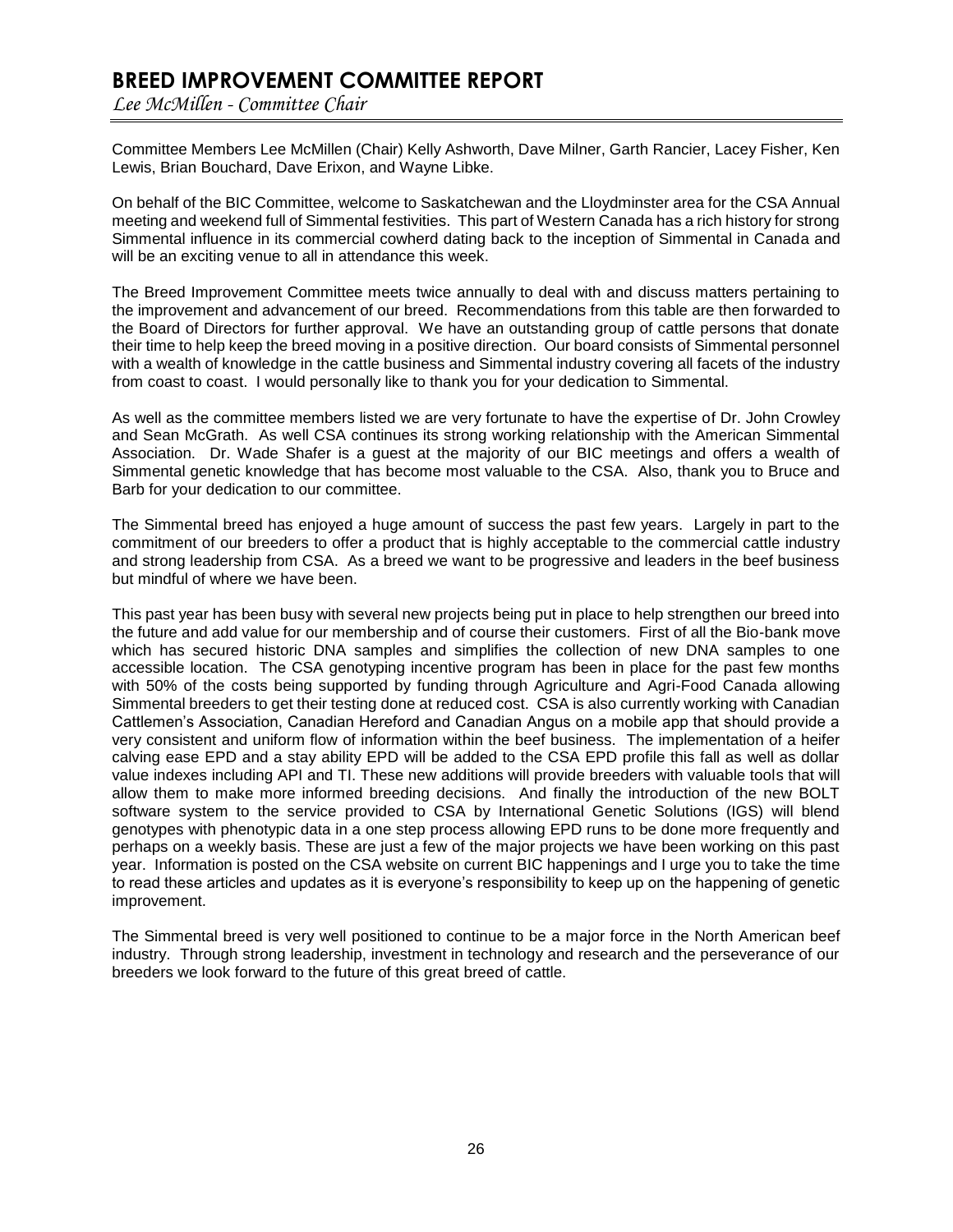# **YOUNG CANADIAN SIMMENTAL ASSOCIATION REPORT**

*Sophie Wotten – National YCSA President*

The 2015-year was full of successes and changes for the YCSA program. These achievements were made possible through the dedication of CSA Staff and the YCSA Board of Directors.

The 2015 National Board of Directors consisted of the following:

- Sophie Wotten- President
- Dylan Foley- Vice President
- Sara Van Sickle- Executive Officer
- Cooper Snider- Alberta
- Cathryn Thompson- Alberta
- Craig Matthews- Ontario
- Heather Creamer- Maritimes
- Paige Holmquist- Saskatchewan
- Carson Rodgers- Manitoba
- Krista Whalen- Quebec

There were 5 provincial classics held across Canada in 2015.

- Maritime Classic in Truro, Nova Scotia
- Quebec Junior Beef Show in Brome, Quebec
- Ontario Trillium Classic in Toronto, Ontario
- Manitoba Youth Beef Roundup in Neepawa, Manitoba
- Wild Rose Classic in Lacombe, Alberta

The 2015 National Classic was held in Lindsay, Ontario in conjunction with the Canadian Simmental Association Annual General Meeting. This was the first year for the National Board to run the National Classic with the support of the Provincial Board. This being said, the National Board hosted the largest National Classic to date with 94 youth participants and over 140 head of cattle. The success of this show is due to the commitment and passion that this group of directors.

The Overall Aggregates from this show, Mackenzie Skeels and Morgan MacIntyre were awarded a trip to the American Junior Simmental Association Summit National Show in Iowa this July.

With the strong momentum that the YCSA program has built over the past year, the National Board has initiated plans to start a Leadership Conference for the upcoming 2017 year. The board would like to offer more opportunities for Simmental Youth to grow their enthusiasm for the breed. Stay tuned for upcoming details in the coming months.

The YCSA program is a prominent youth beef breed association in Canada. The board of directors would like to thank our new YCSA Coordinator Kelsey Dust for providing guidance and support over the last few months. With a prominent agriculture background in 4-H and junior breed associations, she brings new ideas and excitement for youth development in the Simmental breed.

The YCSA program would not be made possible without some key individuals and organizations. Thank you to the CSA staff for providing guidance and opportunities for the YCSA program to excel. To New Holland and T Bar C and all of our generous sponsors, thank you for all of your support allowing the YCSA program put on a show like the National Classic to grow the great Simmental Breed. Most importantly, thank you to the Friends of Canadian Simmental Foundation for providing their continuous support for over the past several years. Our program has been made one of the most outstanding youth beef breed programs due to their generosity.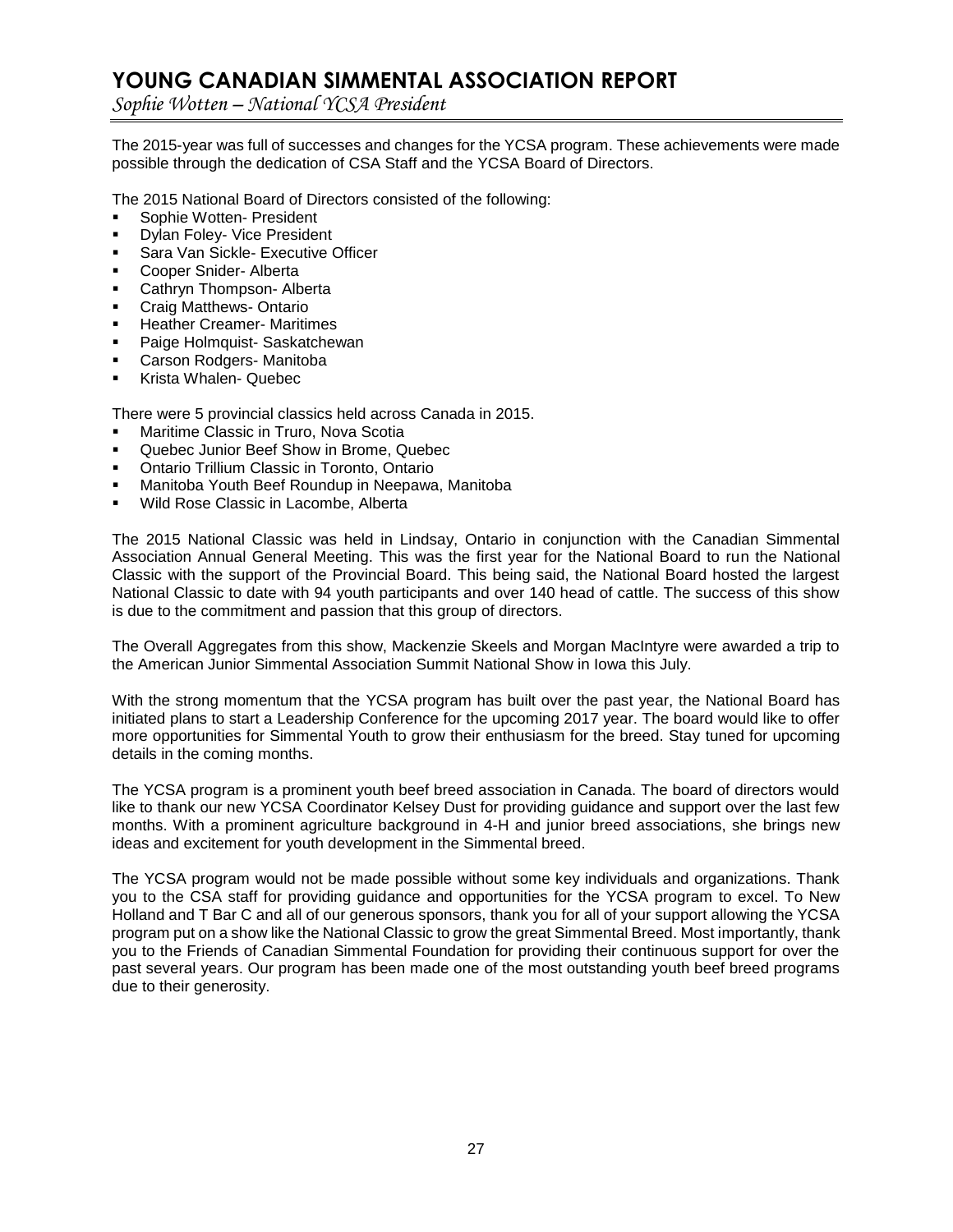# **The following proposed By-Law amendments are being presented by the CSA Board of Directors to the general membership at the Annual General Meeting, Lloydminster, Saskatchewan, on July 23, 2016**

# (Proposed By-Law amendment #1)

# **BY-LAW PART 1 – MEMBERSHIP SECTION 1 - CATEGORIES, ELIGIBILITY AND DUES**

# **ELIGIBILITY**

7. Subject to Article 8, in order to become a Young Canadian Simmental Association Member of the Association a person must:

(a) be an individual 25 years of age or younger

**Whereas** the YCSA has drafted new By-laws and Rules, all of which correspond with CSA By-laws, with exception to maximum age division. In order for YCSA By-laws and Rules to match, the CSA Bylaws must be amended.

**Therefore be it resolved:** 7. (a) in the by-laws be amended to read:

# **(a) be an individual 25 years of age or younger as of January 1**

# (Proposed By-Law amendment #2)

# **BY-LAW PART 1 – MEMBERSHIP SECTION 1 - CATEGORIES, ELIBIBILITY AND DUES**

## **MEMBERSHIP DUES**

13. When a YCSA Member applies to become an Active Member of the Association prior to his 26 birthday the membership dues paid by the YCSA Member shall be applied against the membership dues payable upon approval as an Active Member. If an application is made after a YCSA Member's 26 birthday the membership dues established for Active Members must be paid.

**Whereas** the YCSA has drafted new By-laws and Rules, all of which correspond with CSA By-laws, with exception to maximum age division. In order for YCSA By-laws and Rules to match, the CSA Bylaws must be amended.

**Therefore be it resolved:** 13. in the by-laws be amended to read:

**13. When a YCSA Member who is 26 applies to become an Active Member of the Association, the membership dues paid by the YCSA Member shall be applied against the Active Membership dues providing the application is made by December 31.**

> *Motion by Blair McRae Second by Dan Skeels CARRIED*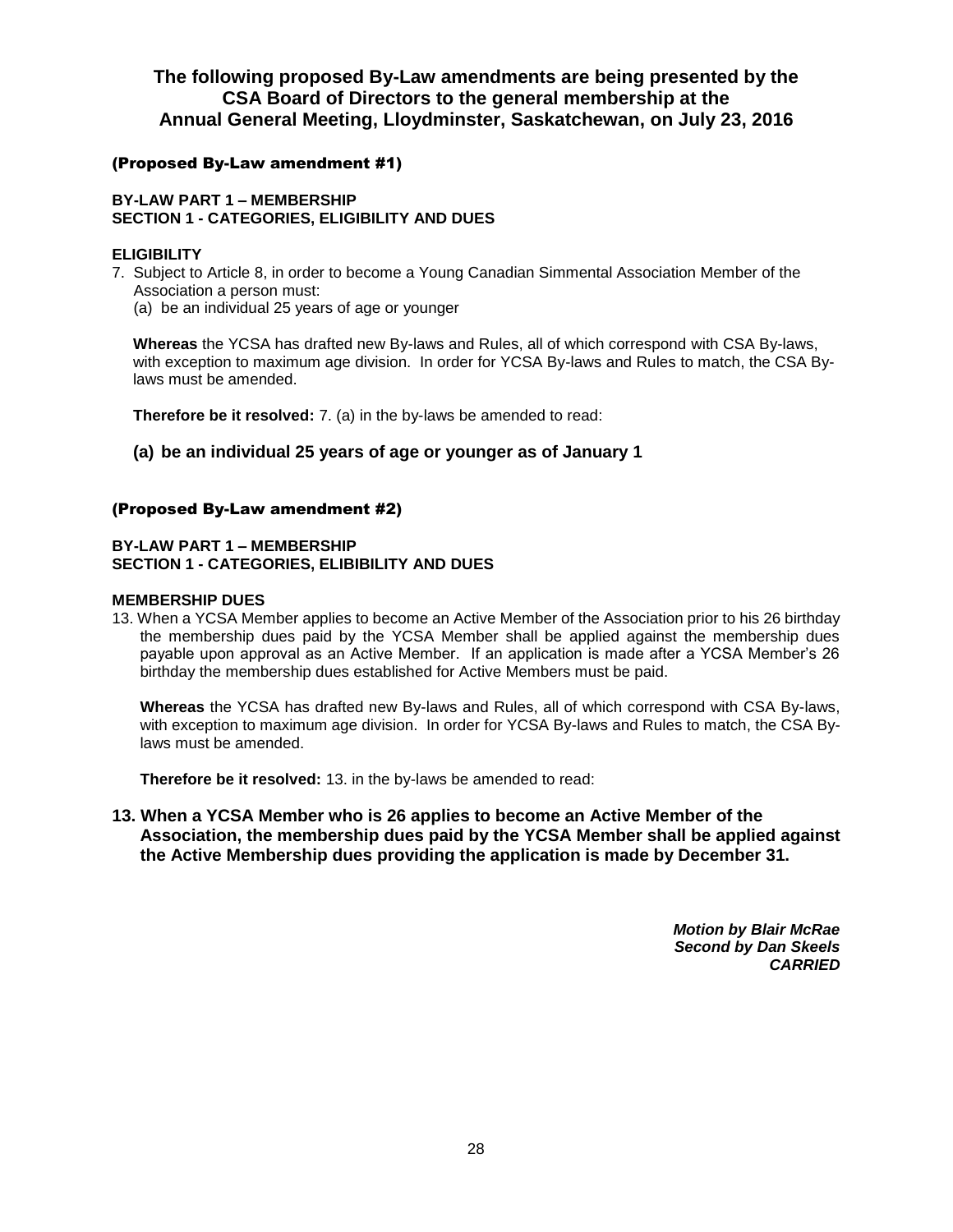# **BRITISH COLUMIBA SIMMENTAL ASSOCIATION REPORT**

*Lorne Wester – President*

It's great to see some enthusiasm in the cattle business again. It's been a long wait! We in BC are excited to have some new, young, breeders in the Simmental business here but here is our problem. We have 4 breeders in the Fraser Valley our next closest breeder is closed to 500 miles away. Then from here to our next breeder is another 425 miles or 750 miles for us. I think you can get the idea.

We are excited to have some new blood in our province but it is almost impossible to organize any activity over so vast an area.

# **ALBERTA SIMMENTAL ASSOCIATION REPORT**

*Kyle Lewis – President* 

The Alberta Simmental Association rounded out 2015 at Farmfair International, which like any other year was a large success. The Simmental Show had over 100 entries which made for a competitive bull and female show. We were honored to have Chad Wilson of Wawota, Saskatchewan as our judge for the day. The crowd during the Simmental show was as big as any other breed; drawing in local traffic, commercial cattlemen, seed stock producers as well as international guests. After the show we hosted an ASA banquet as well as our Simmental Draft. High Country Cattle won the draw and selected a heifer calf from Czech-Mate Livestock, who received the cheque for \$10,000.

Over the past few years, our Commercial Industry Promotions Committee has shifted focus from fall feeder calf sales to fall bred heifer sales. We have found that this has increased the number of Commercial Simmental breeders we are able to interact with. This past year we were pleased to partake in the Drave's Dispersal held in Lloydminster. The ASA along with the help of Bouchard Livestock sponsored a steak dinner at this particular sale. We were also a major sponsor at the Provost Simmental Influenced Bred Heifer Sale.

Another bull sale season has since come and gone, and as Simmental breeders we need to be proud of the results from this spring. Year after year it is great to hear of the commercial producers switching their bull battery over to Simmental Bulls. Every year the ASA works harder and spends more dollars than years prior to in advertising and promoting this breed. Our Advertising Committee has got the best traction and feedback advertising through Alberta Beef, Beef Illustrated and monthly updates in the Simmental Country.

The ASA board continues to invest time and money into our Juniors and their Associations. The future of the Agriculture Industry and the Simmental breed is ultimately in their hands. Two big events that take place in the summer months for the Alberta Simmental Juniors are the AYCS Wild Rose Classic and Summer Synergy. This year, the dates for Summer Synergy are July 11th – 16th in Olds and the AYCS Wild Rose Classic will take place in Lacombe during August 4-7th. We wish all of our Juniors the best of luck in the breed and interbreed shows, as well as the vast competitions put on by both committees.

Our main man on the ground, and ASA Field Person, continues to be Chuck Groeneveld, along with the help from his wife, Loraine. Chuck shares an unmatched passion for Agriculture, Alberta Beef and the Simmental Breed. We thank Chuck and Loraine for the countless hours and miles traveled over the years of their involvement. Chuck sets a Simmental booth up at many Agriculture events held throughout Alberta. He attends cattle sales and plays a prominent role in advertising the Simmental breed at Farmfair International. Chuck continuously reinvents our image and our advertisements. Make sure you stop by for a chat and a coffee next time you see Chuck at an ASA booth!

Every year we kick off the summer with our Alberta Simmental Association Summer Pasture Tour and Annual General Meeting. This summer we have the pleasure of being hosted by the Young family of High Country Cattle Services in Breton, whom have offered to take on the major portion of the tour as well as Beechinor Bros Simmentals, and Lockhart Valley Simmentals. We thank those 3 outfits for volunteering to host this year's tour .This event will be held on June 18th in the Breton/ Rimbey area. In conjunction with our day of tours and AGM, the ASA will be having a steak Dinner at the Breton Hall, where we will be honoring our 2016 Commercial Breeder of the Year and our 2016 Ambassador of the year.

As summer turns to fall the ASA looks forward in hosting the Canadian National Simmental Show at Farmfair International. New to this year's show will be a Percentage Female show in conjunction to the Simmental Show. For updates on this event and others taking place this year in Alberta we encourage you to keep watch on the ASA's website.

We look forward to another strong year of sales, shows and promoting the Simmental breed.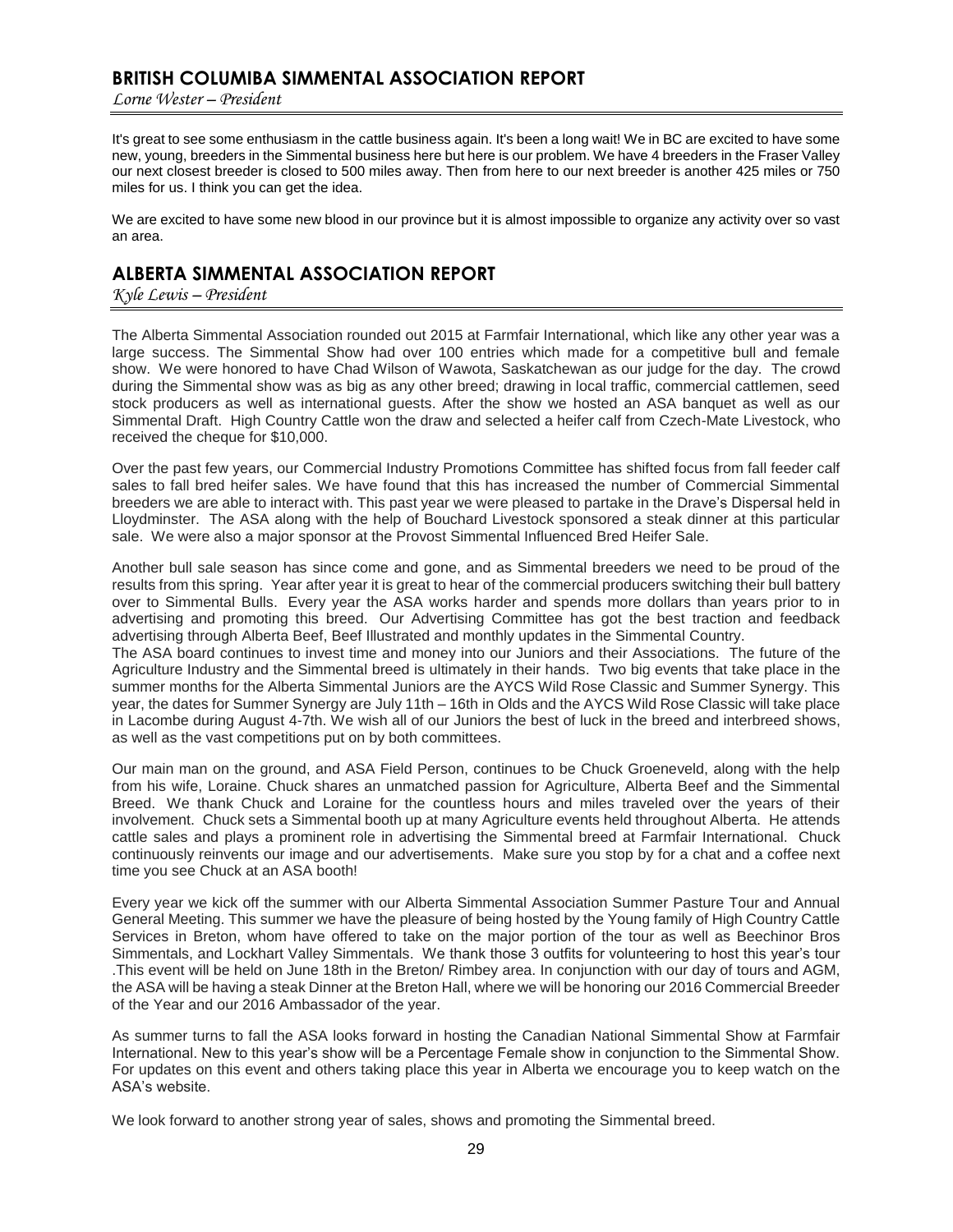# **SASKATCHEWAN SIMMENTAL ASSOCIATION REPORT**

*Ryan Lundberg – President*

On behalf of the SSA Board of Directors I would like to welcome you all to the 2016 CSA Convention. We as a board are honored to host this year's event. The 2015-16 SSA Board of Directors consists of the following members:

- Ryan Lundberg President
- Tyler Libke Vice President
- Directors Dave Erixon, Trevor Kuntz, Donna Asher, Blair McIntosh, Sarah Delorme, Lyle Forden, Kirsten Fornwald

This is a very dedicated group of individuals who volunteer their time for the promotion of the Simmental breed both provincially and nationally. It is a pleasure to work alongside this group of Simmental enthusiasts. The glue that holds this board together and keeps us all pointed in the right direction is our Secretary-Treasurer Carolyn McCormack. Carolyn has stepped up even more than usual this year with the organization of this CSA Convention and she also put together our new SSA Breeders Directory. If you get the opportunity to personally thank her for her efforts, please do so.

The SSA hosted the Agribition Simmental Show and Sale once again in 2015. 165 head were entered in the show from 50 different exhibitors. The sale saw a significant increase in lots and gross; \$285,500 on 28 live lots plus 2 embryo lots. We would like to thank Bohrson Marketing Service for their professionalism and dedication to managing a world class event.

The *Simmental Sweepstakes Peoples Choice* event held at Agribition is voted on by purchasers of a "Simmental Sweepstakes" ticket and was won by McIntosh Livestock with reserve going to Mader Ranch, Rust Mountain Ranch, and Canadian Donors. The lucky winners of the major prize draws were:

- Twisted Sister Livestock \$7,500 Agribition Simmental Sale Credit
- Meadow Acres Farms \$5,000 Agribition Simmental Sale Credit
- Sunny Valley Simmentals \$2,500 Agribition Simmental Sale Credit

A huge thank you to our Simmental Sweepstakes sponsors that make this event possible:

- Alta Genetics Inc.
- DLMS
- Canadian Cattlemen
- Western Litho Printers
- Canadian Donors
- Davis-Rairdan
- Alberta Beef / Beef Illustrated
- OLS Tubs
- Saskatchewan Simmental Association

The 2015 SSA Scholarship Heifer was graciously donated by Double Bar D Farms, Grenfell, SK and raised \$10,800. The yearly scholarship heifer auction makes it possible for the SSA to present scholarships annually to children of SSA members. Last year's recipients were:

- Cody Ray Lafrentz
- **Darla Fedvk**
- **Kale Scherger**
- Devyn McIntyre
- Ryley Noble

The 2015 SSA Commercial Breeder of the Year award was presented at Agribition to Raymond Land and Cattle, Aneroid, SK

The SSA has focused promotional efforts on many different levels:

- Exhibitor awards for 4H members and winners
- Sponsorship of the T Bar C Golf Tournament, which supports all National Junior Breed Associations
- Simmental influenced feeder sales in Saskatchewan
- Coffee, donut, and promotional material provisions at industry events
- Sponsorship of various summer shows and fall fairs throughout the province

We look forward to another great year of promoting Simmental cattle in the province of Saskatchewan.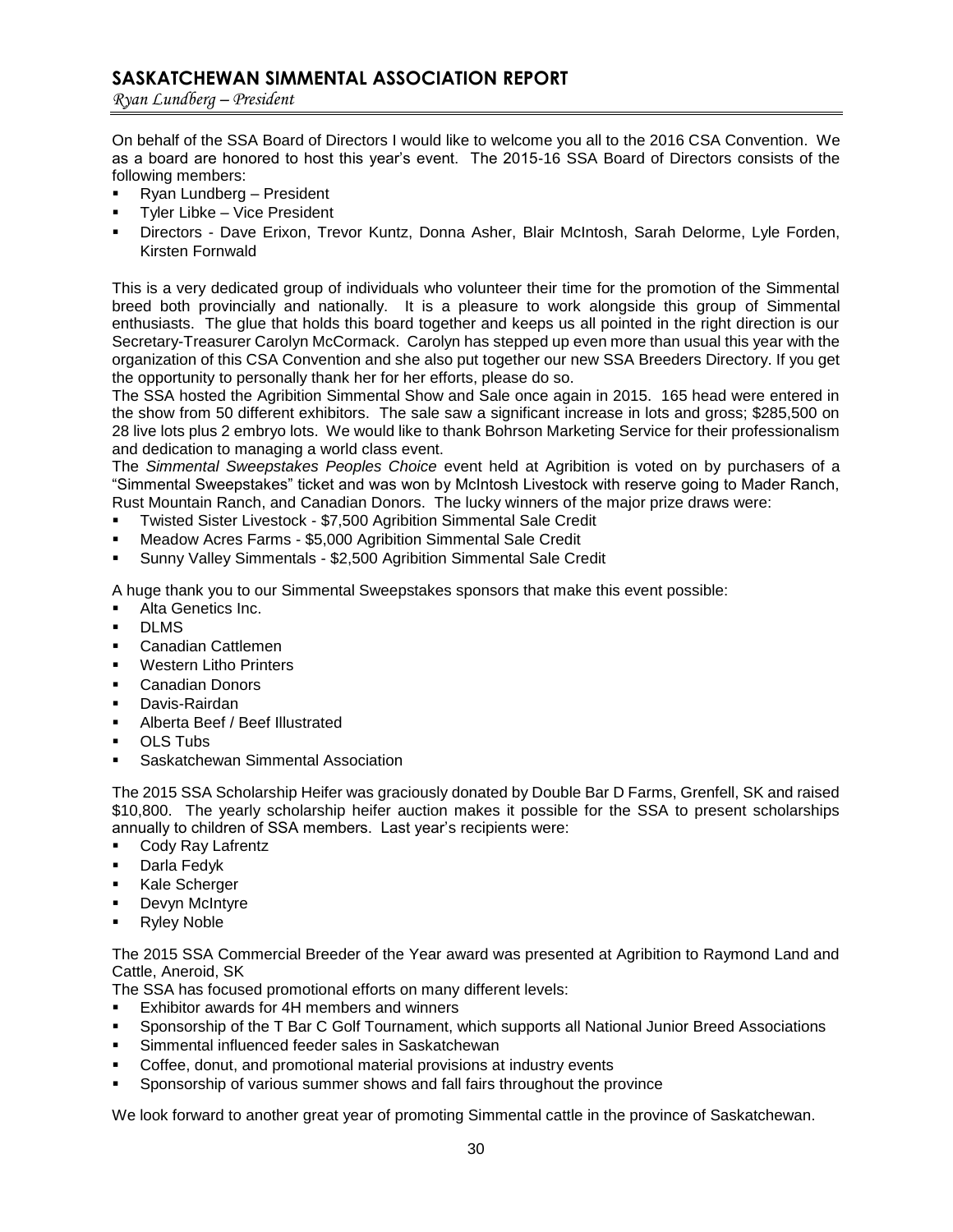# **MANITOBA SIMMENTAL ASSOCIATION REPORT**

*Laurelly Beswitherick – Secretary*

The Manitoba Simmental Association General Meeting was held January 3, 2015, in conjunction with the Manitoba All Breeds Meeting, at the Victoria Inn in Brandon, MB. There were 18 people in attendance with all reports given and accepted as read. There was a general feeling of optimism amongst the MSA members in attendance as bull and female sales have been strong throughout the sale season. There were many good reports regarding the MSA hosting of the National YCSA show. The Simmental Ambassador Award was given to Blain and Lois Gould, who accepted it in memory of their good friend and Simmental breeder, Connor Beech.

With volunteer help from both MSA board members and members at large, we were able to attend the Manitoba Ag Days Bull Congress with our display, and used it as an opportunity to promote upcoming bull sales to possible customers, as well as speaking to many people about the traits of the Simmental breed. The CSA calving books are always a popular give away at Ag Days.

Our summer show for 2015 was held in Killarney on June 27<sup>th</sup>. It was a successful day at the fair, being well attended with very cooperative weather. The Grand Champion Female was presented to Rainbow River Simmentals of Minnedosa, while the Grand Champion Bull went to Olmstead Cattle Co. of Carberry, MB. A job well done to all who showed and to the hosting committee.

The MSA has traditionally been involved in both the 4-H program and the Junior Simmental program and this year was no different. On the 4-H end, we gave out feed tubs with the MSA logo on it to every 4-H member who showed a Simmental influenced animal. Of these 4-Hers we also drew for two \$500 vouchers. Jackson Kohut of Souris, MB and Arik Lindal were the winners of the vouchers. We were also happy to again sponsor the Manitoba Youth Beef Roundup events on August Long Weekend.

At Manitoba Livestock Expo's Simmental show was held on October 30th in Brandon. There was over 50 Simmental animals exhibited at the show which was judged by Dave and Krista Erixon. The Grand Champion Bull was presented to Maple Lake Farms, and the Grand Champion Female went to McIntosh Ranch.

The MSA once again sponsored Commercial Producer of the Year Awards, which were presented with jackets and signs by both our provincial associations. The Keystone Simmental Association selected Oliver Farms (Keith, Brad and Families) of Melita, MB and the Pembina Triangle Association recognized Max VanDeVelde for their success in using Simmental genetics within their herds.

The 2015 Scholarship Heifer was donated by Pembina Triangle Simmental Association and it was drawn for at Shades of the Prairies in Brandon in December. Ross Lake Farms was the luck winner of the draw. This raffle raised \$6335 for the Manitoba Simmental Scholarship Fund. In addition to the heifer raffle, the Pembina Triangle Simmental Association held a semen sale in conjunction with their annual female sale. This semen sale raised another \$2115.00 for the MSA Scholarship Fund!! In January 2015 a scholarship was awarded to Kerrie Gurr of Mossy Oak Stock Farm, who is enrolled in the Agribusiness Diploma Program at Assiniboine Community College in Brandon, MB.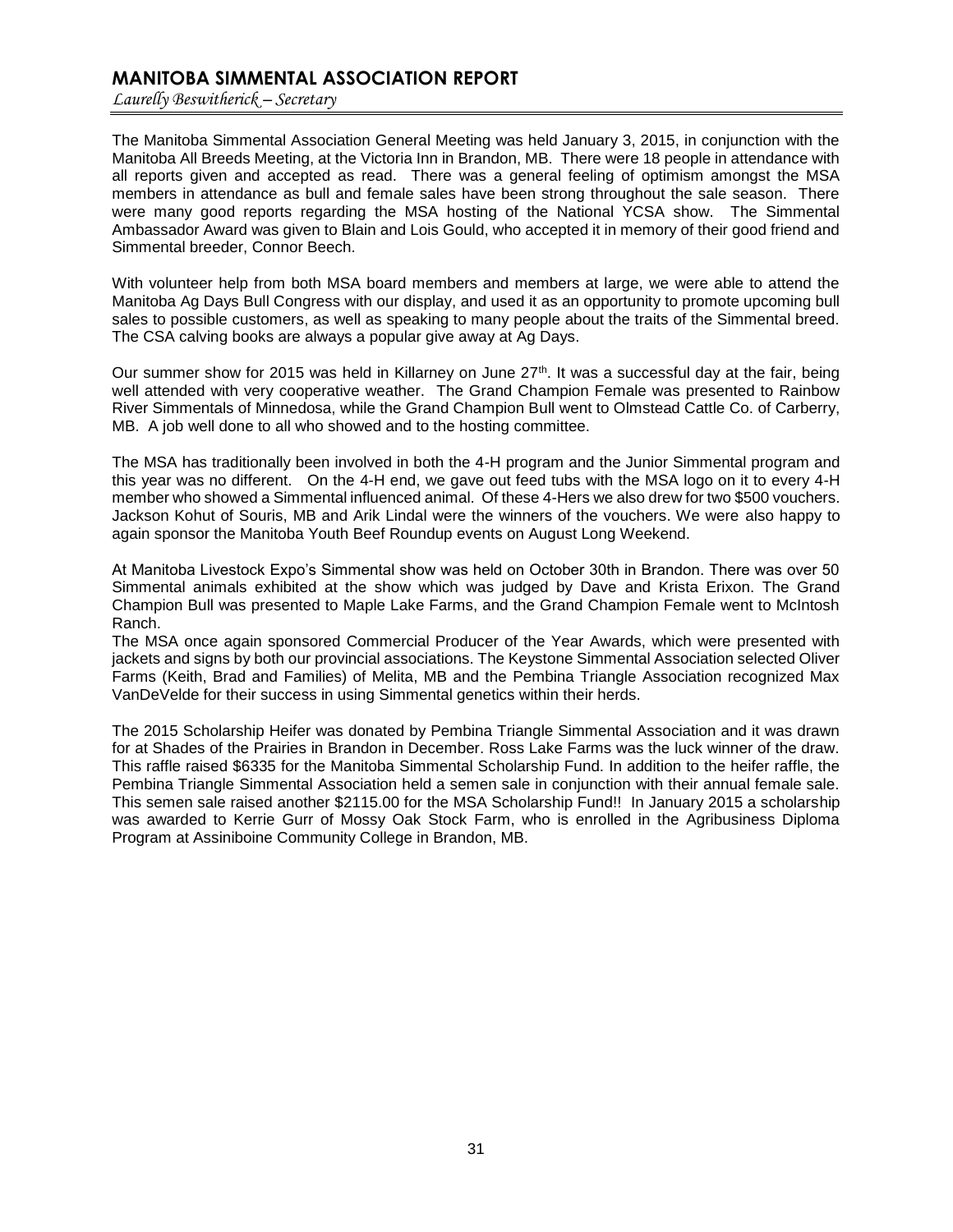# **ONTARIO SIMMENTAL ASSOCIATION REPORT**

*Tina Hiddink – President*

What a memorable year 2015 was for the Ontario Simmental Association's (OSA) membership.

The OSA members hosted a successful OSA AGM at the Best Western in Peterborough on March 7, 2015, were we shared an evening of fellowship with the Ontario Charolais Association members.

In 2014 the OSA was given the opportunity by the CSA to host the 2015 CSA AGM and National YCS Show. We made arrangements to hold the events at the Lindsay Exhibition Grounds, Lindsay. The LEX staff were great to work with and we thank them for the use of their facility and their staff were excellent to work with.

Well we did it! Ontario should be proud! On the August 2015 long weekend we held the largest National YCS Show ever. The CSA AGM membership attendance was one of the largest in recent times. For the prime rib roast banquet we sold all 275 tickets and could have sold more! The Friends of Canadian Simmental Foundation Auction was the largest fund raiser ever and we thank Ron Nolan and his committee for all their hard work. We also want to congratulate Ken Lewis, Lewis Farms, who was the winner of the heifer donated by Elm Tree Simmentals. There are so many to thank. Bruce Holmquist and the CSA staff for giving Ontario the opportunity to prove what we could host this event and their support through the planning stages. Thank you Carla Schmitt, what a "way to cut your teeth"! Also a special thank you to the committee chairs: Dan O'Brien - sponsorships; Dave Milliner – budget and guest speakers; Carla Nolan hospitality / welcome packages; Debbie Elliott – registrations; Josh Wooddisse – 2015 Breeders Directory, advertising, tech support etc.; and all the OSA directors for helping wherever needed. Couldn't have done it without you. We are happy to report that the CSA AGM event budget broke even. Thank you to New Holland for your continued national sponsorship to the CSA and being a major sponsor of the 2015 CSA AGM and National YCS Show in Lindsay. Also want to thank the Ontario sponsors: commercial/businesses, Ontario Simmental zones, Ontario Simm-Belles, Simmental breeders and individuals for their support. We look forward to attending the 2016 CSA-AGM and National YCS events in Lloydminster, Saskatchewan.

In 2015 we celebrated the 40<sup>th</sup> Anniversary of Simmental cattle being shown at the RAWF. It was an honor for us to recognize Kingfield Farm Simmentals for showing cattle for each of the 40 years. Barb Vance, V5 Simmentals presented the banner on behalf of the OSA. Tyler Libke was the judge for the open show with over 100 head entered. Charles Burns was our barn boss again in 2015 and the Simmental representatives to the RAWF Billy Elmhirst and John Pearson. Thank you. The Wine and Cheese reception was hosted by the Ontario Simm-Belles and we sincerely thank Carla Nolan and her family, again for organizing this very successful event.

The Bright Light's Futurity also took place at the RAWF and there were enough nominations for 2016 that we are happy to announce it will take place again at the 2016 RAWF.

The Ontario YCS also held their provincial show at the RAWF. We must acknowledge their enthusiasm by attending provincial youth events as they are the future of our breed and our agriculture industry.

The OSA continues to support the 4-H Beef Programs in Ontario providing a gift to all Ontario 4-H beef members who show a Simmental animal as their 4-H project. We would ask that membership advise their local 4-H County Clubs of this initiative. Again we thank Keitha Harris - Donovan for volunteering and her continued support to the OSA in this important program.

Effective August 31, 2015, Debbie Elliott resigned as Treasurer of the OSA. We thank her for the six years she was our Treasurer. An announcement for a new Treasurer will be provided in due course.

We cannot stress enough that the CSA and OSA want to encourage and look forward to two way communication with our membership to answer questions, concerns or comments. All correspondence is to be forwarded to Josh Wooddisse, Member Services: Ontario Simmental Association c/o Josh Wooddisse RR # 1, 8491 Line 14, Palmerston, Ontario N0G 2P0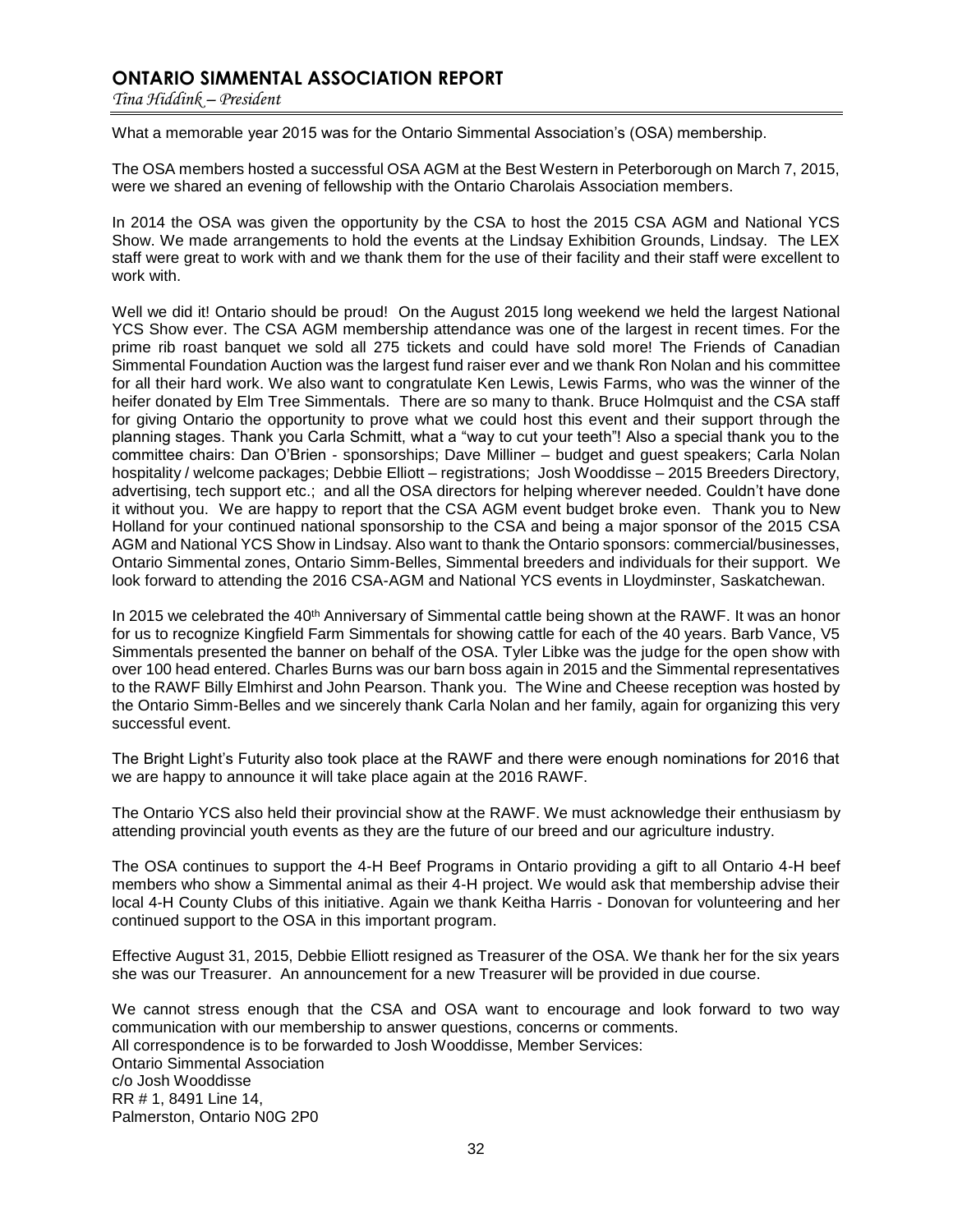# **RAPPORT DE L'ASSOCIATION SIMMENTAL DU QUÉBEC / QUEBEC SIMMENTAL ASSOCIATION REPORT**

*Sylvain Lambert - président / President*

L'année 2015 aura marqué l'industrie bovine du Québec par le maintien des hauts prix dans les ventes de veaux d'embouche et des sujets pur-sang. Cette vigueur économique a soufflé un vent de dynamisme au sein de l'industrie.

Comme en 2014, les ventes de taureaux en station et privées ont obtenu des très bons résultats. La Vente Synergie a cumulé une moyenne de 6 963 \$ pour 49 taureaux Angus, Charolais et Simmental. Quant à la Ferme Gagnon, elle a obtenu une moyenne de 6 527 \$ pour ses 59 taureaux.

Du côté des ventes de femelles, la Vente de femelles Eastern Harvest Sale a cumulé une moyenne de 8 042 \$ pour 52 sujets. La Ferme Gagnon prenait une pause pour revenir en force en 2016 en collaboration avec la vente Eastern Harvest. Quant à la Vente des partenaires, elle a atteint des résultats des satisfaisants pour la qualité des sujets offerts!

L'Expo-Bœuf tenue à Victoriaville a été l'hôte du Show National Simmental 2015. C'est le 10 octobre dernier que se tenait l'événement dans le cadre de la 16e édition de l'Expo-Bœuf. Inscrit dans un événement où plus de 500 têtes étaient présentes, le jugement Simmental a présenté 153 sujets. C'est à M. Marlin Leblanc de R-Plus Simmentals en Saskatchewan qu'a été confié la tâche de juge officiel de la journée. À l'issue du jugement, il s'est montré très impressionné par la qualité du bétail inscrit au jugement. Il a tenu à souligner le travail des exposants et des éleveurs pour la préparation et le travail accompli. De plus, l'Association Simmental du Québec tient à remercier l'Association canadienne de nous avoir donné l'occasion de tenir cet événement. Nous tenons à remercier les commanditaires pour leur appui, les exposants pour leur présence et la qualité de leurs sujets ainsi qu'à tous ceux qui, de près ou de loin, ont participé à l'organisation de la journée.

Du côté vulgarisation, nous avons mis nos efforts à la production de la revue au printemps et à l'automne et travaillé notre page Facebook.

Nous sommes également heureux de compter sur l'appui de Francis Gagnon au titre de directeur national en remplacement de John Sullivan.

Bonne année Simmental à tous!

\*\*\*\*\*\*\*\*\*\*\*\*\*\*\*\*\*\*\*\*\*\*\*\*\*\*\*\*\*\*\*\*\*\*\*\*\*\*\*\*\*\*\*\*\*\*\*\*\*\*\*\*\*\*\*\*\*\*\*\*\*\*\*\*\*\*\*\*\*\*\*\*\*\*\*\*\*\*\*\*\*\*\*\*\*\*\*\*\*\*\*\*\*\*\*\*\*\*\*

This past year we have seen continued strength in prices for both the commercial and seedstock producers. This positive economic influence has given many people a breath of fresh air and enthusiasm.

Like we saw in 2014, the demand for Simmental bulls was strong at auction and at the farm gate. The Synergy Bull Sale had another successful year selling 49 Simmental, Angus and Charolais bulls which averaged \$6963. Another long standing bull sale in Quebec at Ferme Gagnon averaged \$6527 on 59 quality bulls.

This past fall we saw continued demand for Simmental genetics at the Eastern Harvest Sale where it averaged \$8042 on their 52 exciting females. The Partners for Progress Sale held another quality sale with renewed interest from many provinces, held annually in Waterloo, Quebec. The team at Ferme Gagnon took a chance to reload and is looking forward to 2016 where they will have their annual female sale along with special guests from the Eastern Harvest Group.

One of the annual highlights in Quebec is Expo Boeuf. This past year we had the honor of hosting the 2015 National Simmental Show. The 16<sup>th</sup> Annual thanksgiving weekend show hosts over 500 head from exhibitors from all over Eastern Canada. This year, Simmentals were the talk of the barns with their 153 total entries and outstanding quality. We would like to sincerely thank Mr. Marlin Leblanc of R Plus Simmentals for adjudicating our show and being a part of this exciting event. Once again, our members stepped up their game and impressed many onlookers across Canada with the consistent quality of cattle. We would like to thank the Canadian Simmental Association for allowing us the opportunity in hosting the National show, showcasing the many strengths of our breed. Of course, events like this are impossible to host without the support of our sponsors including Bohrson Marketing and the Quebec Simmental Association. Special thanks to our title sponsors NEW HOLLAND AGRICULTURE and the CANADIAN SIMMENTAL ASSOCIATION.

We would like to remind everyone to take a look at our provincial voice The Simmental Revue and follow us on Facebook.

I would like to thank all the past and present directors for all their efforts and please join me in welcoming John Sullivan to our board and on special assignment, Francis Gagnon!

Have a Great Year!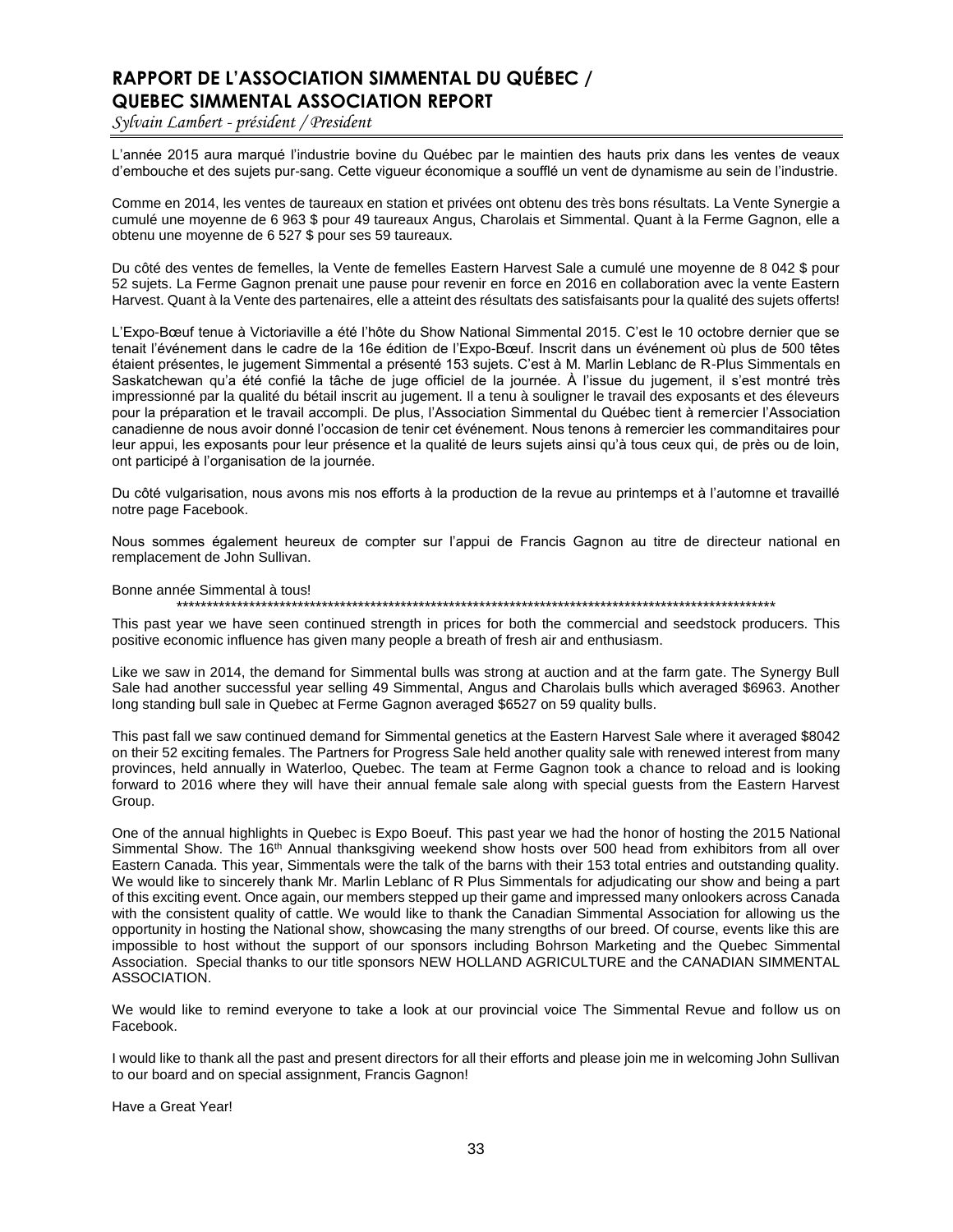# **MARITIME SIMMENTAL ASSOCIATION REPORT**

*Jennie Mutch - Secretary*

Firstly, I would like to recognize the MSA board of directors for their hard work and dedication to the Simmental breed. We are lucky to have a group of individuals that are committed to promoting the breed throughout the Maritimes. Our 2016 directors are as follows:

**President** Don Godfrey **Vice President** Trevor Pauley **Secretary** Jennie Mutch **Treasurer** Bill MacLeod

**Directors at Large**  Lacey Fisher Richard Armstrong Wade Loane Geraline Van Agten Kerwin Delong

**Honorary Directors** James MacKenzie Ralph Taylor

In particular, the MSA would like to acknowledge Ralph Taylor and James MacKenzie, who have contributed to the board and Simmental breed in the Maritimes for many years. They have shown continued dedication to the MSA, and their support has helped make us a stronger organization. We extend our thanks and gratitude to these special individuals; their efforts and talents are greatly appreciated.

The MYCSA had a successful event at the inaugural Classic Heritage Beef Show in Windsor, NS held from September 25-27, 2015. The YCS Maritime Classic will return to Windsor, NS, which will be held from September 23-25, 2016. We are fortunate to have a very enthusiastic MYCSA board led by their president, Heather Creamer.

The 2015 Salt Water Simmental Sale was great success. The Simmental females averaged \$3583 on 12 lots. The \$7000.00 high seller was MFS Willow 5C consigned by Mutch Farms, PE and sold to Ivan Matthews, ON. The 2016 sale will once again be held in Nappan, NS at the Maritime Beef Test Station on Saturday, October 22. Don Godfrey, Lacey Fisher, Bill MacLeod, Trevor Pauley, Jacob Fisher, and Jennie Mutch will manage the sale.

Simmental breeders were also very pleased with their consignments to the 2016 Maritime Beef Test Station Bull Sale held on April 2, 2016 in Nappan, NS. A total of 17 Simmental bulls average of \$5,309.00. The highest selling bull of all breeds was a Simmental consigned by Orchard Hilll Farms, NS, which sold for \$16, 000.00 to Mervyn Ferguson, NS.

As an added encouragement for Simmental buyers in 2016, the MSA will once again be providing a \$500 credit to one lucky buyer of a Simmental male or female at either of our Nappan sales. All those who purchase Simmental seed stock at either sale will be entered in a draw, held at our Maritime Simmental Association AGM. The winner will be announced and a \$500 credit can be used towards the following year's MSA sales. The 2016 winner was Jacob Fisher.

At our AGM in January, we focused our discussion on encouraging membership involvement in our regional organization. We set a goal to improve communication with our membership, and in an effort to achieve this objective we have created a MSA Facebook page and website. Through these venues, we hope to share breed information, advertise events, and encourage our membership to become more actively engaged in regional and national initiatives. In particular, we will be putting a stronger focus on encouraging Maritime Simmental breeders to attend our MSA AGM in January 2017.

Looking forward to next year, the MSA is very excited to be hosting the 2017 CSA AGM & National YCSA Classic. We have established a hosting committee comprised of Lacey Fisher, Bill MacLeod, Marlene Gaunce, Heather Creamer, and Jennie Mutch. We have also tentatively set an event site of Fredericton, NB, which will be a convenient location for flyers and drivers. We encourage all of our fellow Simmental breeders to plan ahead, so we can show you what the Maritimes has to offer. You can guarantee that golfing, boating, socializing, and plenty of seafood will be on the agenda!

In closing, we send well wishes to all those attending the CSA Annual Meeting in Lloydminster and are once again looking forward to another year of successfully promoting the Simmental breed within the Maritimes.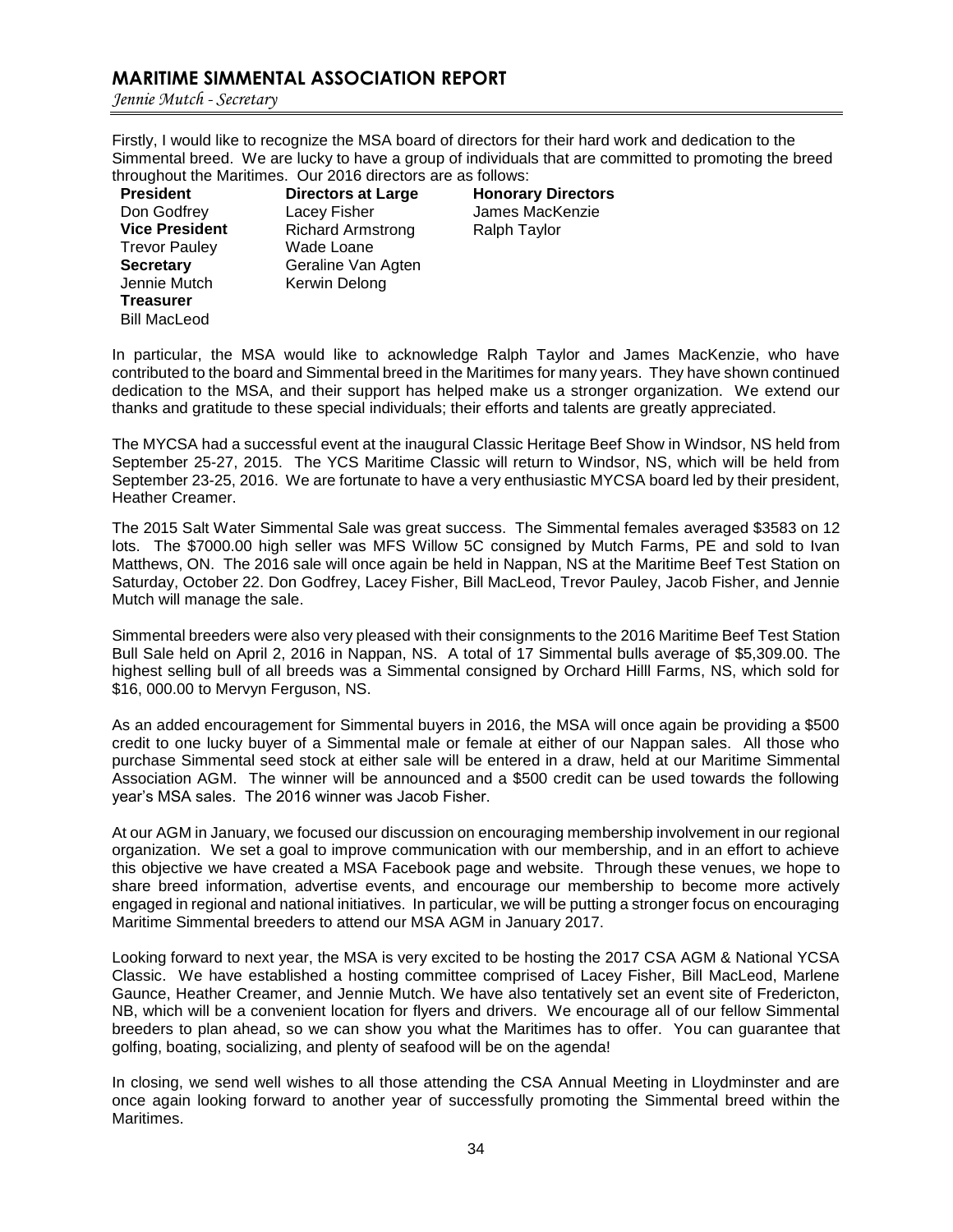| 2014-2015 ACTIVE MEMBERS<br><b>Life, Annual and YCS</b> |      |        |            |       |                                |        |            |              |  |  |  |
|---------------------------------------------------------|------|--------|------------|-------|--------------------------------|--------|------------|--------------|--|--|--|
| As of December 31, 2015                                 |      |        |            |       |                                |        |            |              |  |  |  |
|                                                         |      | 2014   |            |       | 2015                           |        |            |              |  |  |  |
| <b>Province</b>                                         | Life | Annual | <b>YCS</b> | Total | Life                           | Annual | <b>YCS</b> | <b>Total</b> |  |  |  |
| <b>British Columbia</b>                                 | 30   | 13     | 17         | 60    | 35                             | 12     | 12         | 59           |  |  |  |
| <b>Alberta</b>                                          | 300  | 76     | 168        | 544   | 317                            | 81     | 162        | 560          |  |  |  |
| <b>Saskatchewan</b>                                     | 166  | 43     | 73         | 282   | 183                            | 46     | 72         | 301          |  |  |  |
| <b>Manitoba</b>                                         | 133  | 23     | 56         | 212   | 138                            | 20     | 54         | 212          |  |  |  |
| <b>Ontario</b>                                          | 128  | 62     | 95         | 285   | 144                            | 69     | 135        | 348          |  |  |  |
| Quebec                                                  | 44   | 38     | 34         | 116   | 48                             | 41     | 35         | 124          |  |  |  |
| <b>Nova Scotia</b>                                      | 17   | 9      | 18         | 44    | 18                             | 11     | 17         | 46           |  |  |  |
| <b>New Brunswick</b>                                    | 4    | 5      | 3          | 12    | 4                              | 4      | 4          | 12           |  |  |  |
| <b>P.E.I.</b>                                           | 9    | 3      | 13         | 25    | 9                              | 3      | 13         | 25           |  |  |  |
| <b>Other</b>                                            | 6    | 3      | 1          | 10    | 2<br>$\overline{7}$<br>10<br>1 |        |            |              |  |  |  |
| Total                                                   | 837  | 275    | 478        | 1590  | 903                            | 289    | 505        | 1697         |  |  |  |

 $\mathsf I$ 

**IF** 

| $2011 - 2015$<br><b>TOTAL HERD ENROLLMENTS BY PROVINCE</b> |                                      |        |        |          |          |  |  |  |  |  |
|------------------------------------------------------------|--------------------------------------|--------|--------|----------|----------|--|--|--|--|--|
|                                                            | 2014<br>2015<br>2011<br>2012<br>2013 |        |        |          |          |  |  |  |  |  |
| <b>Province</b>                                            |                                      |        |        |          |          |  |  |  |  |  |
| B.C.                                                       | 742                                  | 761    | 789    | 822      | 865      |  |  |  |  |  |
| Alberta                                                    | 12,336                               | 12,467 | 13,277 | 13,498   | 13,861   |  |  |  |  |  |
| Saskatchewan                                               | 8,204                                | 8,579  | 8,952  | 8,925    | 9,233    |  |  |  |  |  |
| Manitoba                                                   | 3,607                                | 3,801  | 4,041  | 4,023    | 3,945    |  |  |  |  |  |
| Ontario                                                    | 1,608                                | 1,628  | 1,774  | 1,583    | 1,470    |  |  |  |  |  |
| Quebec                                                     | 830                                  | 876    | 825    | 819      | 857      |  |  |  |  |  |
| <b>New Brunswick</b>                                       | 154                                  | 157    | 157    | 155      | 150      |  |  |  |  |  |
| Nova Scotia                                                | 95                                   | 127    | 87     | 102      | 71       |  |  |  |  |  |
| P.E.I.                                                     | 87                                   | 94     | 93     | 108      | 106      |  |  |  |  |  |
| <b>U.S.A.</b>                                              | 32                                   | 49     | 20     | $\Omega$ | $\Omega$ |  |  |  |  |  |
| <b>Total</b>                                               | 27,695                               | 28,539 | 30,015 | 30,035   | 30,558   |  |  |  |  |  |